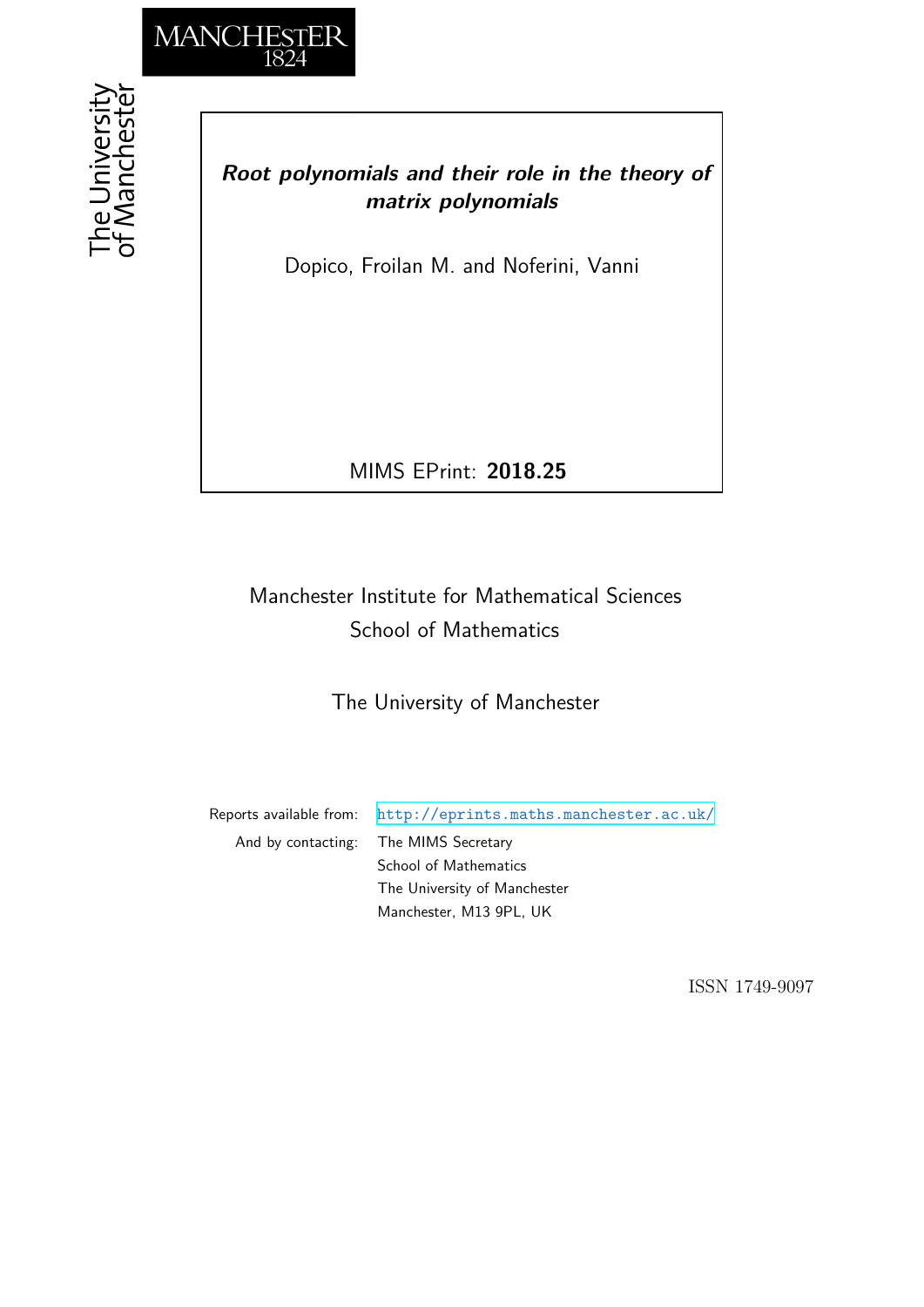# Root polynomials and their role in the theory of matrix polynomials

Froilán M. Dopico<sup>∗</sup> Vanni Noferini†

September 21, 2018

#### **Abstract**

We give a coherent theory of root polynomials, an algebraic tool useful for the analysis of matrix polynomials. In particular, we first survey results previously appeared in the literature, giving a formal proof for those that lacked one. We next extend some of these results providing some new concepts and related theorems, thus simplifying and expanding the theory. Then, we give some applications of root polynomials, such as the recovery of Jordan chains from linearizations of matrix polynomials, or the behaviour of Jordan chains under rational reparametrization. We also briefly discuss how root polynomials can be used to define eigenvectors and eigenspaces for singular matrix polynomials.

**Keywords**: matrix polynomials , polynomial matrices , root polynomials ,  $\mu$ -independent set, complete set, maximal set, minimaximal set, eigenvalues, minimal bases , singular , eigenvectors of singular matrix polynomials **MSC**: 15A03 , 15A18 , 15A21 , 15A54

## **1 Introduction**

Root polynomials of *regular* matrix polynomials (or, equivalently, polynomial matrices) are introduced in the first chapter of the classical book by Gohberg, Lancaster, and Rodman [\[11,](#page-34-0) Section 1.5] as an analytical concept that simplifies the study of Jordan chains [\[11,](#page-34-0) Section 1.6]. Although root polynomials constitute a powerful tool for establishing spectral properties of matrix polynomials, they do

<sup>∗</sup>Departamento de Matemáticas, Universidad Carlos III de Madrid, Avda. Universidad 30, 28911 Leganés, Spain. (dopico@math.uc3m.es). Supported by "Ministerio de Economía, Industria y Competitividad of Spain" and "Fondo Europeo de Desarrollo Regional (FEDER) of EU" through grants MTM2015-65798-P and MTM2017-90682-REDT.

<sup>†</sup>Department of Mathematical Sciences, University of Essex, Wivenhoe Park, Colchester, CO4 3SQ, UK. (vnofer@essex.ac.uk).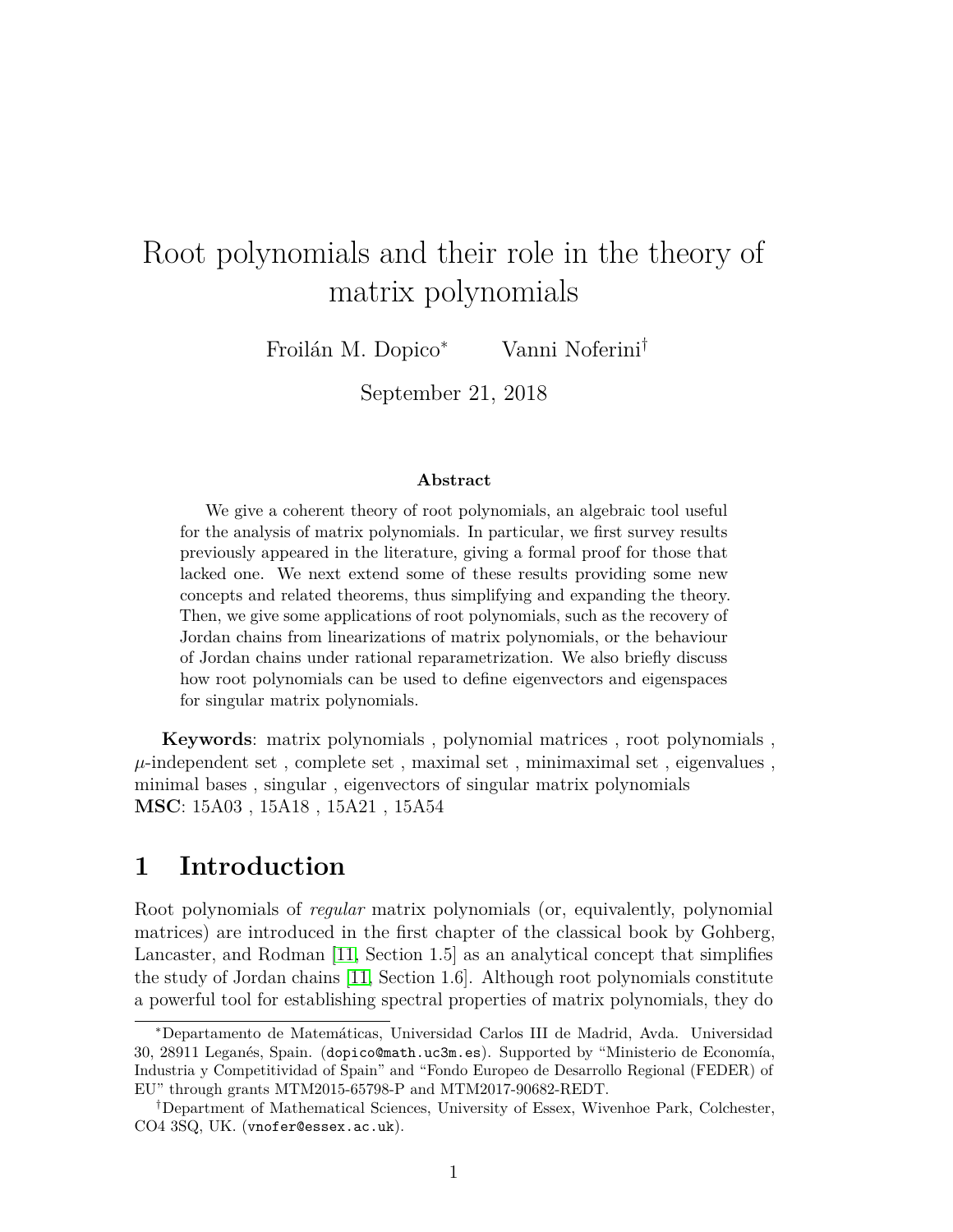not seem to be widely used in the literature. In fact, in the mentioned landmark reference [\[11\]](#page-34-0), root polynomials are only used once after Chapter 1. More precisely, they are used in [\[11,](#page-34-0) Corollary 7.11, p. 203] to characterize divisibility in terms of spectral data. Recently, root polynomials have been extended for the first time to *singular* matrix polynomials in [\[17,](#page-35-0) Section 8] as an instrumental technical tool for proving the main results in that reference.

Both in [\[11\]](#page-34-0) and [\[17\]](#page-35-0), root polynomials are considered more an auxiliary than a central concept and, as a consequence, are treated in a very concise way, which leads in some occasions to imprecise statements and in general to a theory that seems more difficult than it actually is. In this context, this paper has three main goals. First, to establish rigorously and with detail the definition and the most important properties of root polynomials in the general setting of singular matrix polynomials. Second, to show that root polynomials interact naturally with a number of problems that have attracted the attention of the research community in the last years as, for instance, rational transformations of matrix polynomials, with particular emphasis on Möbius transformations, [\[15,](#page-35-1) [17,](#page-35-0) [18\]](#page-35-2), linearizations of matrix polynomials and related recovery properties [\[1,](#page-34-1) [2,](#page-34-2) [4,](#page-34-3) [5,](#page-34-4) [14,](#page-35-3) [16,](#page-35-4) [19\]](#page-35-5),and dual pencils [\[20\]](#page-35-6). We hope that the third goal of this paper will be obtained as a result of the two previous ones, since we expect that our manuscript will encourage the research community to familiarize with, and to use more often, root polynomials, which should be, in our opinion, one of the fundamental tools of any researcher on the theory of matrix polynomials.

We emphasize that, in the case of regular matrix polynomials, root polynomials are very closely related to Jordan chains, as it is clearly explained in [\[11,](#page-34-0) Sections 1.5 and 1.6]. The relation of a root polynomial to a Jordan chain is the same of that of a generating function [\[21\]](#page-35-7) to a sequence; for a survey of good reasons to use generating functions as a tool to manipulate and analyze sequences, see [\[21\]](#page-35-7). Therefore, all the results in this paper admit, when specialized to regular matrix polynomials, an immediate translation into the language of Jordan chains. This solves a number of open problems in the literature. For example, how rational transformations of polnoymial matrices change the Jordan chains of the polynomial (the answer to this question is briefly sketched in  $|17$ , Remark 8.3 and is considered an open problem in [\[15,](#page-35-1) Remark 6.12]), or how Jordan chains of a matrix polynomials can be recovered from the Jordan chains of some of the most relevant linearizations studied in the literature.

On the other hand, one has singular matrix polynomials. Currently, there is not even agreement in the literature on how to define consistently an eigenvector of a *singular* matrix polynomial corresponding to anyone of its eigenvalues, and the first vectors of traditional Jordan chains are eigenvectors [\[11\]](#page-34-0). As we show in this paper, root polynomials naturally extend to the singular case. Clearly, we may still view them as generating functions, which is a natural way to extend Jordan chains to the singular case. We feel that this task is beyond the goal of the present paper. However, we stress that the extension of the definition of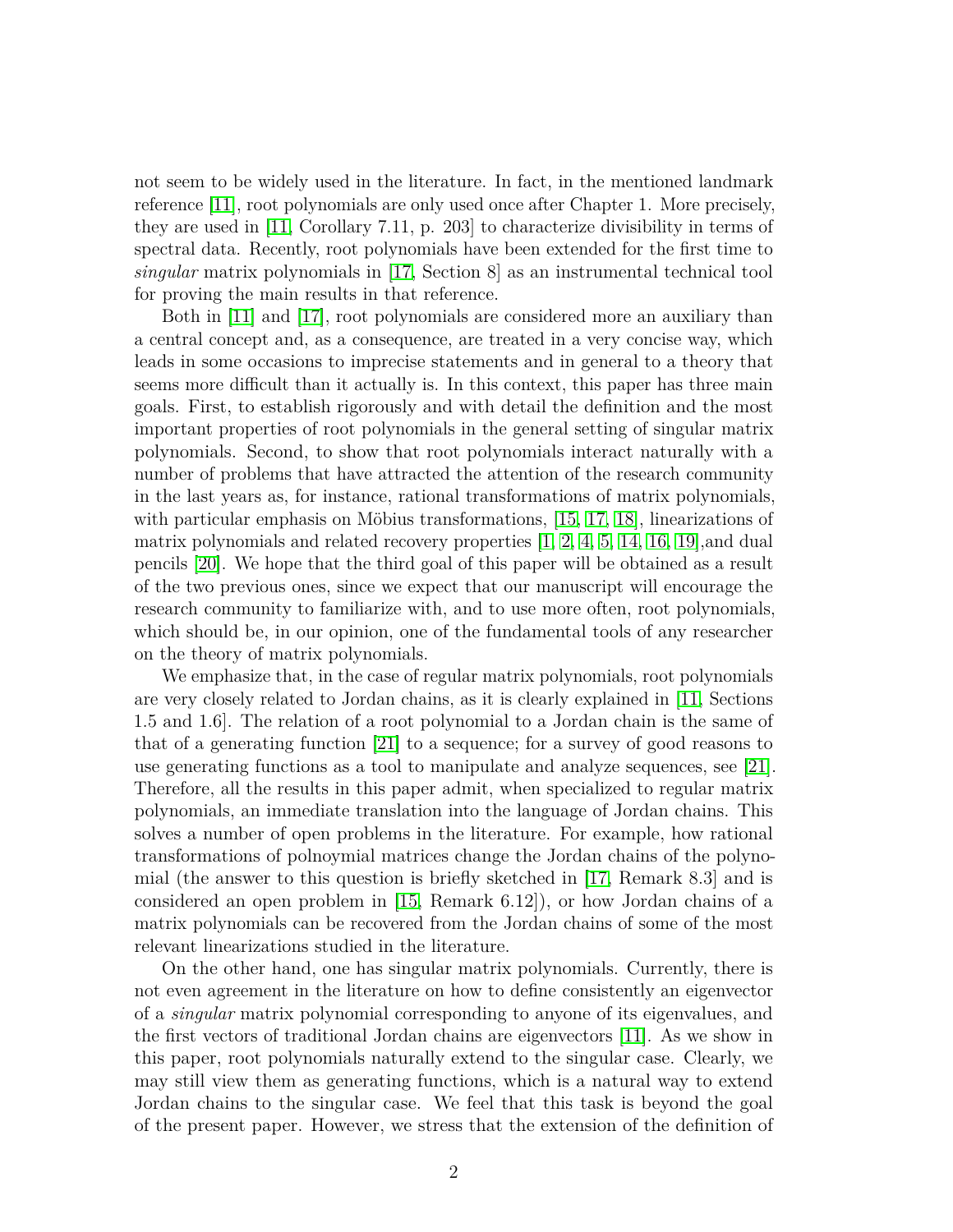root polynomials from regular to singular matrix polynomials is performed in this paper in a fully consistent way leading to a concept that is easy to handle. Hence, the theory presented in this paper can be used to define in the future Jordan chains of singular matrix polynomials in a meaningful way, which is of interest in certain applications [\[3\]](#page-34-5). For the present, we will restrict here to sketch in Subsection [2.3](#page-8-0) how eigenvectors and eigenspaces of singular matrix polynomials can be defined by following the ideas introduced in [\[17\]](#page-35-0) and further developed in this paper.

The paper is organized as follows. Section [2](#page-3-0) revises in its first part some basic results of the theory of matrix polynomials and introduces in its second part the definition of root polynomials and some related concepts. The existence of maximal sets of root polynomials at any finite eigenvalue of a matrix polynomial is established in Section [3,](#page-10-0) as well as their relationship with partial multiplicities and their behavior under some polynomial equivalences. Section [4](#page-13-0) proves some extremality properties of maximal sets of root polynomials that are used in Section [5](#page-15-0) to generate many maximal sets of root polynomials from a given maximal set, in particular maximal sets of root polynomials with minimal grade. Root polynomials at infinity are introduced in Section [6.](#page-17-0) Sections [7,](#page-19-0) [8,](#page-22-0) and [9](#page-27-0) establish, respectively, how root polynomials change under rational transformations, how root polynomials can be recovered from those of linearizations, and how root polynomials of dual pencils are related each other. Finally, some conclusions are discussed in Section [10.](#page-33-0)

## <span id="page-3-0"></span>**2 Preliminaries**

#### **2.1 Basic results**

Although a theory of root polynomials over any field can be developed, it is complicated by the fact that the finite eigenvalues of a matrix polynomial over a generic field  $\mathbb{K}$  may lie in the algebraic closure of  $\mathbb{K}$ . In this paper, we will neglect this complication for simplicity of exposition, and we consider polynomials with coefficients in an algebraically closed field F. Moreover, we will present a theory of right root polynomials and related concept. Indeed, left root polynomials (as well as left eigenvectors of matrix polynomials, left minimal indices, etc.) of a matrix polynomial  $P(x)$  can simply be defined as right root polynomials (eigenvectors, minimal indices) of  $P(x)^T$ . It is therefore sufficient to consider right root polynomials, and, since there is no ambiguity in this paper, in the following we will omit the adjective "right".

Throughout, we shall consider matrix polynomials, possibly rectangular, with elements in the principal ideal domain  $\mathbb{F}[x]$ ; the field of fractions of  $\mathbb{F}[x]$  is denoted by  $\mathbb{F}(x)$ . We denote the set of  $m \times n$  such matrix polynomials by  $\mathbb{F}[x]^{m \times n}$ . We first recall some basic definitions in the theory of matrix polynomials.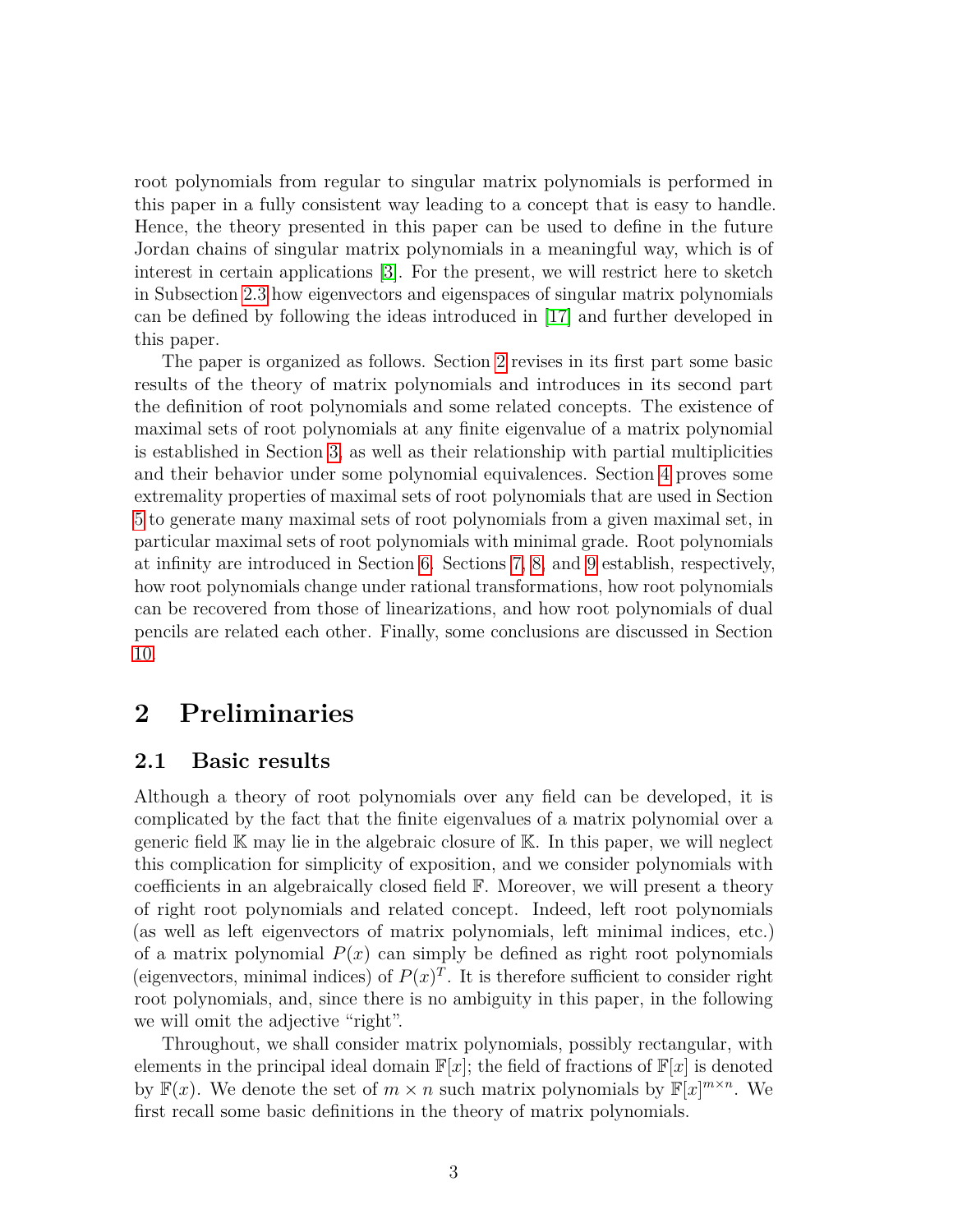**Definition 2.1** (Normal rank). Let  $P(x) \in \mathbb{F}[x]^{m \times n}$ . Then the rank of  $P(x)$  over the field  $\mathbb{F}(x)$  is called the normal rank of  $P(x)$ .

A square matrix polynomial  $P(x) \in \mathbb{F}[x]^{n \times n}$  such that its normal rank is *n* is called *regular*. Any matrix polynomial which is not regular is said to be *singular*.

**Definition 2.2** (Finite eigenvalues). Let  $P(x) \in \mathbb{F}[x]^{m \times n}$  have normal rank *r*. Then  $\mu \in \mathbb{F}$  is called a finite eigenvalue of  $P(x)$  if the rank of  $P(\mu)$  over  $\mathbb F$  is strictly less than *r*.

Recall that in ring theory a *unit* is an invertible element of the ring, i.e.<sup>[1](#page-4-0)</sup>,  $u \in R$  is a unit if  $\exists v \in R$  such that  $uv = vu = 1_R$ . When  $R = \mathbb{F}[x]^{n \times n}$  is a square matrix polynomial ring, its units are sometimes called *unimodular* matrix polynomials. It is straightforward to show that the units of  $\mathbb{F}[x]^{n \times n}$  are precisely those matrix polynomials whose determinant is a nonzero constant in F. We now expose two fundamental theorems on matrix polynomials and their Smith and local Smith canonical forms [\[11\]](#page-34-0).

**Theorem 2.3** (Smith form). Let  $P(x) \in \mathbb{F}[x]^{m \times n}$ . Then there exists two unimod*ular matrix polynomials*  $U(x) \in \mathbb{F}[x]^{m \times m}$ ,  $V(x) \in \mathbb{F}[x]^{n \times n}$ , such that

$$
S(x) = U(x)P(x)V(x) = \begin{bmatrix} d_1(x) & 0 & \dots & 0 & \dots & 0 \\ 0 & d_2(x) & \dots & 0 & \dots & 0 \\ \vdots & \vdots & \ddots & \vdots & \vdots & \vdots \\ 0 & 0 & \dots & d_r(x) & \dots & 0 \\ \vdots & \vdots & \ddots & \vdots & \ddots & \vdots \\ 0 & 0 & \dots & 0 & \dots & 0 \end{bmatrix},
$$

*where*  $d_1(x), \ldots, d_r(x) \in \mathbb{F}[x]$  *are called the* invariant polynomials *of*  $P(x)$  *and they are monic polynomials such that*  $d_k(x)|d_{k+1}(x)$  *for all*  $k = 1, 2, \ldots, r-1$ *. The matrix polynomial*  $S(x)$  *is uniquely determined by*  $P(x)$  *and is called the* Smith canonical form *of P*(*x*)*. Moreover, factorizing*

$$
d_i(x) = \prod_{j \in J} (x - x_j)^{\kappa_{i,(j)}},
$$

*which is possible for some finite set of indices J as we have assumed that* F *is algebraically closed, the factors*  $(x - x_j)^{\kappa_{i,(j)}}$  *such that*  $\kappa_{i,(j)} > 0$  *are called the elementary divisors of*  $P(x)$  *corresponding to the eigenvalue*  $x_i$ *. The nonegative integers*  $\kappa_{i,(j)}$  *satisfy*  $\kappa_{i_1,(j)} \leq \kappa_{i_2,(j)} \Leftrightarrow i_1 \leq i_2$  *and are called the partial multiplicities of the eigenvalue x<sup>j</sup> . The algebraic multiplicity of an eigenvalue is the sum of its partial multiplicities; the geometric multiplicity of an eigenvalue is the number*

<span id="page-4-0"></span><sup>&</sup>lt;sup>1</sup>It is possible in certain rings to construct *u, v* such that  $uv = 1_R \neq vu$ , so  $uv = 1_R$  alone would not suffice to consider *u*, *v* units; this subtlety does not concern us here.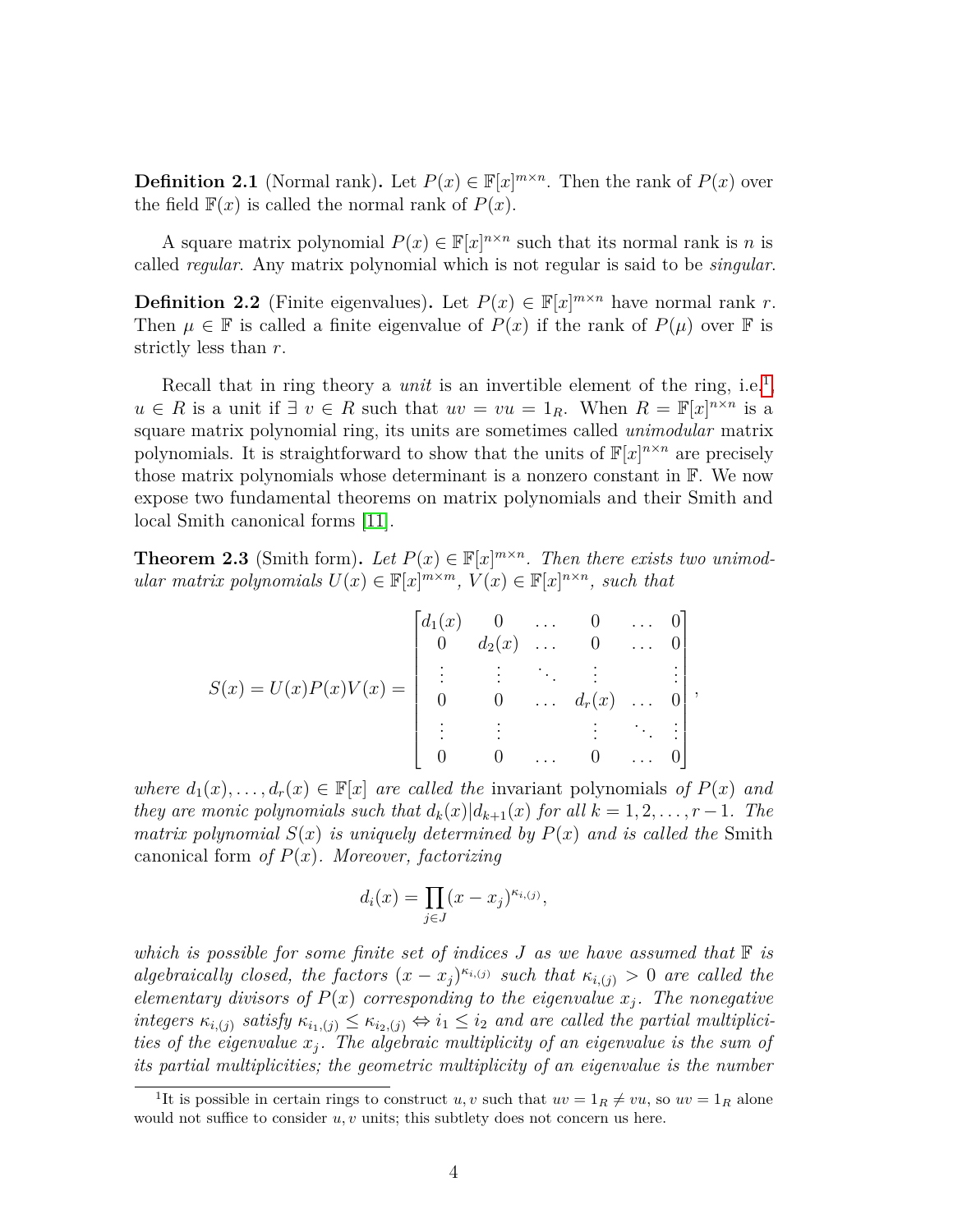*of nonzero partial multiplicities. If an eigenvalue x<sup>j</sup> has geometric multiplicity s*, we denote the nonincreasing list of its partial multiplicities by  $m_1, \ldots, m_s$  with  $m_1 = \kappa_{r,(j)} \geq \cdots \geq m_s = \kappa_{r+1-s,(j)}.$ 

*The matrix polynomial*  $S(x)$  *is called the Smith canonical form of*  $P(x)$ *, and it is uniquely determined by*  $P(x)$  (*unlike*  $U(x)$  *and*  $V(x)$ ).

**Theorem 2.4** (Local Smith form). Suppose that the partial multiplicities of  $\mu \in \mathbb{F}$ *for a certain matrix polynomial*  $P(x) \in \mathbb{F}[x]^{m \times n}$  *are*  $\kappa_1, \ldots, \kappa_r$  *(possibly allowing*) *some of them to be zero). Then, there exist two regular matrix polynomials*  $A(x) \in \mathbb{F}[x]^{m \times m}$ ,  $B(x) \in \mathbb{F}[x]^{n \times n}$  such that  $\det A(\mu) \det B(\mu) \neq 0$  and

$$
D(x) = A^{-1}(x)P(x)B^{-1}(x) = \begin{bmatrix} (x - \mu)^{\kappa_1} & 0 & \cdots & 0 & \cdots & 0 \\ 0 & (x - \mu)^{\kappa_2} & \cdots & 0 & \cdots & 0 \\ \vdots & \vdots & \ddots & \vdots & \ddots & \vdots \\ 0 & 0 & \cdots & (x - \mu)^{\kappa_r} & \cdots & 0 \\ \vdots & \vdots & \vdots & \ddots & \vdots \\ 0 & 0 & \cdots & 0 & \cdots & 0 \end{bmatrix}.
$$

*The matrix polynomial*  $D(x)$  *is uniquely determined by*  $P(x)$  *and is called the* local Smith form *of*  $P(x)$  *at*  $\mu$ *.* 

For ease of notation and terminology, given a matrix *A* with elements in a (not necessarily algebraically closed) field K we define span *A* as the subspace of all the vectors that can be formed as linear combinations over K of the columns of *A*, and ker *A* as the set of all vectors whose image under the linear map represented by *A* is the zero vector. Similarly, if *A* has full column rank, we say that *A* is a basis of span *A*.

Next, we recall the notions of minimal bases and minimal indices [\[10\]](#page-34-6)

**Definition 2.5** (Minimal bases and minimal indices)**.** A matrix polynomial  $M(x) \in \mathbb{F}[x]^{n \times p}$  of normal rank *p* is called a minimal basis if the sum of the degrees of its columns (sometimes called its *order*) is minimal among all polynomial bases of span  $M(x) \subseteq \mathbb{F}(x)^p$ .

It is proved in [\[10\]](#page-34-6) that the degrees of the columns of a minimal basis depend only on the subspace span  $M(x)$ . A minimal basis such that the degrees of its columns are non-decreasing is called an ordered minimal basis [\[20\]](#page-35-6). Moreover,

**Definition 2.6.** If  $M(x)$  is a minimal basis and span  $M(x) = \ker P(x)$  for some  $P(x) \in \mathbb{F}[x]^{m \times n}$ , we say that  $M(x)$  is a minimal basis for  $P(x)$ . The degrees of the columns of any minimal basis of  $P(x)$  are called the (right) minimal indices of  $P(x)$ .

Minimal bases have the important property that the equation  $M(x)v(x) = b(x)$ , for any polynomial vector right hand side *b*(*x*), always admits a *polynomial* solution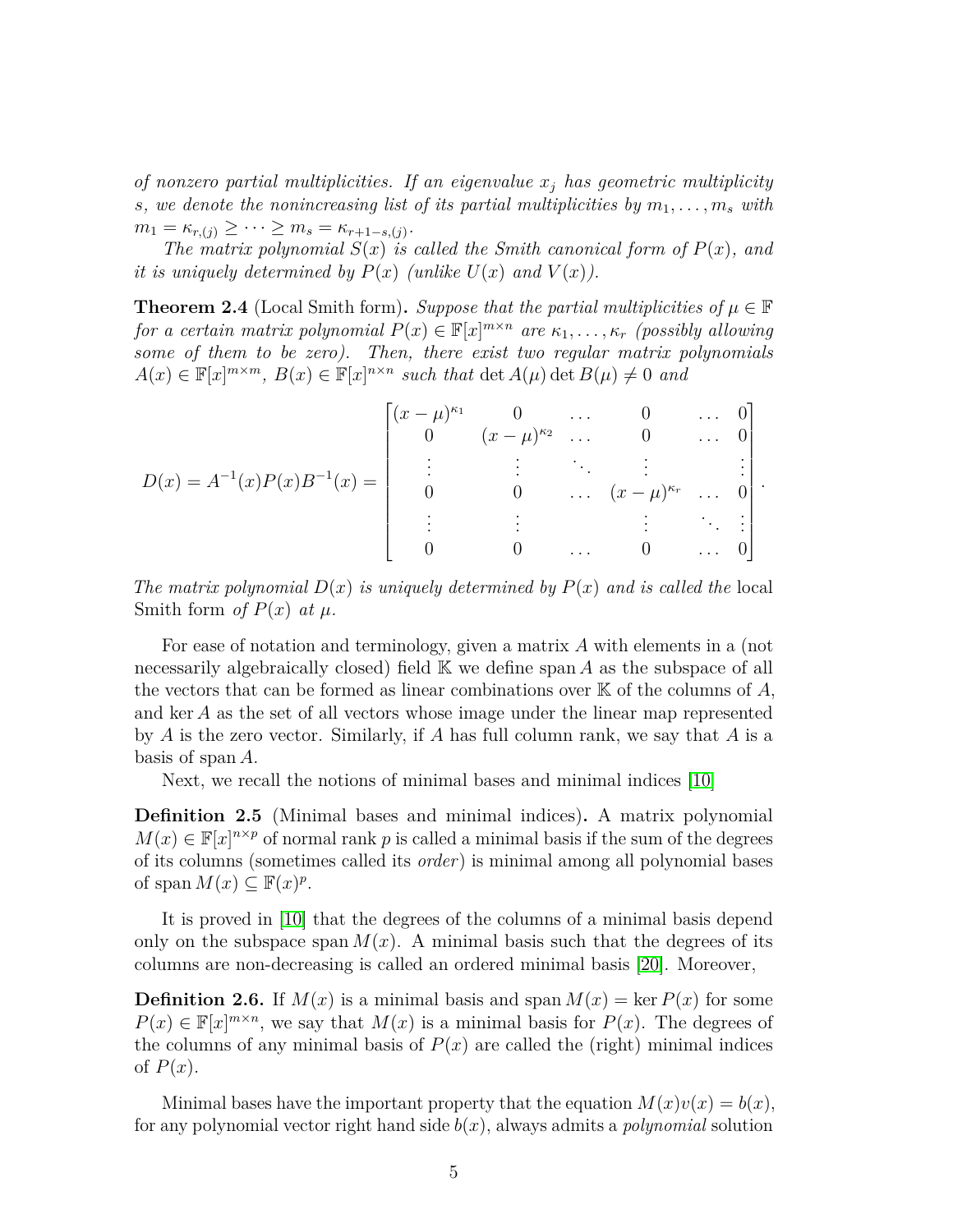$v(x)$  [\[10,](#page-34-6) Main Theorem]. Iin other words, a minimal basis  $M(x)$ , as a matrix, is left invertible *over the ring*  $\mathbb{F}[x]$ ; in the following we will often use this result without further justification.

#### **2.2 Root polynomials**

We now recall some preliminary definitions and basic results, first discussed in [\[17\]](#page-35-0), which are useful for the theory of root polynomials. In Definition [2.7](#page-6-0) we follow the conventon that span  $M = \{0\} \subset \mathbb{F}^n$  for any empty matrix  $M \in \mathbb{F}^{n \times 0}$ .

<span id="page-6-0"></span>**Definition 2.7.** Let  $M(x) \in \mathbb{F}[x]^{n \times p}$  be a minimal basis for  $P(x) \in \mathbb{F}[x]^{m \times n}$ , and  $\mu \in \mathbb{F}$ . Then,  $\ker_{\mu} P(x) := \text{span } M(\mu)$ .

**Lemma 2.8.** *The definition of*  $\ker_{\mu} P(x)$  *is independent of the particular choice of a minimal basis*  $M(x)$ .

*Proof.* Let  $N(x)$  be any other minimal basis of  $P(x)$ , and write  $N(x) = M(x)T(x)$ . Hence,  $N(\mu) = M(\mu)T(\mu)$ . By [\[20,](#page-35-6) Lemma 3.6]  $T(\mu)$  is manifestly invertible for any  $\mu$ , and hence,  $N(\mu)$  has full column rank. Thus, its columns span the same subspace as those of  $M(\mu)$ .  $\Box$ 

<span id="page-6-3"></span>**Lemma 2.9.**  $v \in \ker_{\mu} P(x) \subseteq \mathbb{F}^n \iff \exists w(x) \in \mathbb{F}[x]^n : P(x)w(x) = 0$  and  $w(\mu) = v.$ 

*Proof.* Let  $M(x)$  be a minimal basis of ker  $P(x)$ . Then one implication is obvious because there exists a polynomial vector  $c(x)$  such that  $w(x) = M(x)c(x)$ , and hence  $v = M(\mu)c(\mu)$ .

Suppose now  $v = M(\mu)c$  for some constant vector *c*, and define  $w(x) = M(x)c$ to conclude the proof. П

<span id="page-6-2"></span>**Lemma 2.10.** ker<sub>*u*</sub>  $P(x) \subseteq$  ker  $P(\mu)$ *, and equality holds if and only if*  $\mu$  *is not a finite eigenvalue of*  $P(x)$ *.* 

*Proof.*  $P(x)M(x) = 0 \Rightarrow P(\mu)M(\mu) = 0$  shows the first claim. To prove the second, let  $S(x)$  be the Smith form of  $P(x)$ . Observe that  $p = \dim \ker_{\mu} P(x)$  is the number of zero columns of  $S(x)$ , whereas  $p + s = \dim \ker P(\mu)$  is the number of zero columns of  $S(\mu)$ . Hence,  $s = 0$ , i.e., the two dimensions coincide, if and only if  $\mu$  is not a root of any nonzero invariant polynomial of  $P(x)$ . The latter property is equivalent to being a finite eigenvalue of  $P(x)$ .  $\Box$ 

Definition [2.11](#page-6-1) is central to this paper. It was given in [\[17,](#page-35-0) Sec. 8] and generalizes the definition of root polynomial given in [\[11,](#page-34-0) Ch. 1] for the regular case, i.e.,  $p = 0$  and  $\ker_{\mu} P(x) = \{0\}$  for all  $\mu \in \mathbb{F}$ .

<span id="page-6-1"></span>**Definition 2.11** (Root polynomials). The polynomial vector  $r(x) \in \mathbb{F}[x]^n$  is a root polynomial of order  $\ell \geq 1$  at  $\mu \in \mathbb{F}$  for  $P(x) \in \mathbb{F}[x]^{m \times n}$  if the following conditions hold: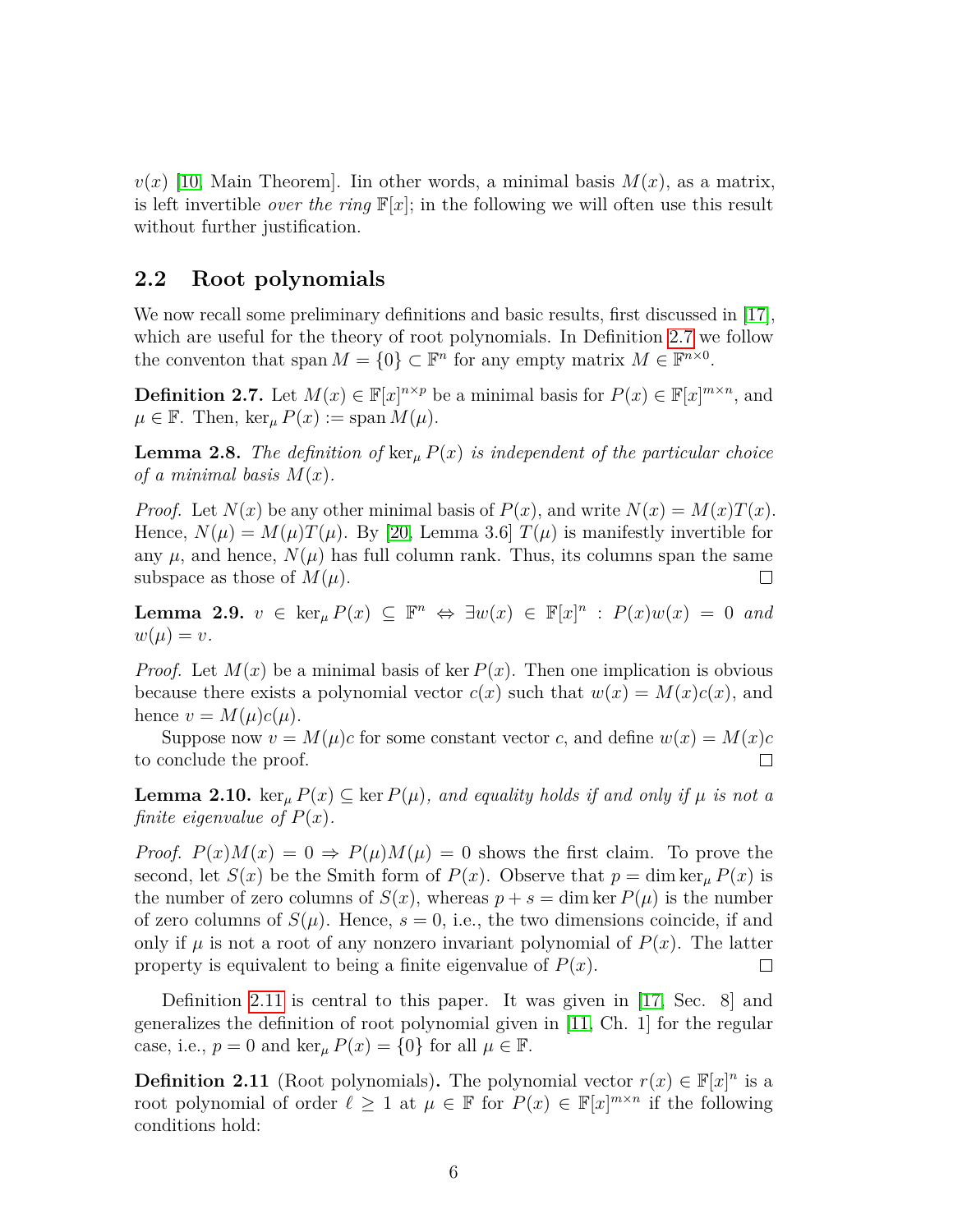- 1.  $r(\mu) \notin \ker_{\mu} P(x);$
- 2.  $P(x)r(x) = (x \mu)^{\ell}w(x)$  for some  $w(x) \in \mathbb{F}[x]^m$  satisfying  $w(\mu) \neq 0$ .

**Proposition 2.12.** Let  $P(x) \in \mathbb{F}[x]^{m \times n}$ . Then there exists a root polynomial for  $P(x)$  *at*  $\mu$  *if and only if*  $\mu$  *is a finite eigenvalue of*  $P(x)$ *.* 

*Proof.* Suppose that  $\mu$  is not an eigenvalue of  $P(x)$ , and let  $r(x) \in \mathbb{F}[x]^n$  satisfy  $P(x)r(x) = (x - \mu)^{\ell} w(x)$  for some  $\ell \geq 1$ . Then  $P(\mu)r(\mu) = 0$  and hence  $r(\mu) \in \text{ker } P(\mu) = \text{ker}_{\mu} P(x)$  by Lemma [2.10.](#page-6-2) Hence, no polynomial vector can simultaneously satisfy the two conditions in Definition [2.11.](#page-6-1)

Conversely suppose that  $\mu$  is an eigenvalue of  $P(x)$ , and let  $r \in \mathbb{F}^n$  be such that  $r \in \text{ker } P(\mu)$  but  $r \notin \text{ker}_{\mu} P(x)$ . Note that  $P(x)r \neq 0$ , or otherwise *r* ∈ span *M*(*x*), implying *r* ∈ ker<sub>*µ*</sub> *P*(*x*). Hence there is a positive integer  $\ell$  such that  $P(x)r = (x - \mu)^{\ell}w(x)$  for some  $w(x) \in \mathbb{F}[x]^m$ ,  $w(\mu) \neq 0$ .  $\Box$ 

<span id="page-7-0"></span>**Definition 2.13.** Let  $M(x) \in \mathbb{F}[x]^{n \times p}$  be a right minimal basis of  $P(x) \in \mathbb{F}[x]^{m \times n}$ . The vectors  $r_1(x), \ldots, r_s(x) \in \mathbb{F}[x]^n$  are a  $\mu$ -independent set of root polynomials at  $\mu$  for  $P(x)$  if  $r_i(x)$  is a root polynomial at  $\mu$  for  $P(x)$  for each  $i = 1, \ldots, s$ , and the matrix

$$
\begin{bmatrix} M(\mu) & r_1(\mu) & \dots & r_s(\mu) \end{bmatrix}
$$

has full column rank.

Note that Definition [2.13](#page-7-0) does not depend on the particular choice of a right minimal basis  $M(x)$ , since given another basis  $N(x) = M(x)T(x)$ , for some unimodular [\[20,](#page-35-6) Lemma 3.6]  $T(x) \in \mathbb{F}[x]^{p \times p}$ , one has that

$$
\begin{bmatrix} N(\mu) & r_1(\mu) & \dots & r_s(\mu) \end{bmatrix} = \begin{bmatrix} M(\mu) & r_1(\mu) & \dots & r_s(\mu) \end{bmatrix} \begin{bmatrix} T(\mu) \\ I_s \end{bmatrix},
$$

and the rightmost matrix in the above equality is necessarily nonsingular.

**Remark 2.14.** We take the chance to correct an imprecise statement in [\[17\]](#page-35-0), where Definition [2.13](#page-7-0) is mistakenly given without including the columns of  $M(\mu)$ . We note that, in spite of the unfortunate misprint, the correct definition is implicitly used (and, in fact, needed), in the proof of [\[17,](#page-35-0) Proposition 8.2].

<span id="page-7-1"></span>**Definition 2.15.** Let  $M(x) \in \mathbb{F}[x]^{n \times p}$  be a right minimal basis of a matrix polynomial  $P(x) \in \mathbb{F}[x]^{m \times n}$ . The vectors  $r_1(x), \ldots, r_s(x) \in \mathbb{F}[x]^n$  are a complete set of root polynomials at  $\mu$  for  $P(x)$  if they are  $\mu$ -independent and there does not exist any set of  $s + 1$  root polynomials at  $\mu$  for  $P(x)$ , say  $t_i(x)$ , such that the matrix

$$
\begin{bmatrix} M(\mu) & t_1(\mu) & \dots & t_{s+1}(\mu) \end{bmatrix}
$$

has full column rank.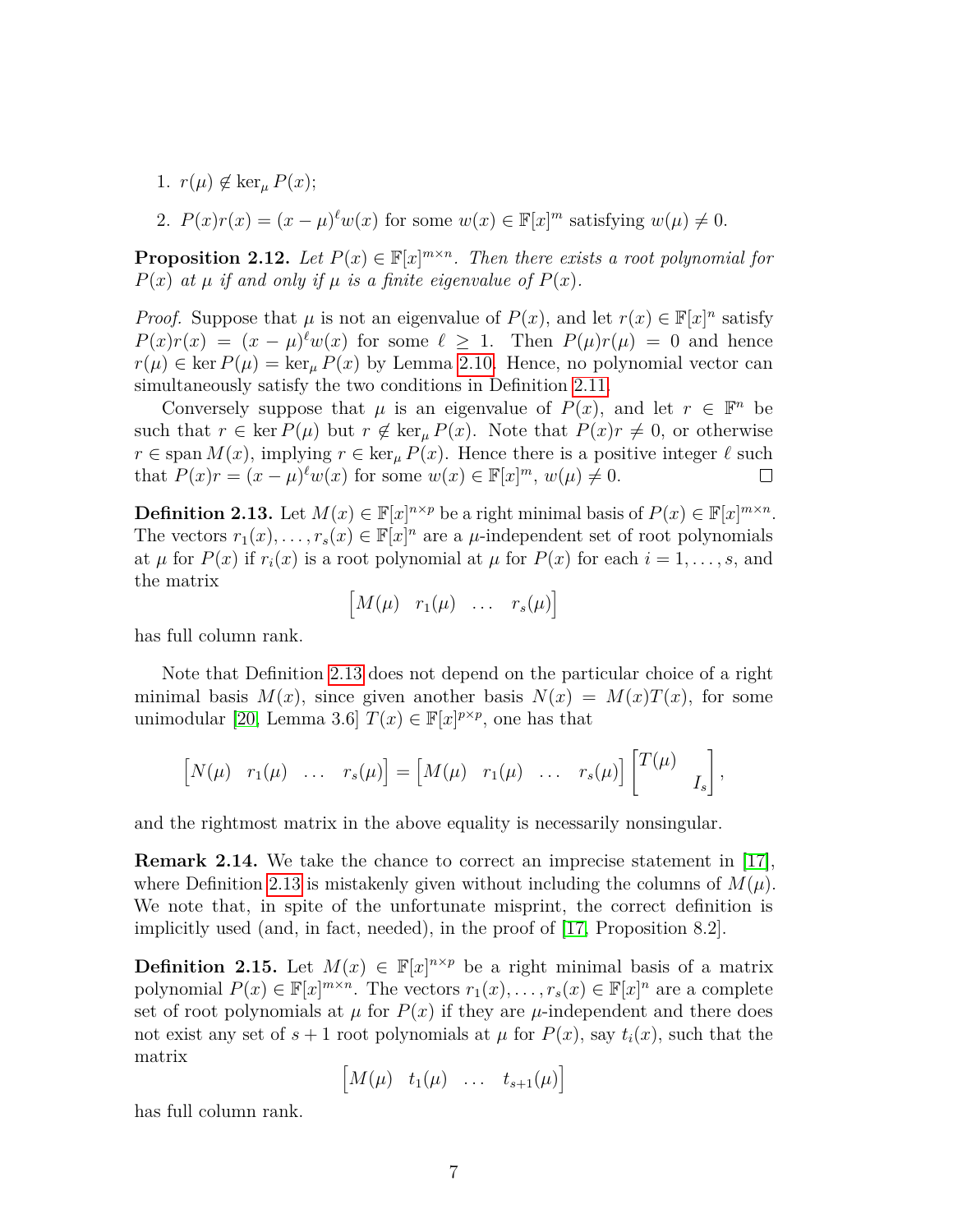<span id="page-8-1"></span>**Proposition 2.16.** *Let*  $M(x) \in \mathbb{F}[x]^{n \times p}$  *be a right minimal basis of a matrix polynomial*  $P(x) \in \mathbb{F}[x]^{m \times n}$ . The polynomial vectors  $r_1(x), \ldots, r_s(x) \in \mathbb{F}[x]^n$  are *a complete set of root polynomials at*  $\mu$  *for*  $P(x)$  *if and only if the columns of the matrix*

$$
N = \begin{bmatrix} M(\mu) & r_1(\mu) & \dots & r_s(\mu) \end{bmatrix}
$$

*form a basis for* ker  $P(\mu)$ .

*Proof.* Observe that, if  $\{r_i(x)\}_{i=1}^s$  are a complete set of root polynomials, then  $P(\mu)N = 0$ , by definition of minimal basis and of root polynomial. By Definition [2.13,](#page-7-0) the matrix *N* has full column rank. It remains to argue that its columns form a basis of ker  $P(\mu)$ : suppose they do not. Then, we can complete them to a basis, i.e., there exists a matrix *X* such that  $\hat{N} = \begin{bmatrix} N & X \end{bmatrix}$ ,  $\hat{N}$  has full column rank, and  $P(\mu)\hat{N} = 0 \Rightarrow P(\mu)X = 0$ . Let *v* be any column of *X*: then  $P(\mu)v = 0$ , but  $P(x)v \neq 0$  since  $v \notin \text{span } M(x)$ . Hence, *v* is a root polynomial for  $P(x)$  at  $\mu$ , and the set  $v, r_1(x), \ldots, r_s(x)$  is  $\mu$ -independent, contradicting Definition [2.15.](#page-7-1)

Conversely, assume that completeness does not hold. Then, there exists a certain matrix  $\hat{N}$ , with full column rank and (dim ker  $P(x) + s + 1$ ) columns, such that  $P(\mu)\hat{N}=0$ . It follows that dim ker  $P(\mu) > \dim \ker P(x) + s$ , and hence, the columns of *N* cannot be a basis.  $\Box$ 

<span id="page-8-2"></span>**Definition 2.17.** Let  $M(x) \in \mathbb{F}[x]^{n \times p}$  be a right minimal basis of a matrix polynomial  $P(x) \in \mathbb{F}[x]^{m \times n}$ . The vectors  $r_1(x), \ldots, r_s(x) \in \mathbb{F}[x]^n$  are a maximal set of root polynomials at  $\mu$  for  $P(x)$  if they are complete and their orders as root polynomials for  $P(x)$ , say,  $\ell_1 \geq \cdots \geq \ell_s > 0$ , satisfy the following property: for all  $j = 1, \ldots, s$ , there is no root polynomial  $\hat{r}(x)$  of order  $\ell > \ell_j$  such that the matrix

$$
\begin{bmatrix} M(\mu) & r_1(\mu) & \dots & r_{j-1}(\mu) & \hat{r}(\mu) \end{bmatrix}
$$

has full column rank.

## <span id="page-8-0"></span>**2.3 Root polynomials, quotient spaces, and a definition of eigenvectors and eigenspaces for singular matrix polynomials**

The ideas that lead to Definition [2.11](#page-6-1) are intimately related to the concept of a quotient space. This subsection explains how and it has a slightly more abstract-algebraic spirit.

We start by recalling the notion of quotient spaces. For any linear subspace  $V \subseteq \mathbb{F}^n$ , we consider the equivalence relation on  $\mathbb{F}^n$ 

$$
\forall x, y \in \mathbb{F}^n, \quad x \sim y \Leftrightarrow x - y \in V.
$$

Then the quotient space  $\mathbb{F}^n/V$  is defined as the set of equivalence classes

$$
\forall x \in \mathbb{F}^n, \quad [x] := \{ v \in \mathbb{F}^n : v \sim x \}.
$$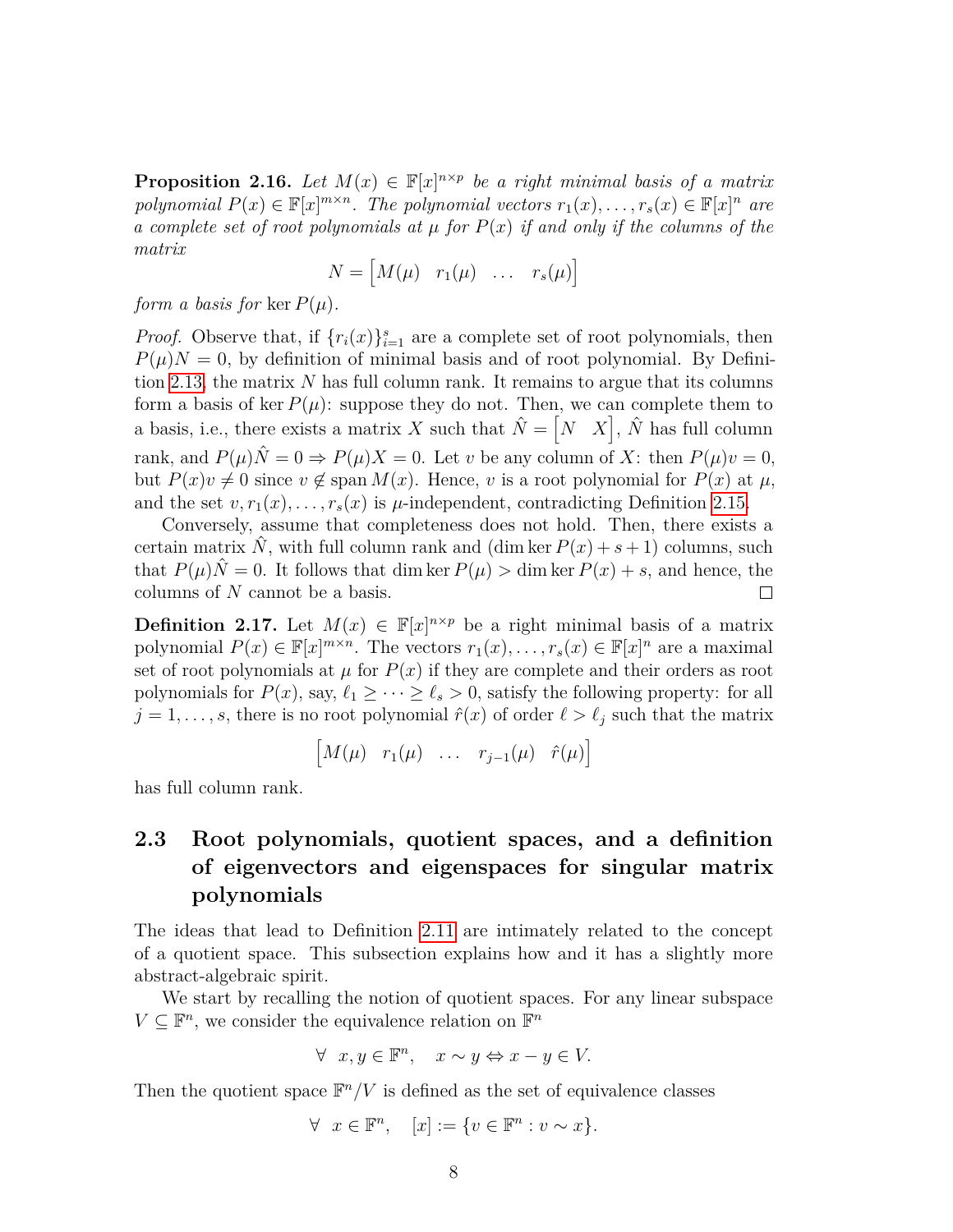A quotient space can be given a vector space structure over  $\mathbb F$  simply by defining

$$
\forall x \in \mathbb{F}^n, \ \forall \ \alpha \in \mathbb{F}, \quad \alpha[x] := [\alpha x], \quad [x] + [y] := [x + y].
$$

If *V* is an invariant subspace of some linear endomorphism of  $\mathbb{F}^n$ , say, *A*, then *x* ∼ *y*  $\Rightarrow$  *Ax* ∼ *Ay*. Hence, it is consistent to define and write  $A[x] := [Ax]$ .

Take now  $V = \ker_{\mu} P(x)$ . In this setting, asking that, for a root polynomial  $r(x)$ ,  $r(\mu) \notin \ker_{\mu} P(x)$ , is equivalent to imposing  $[r(\mu)] \neq [0]$ , which is the natural extension to the singular case of the condition  $r(\mu) \neq 0$  for a regular  $P(x)$  (i.e., for  $\ker_{\mu} P(x) = \{0\}$ .

**Remark 2.18.** Note that by Lemma [2.9](#page-6-3)

$$
[r(\mu)]_{\mathbb{F}^n/\ker_\mu P(x)} \neq [0]_{\mathbb{F}^n/\ker_\mu P(x)} \Rightarrow [r(x)]_{\mathbb{F}(x)^n/\ker P(x)} \neq [0]_{\mathbb{F}(x)^n/\ker P(x)}.
$$

By the first isomorphism theorem,  $\mathbb{F}(x)^n / \text{ker } P(x)$  is isomorphic to the row space of  $P(x)$ .

Suppose for now, and for simplicity of exposition, that the eigenvalue  $\mu$  has geometric multiplicity 1. With this assumption, for a regular  $P(x)$ , an eigenvector  $v \in \mathbb{F}^n (= \mathbb{F}^n / \{0\} = \mathbb{F}^n / \ker_\mu P(x)$  is defined uniquely up to a nonzero scalar. For a singular  $P(x)$ , we claim that our framework also naturally leads to an eigenvector which is uniquely defined up to a nonzero scalar, except that the "natural" space to define the eigenvectors is equivalence classes in the above defined the quotient space:  $[v] \in \mathbb{F}^n / \ker_\mu P(x)$ . Note that  $\ker_\mu P(x)$  is an invariant subspace for  $P(\mu)$ .

<span id="page-9-0"></span>**Definition 2.19.** If  $\mu$  is an eigenvalue of  $P(x)$ , we say that  $[v] \in \mathbb{F}^n / \ker_{\mu} P(x)$ is an eigenvector associated with the eigenvalue  $\mu$  if

$$
P(\mu)[v] = [0], \quad [v] \neq [0].
$$

It is immediate to check that, if  $r(x)$  is a root polynomial at  $\mu$  for  $P(x)$ , then  $[r(\mu)]$  is an eigenvector in the above sense. Conversely, if  $[v]$  is an eigenvector, then there is a root polynomial such that  $r(\mu) = v$ , e.g.,  $r(x) = v$ . To show consistency of the theory, let  $q(x)$  be any other root polynomial at  $\mu$  for  $P(x)$ ; we must verify that it holds  $[q(\mu)] = \alpha[r(\mu)]$  for some  $0 \neq \alpha \in \mathbb{F}$ . The clue is that, by Proposition [2.16,](#page-8-1) for any  $M(x)$  minimal basis of  $P(x)$ , the matrices

$$
\begin{bmatrix} M(\mu) & r(\mu) \end{bmatrix}, \qquad \begin{bmatrix} M(\mu) & q(\mu) \end{bmatrix}
$$

are both a basis for ker  $P(\mu)$ . This observation implies that

$$
\begin{bmatrix} M(\mu) & q(\mu) \end{bmatrix} = \begin{bmatrix} M(\mu) & r(\mu) \end{bmatrix} \begin{bmatrix} I_p & v \\ 0 & \alpha \end{bmatrix}
$$

for some  $v \in \mathbb{F}^p, 0 \neq \alpha \in \mathbb{F}$ . Hence,

$$
q(\mu) = M(\mu)v + \alpha r(\mu) \Leftrightarrow [q(\mu)] = \alpha[r(\mu)].
$$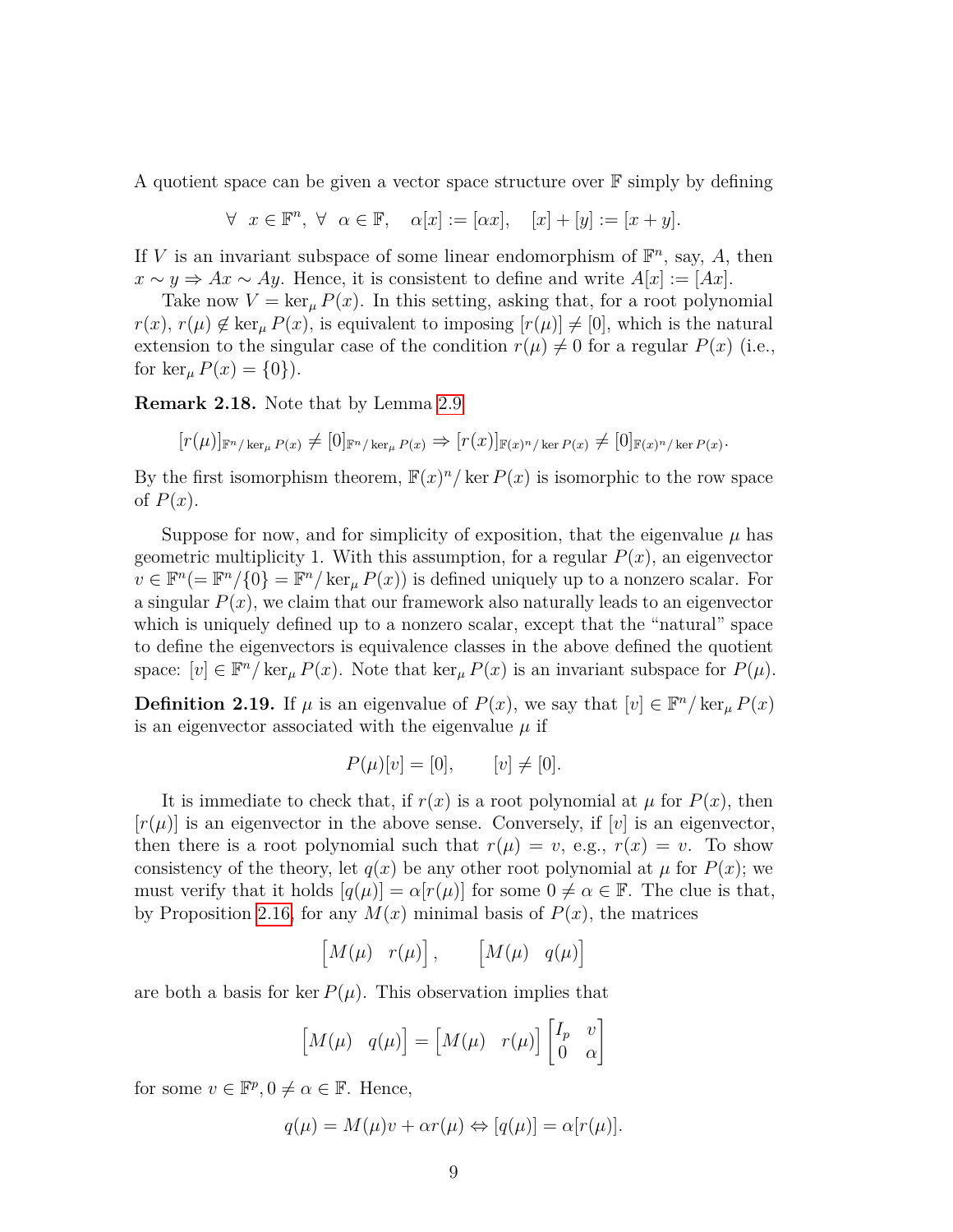These ideas can be extended to the case of eigenvalues of geometric multiplicity  $s > 1$ ; namely, Definition [2.19](#page-9-0) still makes sense (hence why have not specified there that the geometric mulitplicity of  $\mu$  should be 1). Moreover, one can defined eigenspaces as span *V* where *V* is an  $n \times s$  matrix whose columns are linearly independent (over  $\mathbb{F}$ ) equivalence classes in  $\mathbb{F}^n$ /ker<sub> $\mu$ </sub>  $P(x)$ . Similarly as above, one can easily check that any other matrix *W* whose columns are a basis for the same eigenspace can be written as  $W = VA$  for some invertible matrix  $A \in \mathbb{F}^{s \times s}$ . Moreover, an eigenspace can be constructed starting from any complete set of root polynomials, and conversely a complete set of root polynomials can be constructed starting from the columns of a basis for the eigenspace.

## <span id="page-10-0"></span>**3 Existence of maximal sets of root polynomials, and correspondence with partial multiplicities**

We start by showing that any matrix polynomial in local Smith form at  $\mu$  admits a maximal set of root polynomials at *µ*.

<span id="page-10-1"></span>**Theorem 3.1.** *Let*  $S(x) \in \mathbb{F}[x]^{m \times n}$  *be in local Smith form at*  $\mu \in \mathbb{F}$ *. Then, denoting by r the normal rank of*  $S(x)$  *and by s the geometric multiplicity of*  $\mu$  *as an eigenvalue, the s vectors*

$$
e_r,e_{r-1},\ldots,e_{r-s+1},
$$

where  $e_i$  *is the ith vector of the canonical basis of*  $\mathbb{F}^n$ *, are a maximal set of root polynomials at*  $\mu$  *for*  $S(x)$ *. Moreover, their orders are the nonzero partial multiplicities of*  $\mu$  *as an eigenvalue of*  $S(x)$ *.* 

*Proof.* It suffices to prove the statement for the case where  $\mu$  is an eigenvalue, as otherwise  $s = 0$  and there is nothing to prove.

By assumption,  $S(x)$  is diagonal and  $S(x)_{ii} = 0$  if and only if  $i > r$ . Hence, a minimal basis for  $S(x)$  is  $M(x) = M(\mu) = [e_{r+1} \dots e_n]$ . Moreover, still by assumption,  $S(\mu)_{ii} = 0$  if and only if  $i > r - s$ . Therefore, the vectors  $e_r, e_{r-1}, \ldots, e_{r-s+1}$  are all root polynomials at  $\mu$  for  $P(x)$ , and by a simple direct computation it can be seen that their orders are the nonzero partial multiplicites of  $\mu$  as a finite eigenvalue of  $S(x)$ . Further, they are manifestly  $\mu$ -independent, as the matrix  $N = \begin{bmatrix} e_{r+1} & \dots & e_n & e_r & \dots & e_{r-s+1} \end{bmatrix}$  is just a column permutation of the matrix  $\begin{bmatrix} 0_{r-s \times n-r+s} \\ r \end{bmatrix}$ *In*−*r*+*<sup>s</sup>* 1 . They are a complete set by Proposition [2.16,](#page-8-1) since  $S(\mu)N = 0$  and by assumption dim ker  $P(\mu) = n - r + s$ .

It remains to argue that they are maximal. Suppose they are not . Then, for some  $j \leq s$ , there exists a certain root polynomial  $\hat{r}(x)$  of order  $\ell > \ell_j$  such that  $e_r, \ldots, e_{r-j+2}, \hat{r}(x)$  are  $\mu$ -independent. We deduce that at least one of the first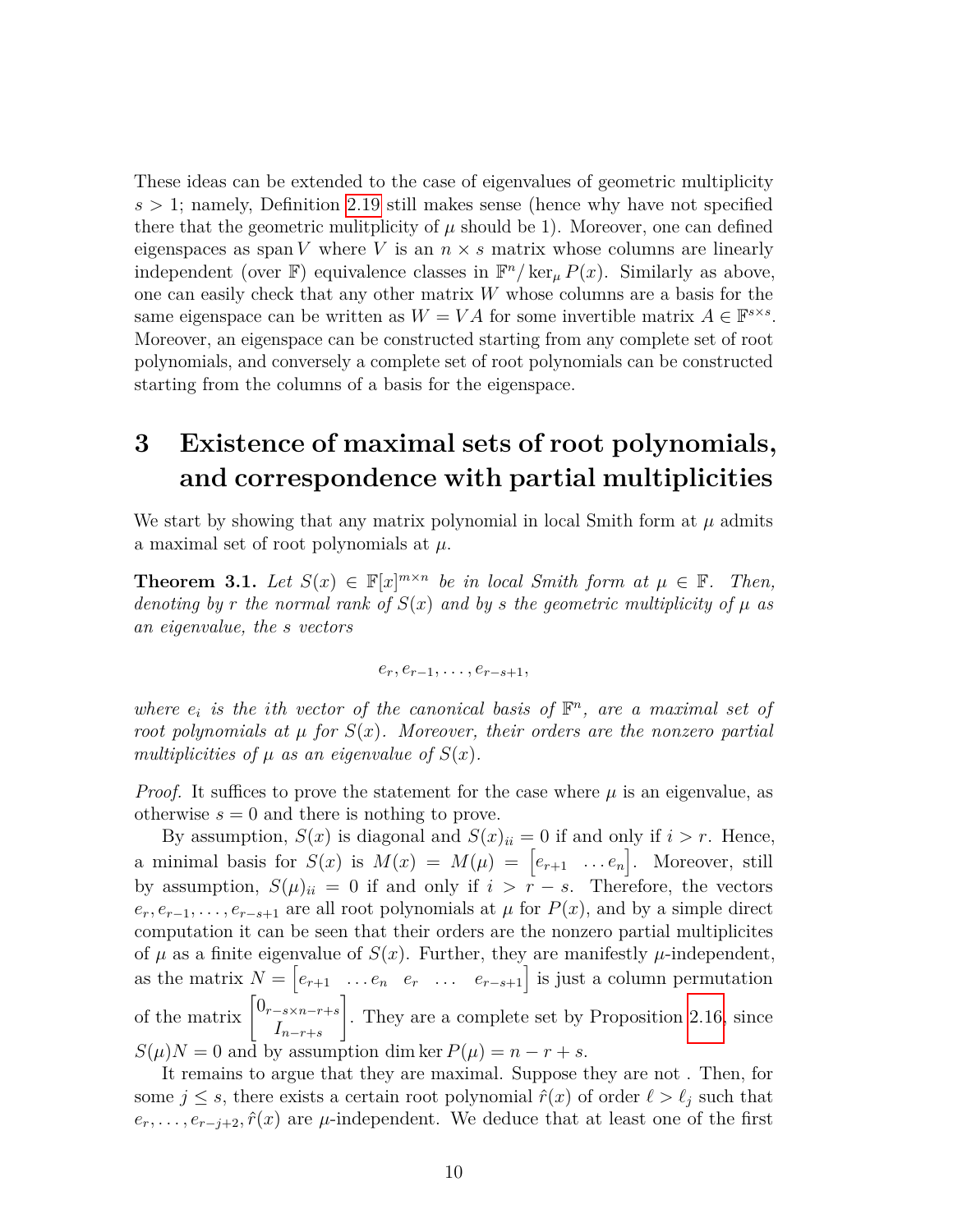$r - j + 1$  elements of  $\hat{r}(\mu)$  is nonzero. Expanding  $\hat{r}(x)$  and  $S(x)$  in a power series in  $(x - \mu)$ , it is easily seen that  $\ell$  is bounded above by the minimal exponent  $\kappa_i$ of  $S_{ii}(x) = (x - \mu)^{\kappa_i}$ , where the minimum is taken over all the values of *i* such that  $\hat{r}(\mu)_i \neq 0$ . Hence,  $\ell \leq \ell_j$ , leading to a contradiction.  $\Box$ 

The following results appeared in [\[17,](#page-35-0) [18\]](#page-35-2) and are key for arguing that a maximal set of root polynomials exists for any matrix polynomial. We denote by adj  $P(x)$  the adjugate of a square matrix polynomial  $P(x)$ . Suppose that  $A(x)$ and  $B(x)$  are square matrix polynomials, and  $Q(x) = A(x)P(x)B(x)$ . For the proof of the next result the following equations, whose proof is immediate, will be useful:

$$
Q(x) \text{ adj } B(x) = A(x)P(x)B(x) \text{ adj } B(x) = \det B(x)A(x)P(x);
$$
  
adj 
$$
A(x)Q(x) = \text{adj } A(x)A(x)P(x)B(x) = \det A(x)P(x)B(x).
$$

<span id="page-11-0"></span>**Proposition 3.2.** *Let*  $P(x)$ *,*  $Q(x) \in \mathbb{F}[x]^{m \times n}$  *and suppose that*  $Q(x) = A(x)P(x)B(x)$ *for some*  $A(x) \in \mathbb{F}[x]^{m \times m}$  *and*  $B(x) \in \mathbb{F}[x]^{n \times n}$  *such that* det  $A(\mu)$  det  $B(\mu) \neq 0$ *. Then:*

- *if*  $r(x)$  *is a root polynomial for*  $Q(x)$  *at*  $\mu$  *of order*  $\ell$ *, then*  $B(x)r(x)$  *is a root polynomial for*  $P(x)$  *at*  $\mu$  *of the same order;*
- *if*  $q(x)$  *is a root polynomial for*  $P(x)$  *at*  $\mu$  *of order*  $\ell$ *, then* adj  $B(x)q(x)$  *is a root polynomial for*  $Q(x)$  *at*  $\mu$  *of the same order;*

*Proof.* Suppose first that  $r(x)$  is a root polynomial at  $\mu$  for  $Q(x)$ . Note that  $Q(x)r(x) = (x - \mu)^{\ell} w(x), w(\mu) \neq 0$ , implies  $P(x)B(x)r(x) = (x - \mu)^{\ell} A^{-1}(x)w(x)$ . Observe that the right hand side must be polynomial, since the left hand side is. Hence, either  $A^{-1}(x)w(x)$  is polynomial or it has a pole at  $x = \mu$ . Yet, the latter case is not possible, since  $\det A(\mu) \neq 0$  and  $w(x)$  is polynomial. Observe further that  $A^{-1}(\mu)w(\mu) \neq 0$ . Finally, suppose  $B(\mu)r(\mu) \in \ker_{\mu} P(x)$ . Then by Lemma [2.9](#page-6-3)  $\exists v(x) : v(\mu) = B(\mu)r(\mu)$  and  $P(x)v(x) = 0$ , implying  $Q(x)[\text{adj }B(x)v(x)] = \det B(x)A(x)P(x)v(x) = 0$ : a contradiction, because adj  $B(\mu)v(\mu) = \det B(\mu)r(\mu)$ , which is a nonzero scalar multiple of  $r(\mu)$  and hence cannot belong to  $\ker_{\mu} Q(x)$ .

Conversely, let  $q(x)$  be a root polynomial at  $\mu$  for  $P(x)$ . Then,  $P(x)q(x) =$  $(x-\mu)^{\ell}w(x), w(\mu) \neq 0$  yields  $Q(x)$  adj  $B(x)q(x) = (x-\mu)^{\ell}$  det  $B(x)A(x)w(x)$ , and det  $B(\mu)A(\mu)w(\mu) \neq 0$  because  $A(\mu)$  and  $B(\mu)$  are nonsingular by assumption. To conclude the proof suppose that adj  $B(\mu)q(\mu) \in \ker_{\mu} Q(x)$ . Using Lemma [2.9,](#page-6-3)  $\exists v(x): v(\mu) = \text{adj } B(\mu)q(\mu)$  and  $Q(x)v(x) = 0$ . Thus,  $P(x)[\text{det } A(x)B(x)v(x)] = 0$ adj  $A(x)Q(x)v(x) = 0$ . The latter equation is absurd, because det  $A(\mu)B(\mu)v(\mu) = 0$ . det  $A(\mu)$  det  $B(\mu)q(\mu)$ , which, being a nonzero scalar multiple of  $q(\mu)$ , cannot belong to ker<sub> $\mu$ </sub>  $P(x)$ .  $\Box$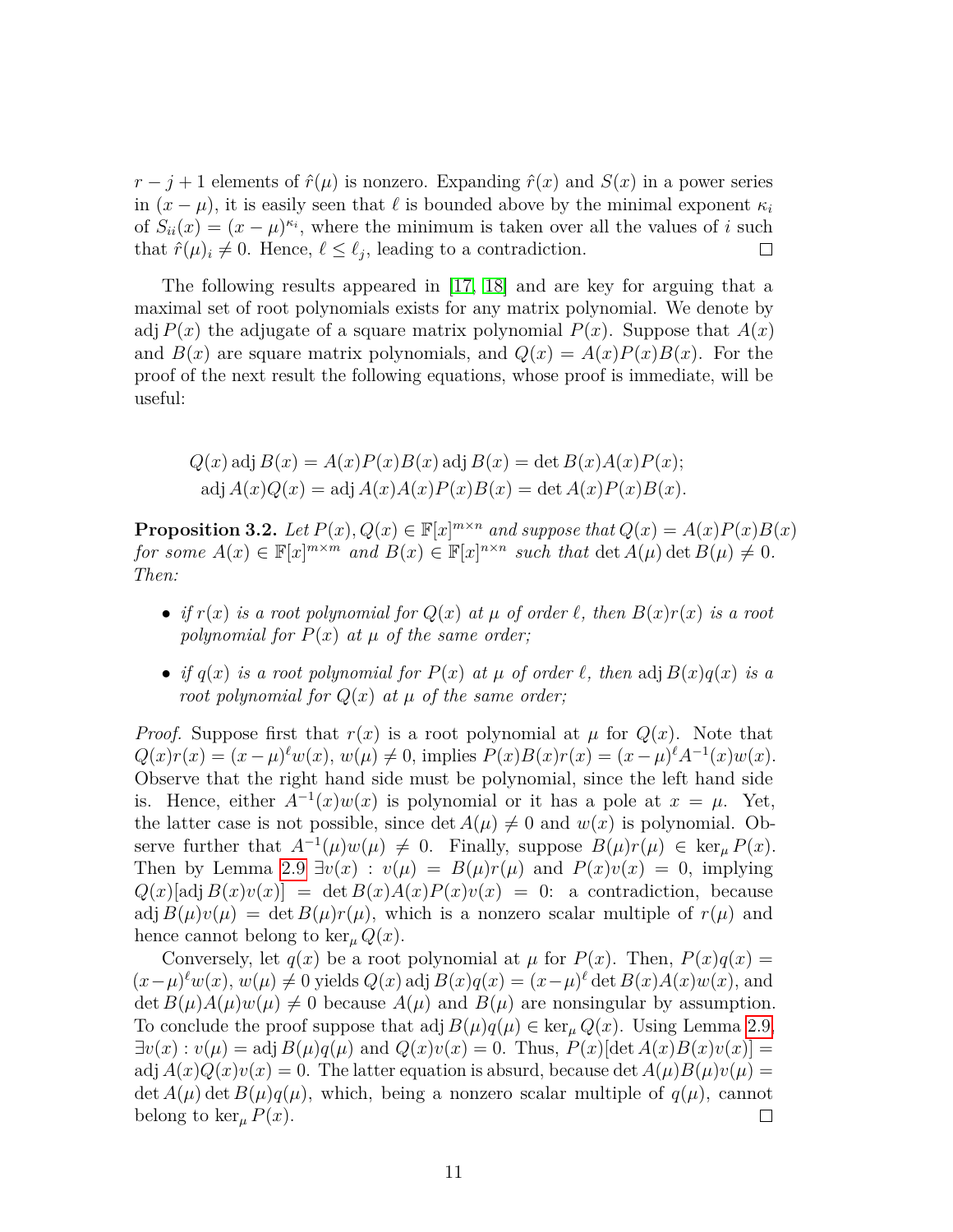<span id="page-12-0"></span>**Lemma 3.3.** *Let*  $P(x)$ ,  $Q(x) \in \mathbb{F}[x]^{m \times n}$  *and suppose that*  $Q(x) = A(x)P(x)B(x)$ *for some*  $A(x) \in \mathbb{F}[x]^{m \times m}$  *and*  $B(x) \in \mathbb{F}[x]^{n \times n}$  *such that* det  $A(\mu)$  det  $B(\mu) \neq 0$ *.* Let  $M(x)$  be a minimal basis for  $P(x)$  and let  $N(x)$  be a minimal basis for  $Q(x)$ . *Then* ker<sub>*u*</sub>  $P(x) = \text{span } M(\mu) = \text{span } B(\mu)N(\mu)$ , and ker<sub>*u*</sub>  $Q(x) = \text{span } N(\mu) =$ span adj  $B(\mu)M(\mu)$ .

*Proof.* The nonsingularity over the field  $\mathbb{F}(x)$  of both  $B(x)$  and  $A(x)$  implies dim ker  $P(x) = \dim \ker Q(x) = \dim \ker_{\mu} P(x) = \dim \ker_{\mu} Q(x)$ . Moreover, manifestly  $B(x)N(x)$  is a polynomial basis for ker  $P(x)$  and adj  $B(x)M(x)$  is a polynomial basis for ker  $Q(x)$ . However, this does not directly imply the statement because neither of those bases is necessarily minimal.

However, changing bases we have  $B(x)N(x) = M(x)C(x)$  and adj  $B(x)M(x) =$  $N(x)D(x)$  for some square, invertible, and polynomial [\[10,](#page-34-6) Main Theorem] matrices  $C(x)$ ,  $D(x)$ . Hence span adj  $B(\mu)M(\mu) \subseteq \ker_{\mu} Q(x)$  and span  $B(\mu)N(\mu) \subseteq$  $\ker_{\mu} P(x)$ . But  $B(\mu)$  is invertible, and hence rank adj  $B(\mu)M(\mu) = \operatorname{rank} B(\mu)N(\mu) =$  $\dim \ker_{\mu} P(x) = \dim \ker_{\mu} Q(x)$ , concluding the proof.  $\Box$ 

<span id="page-12-1"></span>**Theorem 3.4.** *Let*  $P(x)$ *,*  $Q(x) \in \mathbb{F}[x]^{m \times n}$  *and suppose that*  $Q(x) = A(x)P(x)B(x)$ *for some*  $A(x) \in \mathbb{F}[x]^{m \times m}$  *and*  $B(x) \in \mathbb{F}[x]^{n \times n}$ . Assume further that  $\det A(\mu) \det B(\mu) \neq 0$ 0*. Then:*

- *if*  $r_1(x), \ldots, r_s(x)$  are a maximal (resp., complete,  $\mu$ -independent) set of *root polynomials at*  $\mu$  *for*  $Q(x)$ *, with orders*  $\ell_1 \geq \cdots \geq \ell_s > 0$ *, then*  $B(x)r_1(x), \ldots, B(x)r_s(x)$  are a maximal (resp., complete,  $\mu$ -independent) *set of root polynomials at*  $\mu$  *for*  $P(x)$ *, with the same orders;*
- *if*  $q_1(x), \ldots, q_s(x)$  are a maximal (resp., complete,  $\mu$ -independent) set of *root polynomials at*  $\mu$  *for*  $P(x)$ *, with orders*  $\ell_1 \geq \cdots \geq \ell_s > 0$ *, then* adj  $B(x)q_1(x), \ldots$ , adj  $B(x)q_s(x)$  are a maximal (resp., complete,  $\mu$ -independent) *set of root polynomials at*  $\mu$  *for*  $Q(x)$ *, with the same orders.*

*Proof.* The fact that the property of being a root polynomial with a certain order is preserved by left and right multiplication by locally invertible matrix polynomials has already been showed in Proposition [3.2.](#page-11-0) Now we proceed by steps. Denote by  $M(x)$  (resp.  $N(x)$ ) a minimal basis for  $P(x)$  (resp.  $Q(x)$ ).

Suppose first  $\{r_i(x)\}_{i=1}^s$  are  $\mu$ -independent, and define

$$
Y := [N(\mu) \quad r_1(\mu) \quad \dots \quad r_s(\mu)].
$$

Note that by assumption *Y* has full column rank. Then

$$
X = [M(\mu) \quad B(\mu)r_1(\mu) \quad \dots \quad B(\mu)r_s(\mu)] = B(\mu)Y(C \oplus I_s)
$$

for some invertible matrix *C* and using Lemma [3.3.](#page-12-0) Therefore, *X* has full column rank implying by Definition [2.13](#page-7-0) that  ${B(x)r_i(x)}_{i=1}^s$  are  $\mu$ -independent.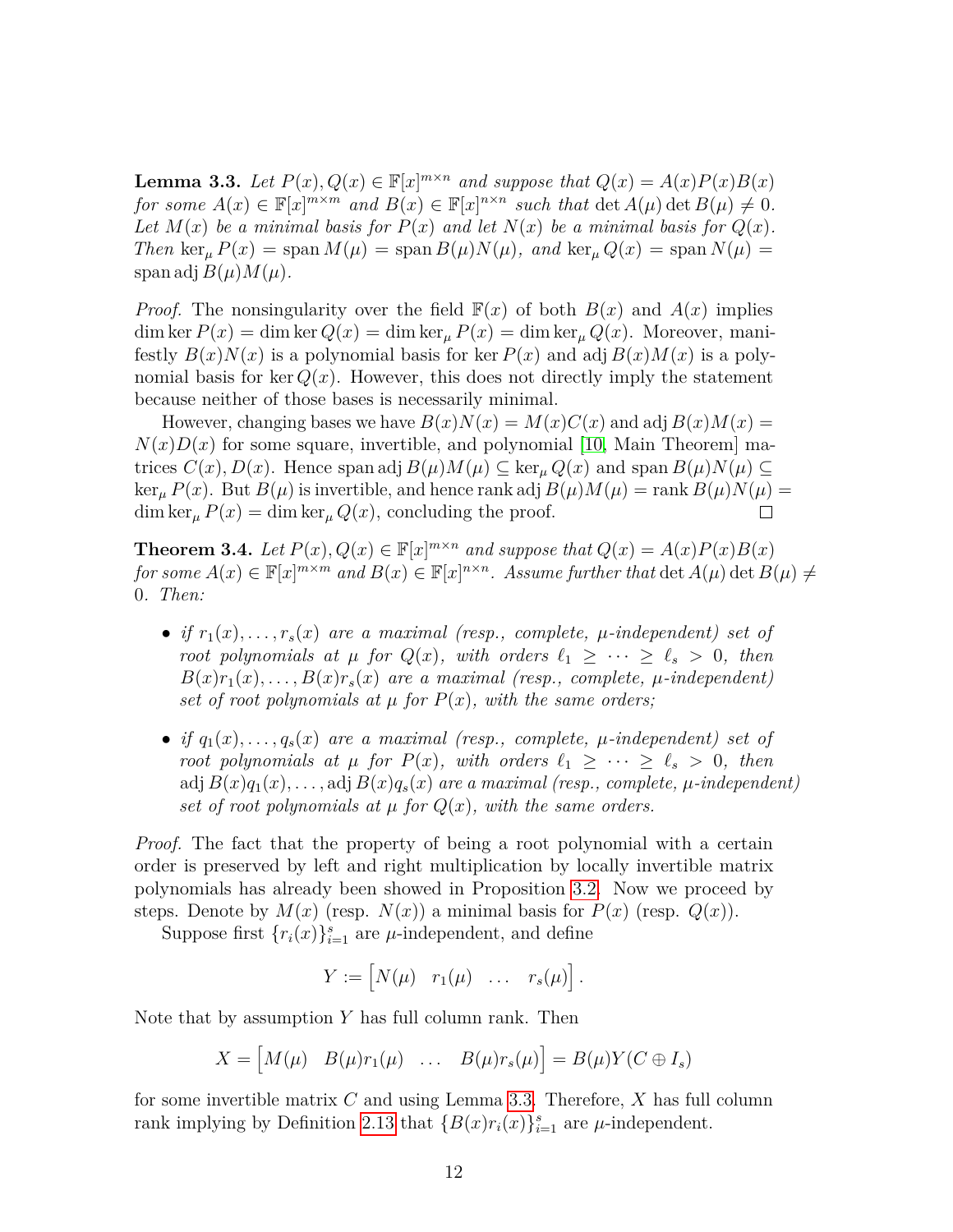Suppose further that  $\{r_i(x)\}_{i=1}^s$  are complete. This is equivalent to assuming that ker  $Q(\mu) = \text{span } Y$ . Observing that X has full colum rank and that rank  $X = \text{rank } Y = \dim \ker Q(\mu) = \dim \ker P(\mu)$ , it suffices to argue that  $P(\mu)X = P(\mu)B(\mu)Y(C \oplus I_s) = A(\mu)^{-1}Q(\mu)Y(C \oplus I_s) = 0.$ 

Finally, let us suppose that  $\{r_i(x)\}_{i=1}^s$  are maximal, whereas  $\{B(x)r_i(x)\}_{i=1}^s$ are not. Since in particular the former are complete, from the argument above the latter are as well. Therefore, it must be the case that for some  $j \leq s$  there exists some  $\hat{r}(x)$  that is a root polynomial of order  $\ell > \ell_j$  at  $\mu$  for  $P(x)$  and such that the matrix

$$
\hat{X} = \begin{bmatrix} M(\mu) & B(\mu)r_1(\mu) & \dots & B(\mu)r_{j-1}(\mu) & \hat{r}(\mu) \end{bmatrix}
$$

has full column rank. However, by Proposition [3.2,](#page-11-0) adj  $B(x)\hat{r}(x)$  is a root polynomial for  $Q(x)$  at  $\mu$  of order  $\ell > \ell_j$ . Using Lemma [3.3,](#page-12-0)

$$
\hat{Y} = \begin{bmatrix} N(\mu) & r_1(\mu) & \dots & r_{j-1}(\mu) & \text{adj } B(\mu)\hat{r}(\mu) \end{bmatrix} = \frac{\text{adj } B(\mu)}{\det B(\mu)} \hat{X}(D \oplus I_{j-1} \oplus \det B(\mu))
$$

for some square invertible matrix  $D$ . This implies that  $\hat{Y}$  has full column rank, contradicting the maximality of  $\{r_i(x)\}_{i=1}^s$ .

We omit the reverse implications as they can be shown analogously.

 $\Box$ 

Theorem [3.1](#page-10-1) and Theorem [3.4](#page-12-1) together yield the following result.

<span id="page-13-1"></span>**Theorem 3.5.** Let  $P(x) \in \mathbb{F}[x]^{m \times n}$ . Then, denoting by *s* the geometric multiplic*ity of*  $\mu$  *as an eigenvalue of*  $P(x)$ *, there exists a maximal set of root polynomials at*  $\mu$  *for*  $P(x)$ *, say*  $r_1(x), \ldots, r_s(x)$ *, such that their orders are precisely the nonzero partial multiplicities of*  $\mu$  *as an eigenvalue of*  $P(x)$ *.* 

*Proof.* The proof is constructive: let  $D(x)$  be the local Smith form at  $\mu$  of  $P(x)$ , so that  $P(x) = A(x)D(x)B(x)$  for some matrix polynomials of appropriate size and such that det  $A(\mu)$  det  $B(\mu) \neq 0$ . Then, by Theorem [3.1](#page-10-1)  $e_r, e_{r-1}, \ldots, e_{r-s+1}$ are a maximal set of root polynomial at  $\mu$  for  $D(x)$ . Hence, by Theorem [3.4,](#page-12-1) adj  $B(x)e_r$ , adj  $B(x)e_{r-1}, \ldots$ , adj  $B(x)e_{r-s+1}$  are a maximal set of root polynomials at  $\mu$  for  $P(x)$ , and by Proposition [3.2](#page-11-0) and Theorem [3.1](#page-10-1) their orders are the partial multiplicities of the eigenvalue  $\mu$  of  $P(x)$ .  $\Box$ 

## <span id="page-13-0"></span>**4 Extremality properties of maximal sets of root polynomials**

<span id="page-13-2"></span>**Theorem 4.1.** *Let*  $P(x) \in \mathbb{F}[x]^{m \times n}$  *and*  $\mu \in \mathbb{F}$  *be one of its finite eigenvalues. Then*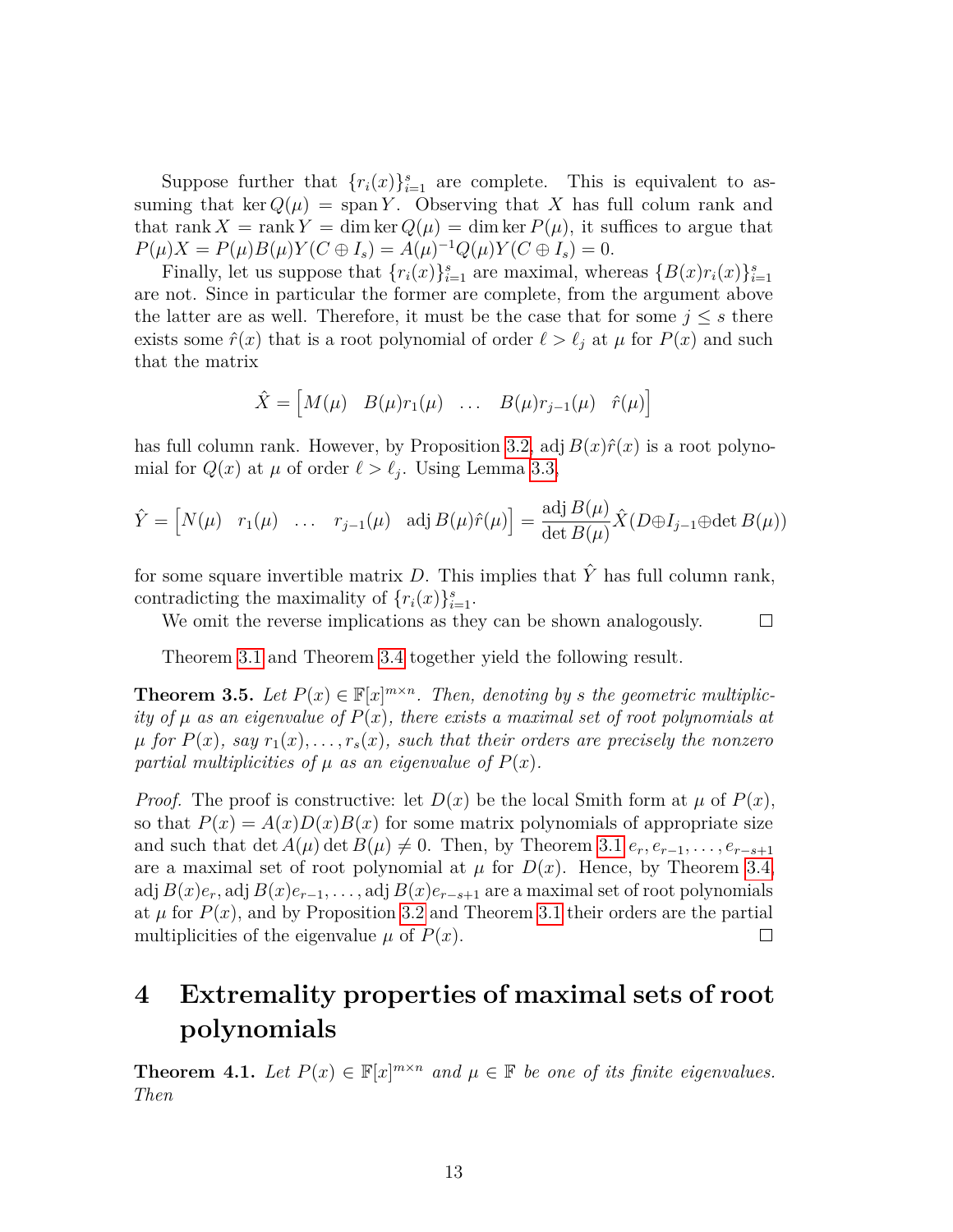- 1. all complete sets of root polynomials of  $P(x)$  at  $\mu$  have the same cardinality: *in particular, all maximal sets of root polynomials of*  $P(x)$  *have the same cardinality, which we call s;*
- 2. *all maximal sets of root polynomials of*  $P(x)$  *at*  $\mu$  *have the same ordered list of orders, that we call*  $\ell_1 \geq \cdots \geq \ell_s$ ;
- *3. let*  $\tilde{r}_1(x), \ldots, \tilde{r}_s(x)$  *be a complete set of root polynomials for*  $P(x)$  *at*  $\mu$  *with*  $orders \kappa_1 \geq \cdots \geq \kappa_s$ *: then* 
	- *3.1*  $\ell_i \geq \kappa_i, \quad i = 1, \ldots s;$
	- 3.2  $\tilde{r}_1(x), \ldots, \tilde{r}_s(x)$  *is a maximal set of root polynomials for*  $P(x)$  *at*  $\mu \Leftrightarrow$  $\ell_i = \kappa_i, i = 1, \ldots, s$ *;*
	- 3.3  $\tilde{r}_1(x), \ldots, \tilde{r}_s(x)$  *is a maximal set of root polynomials for*  $P(x)$  *at*  $\mu \Leftrightarrow$  $\sum_i \ell_i = \sum_i \kappa_i$ .

*Proof.* 1. It is an immediate corollary of Proposition [2.16.](#page-8-1)

2. Let  $\{r_i(x)\}_{i=1}^s$  and  $\{t_i(x)\}_{i=1}^s$  be two maximal set of root polynomials at  $\mu$  for *P*(*x*), with orders, resp.,  $\ell_1 \geq \cdots \geq \ell_s$  and  $\rho_1 \geq \cdots \geq \rho_s$ . By Definition [2.17,](#page-8-2) there is no root polynomials at  $\mu$  for  $P(x)$  of order larger than  $\ell_1$ , nor there is one of order larger than  $\rho_1$ . Hence,  $\ell_1 = \rho_1$ .

Now we proceed by induction. Assume that  $\ell_i = \rho_i$  for  $i = 1, \ldots, j < s$ , and suppose that  $\ell_{j+1} \neq \rho_{j+1}$ . Then, without loss of generality, let  $\ell_{j+1}$  *>*  $\rho_{j+1}$ *.* Let  $M(x)$  be a minimal basis for  $P(x)$  and denote the columns of  $M(\mu)$  by  $u_1, \ldots, u_p$ . Again by Definition [2.17,](#page-8-2) the above implies that  $u_1, \ldots, u_p, t_1(\mu), \ldots, t_i(\mu), r_k(\mu)$  are linearly dependent for all  $k \leq j+1$ , since  $\ell_k \geq \ell_{j+1} > \rho_{j+1}$ . Therefore,  $u_1, \ldots, u_p, r_1(\mu), \ldots, r_{j+1}(\mu) \in$ span $\{u_1, \ldots, u_p, t_1(\mu), \ldots, t_j(\mu)\}\$ . Hence, there are  $p + j + 1$  linearly independent vectors that all lie in a subspace of dimension  $j + p$ , which is absurd.

- 3.1 Let  $\{r_i(x)\}_{i=1}^s$  be a maximal set of root polynomials at  $\mu$  for  $P(x)$ , listed by nonincreasing order  $\ell_i$ . By Definition [2.17,](#page-8-2) there is no root polynomials at  $\mu$ for  $P(x)$  of order larger than  $\ell_1$ , implying  $\ell_1 \geq \kappa_1$ . Now by induction suppose that  $\ell_i \geq \kappa_i$  for  $i = 1, \ldots, j$ , but  $\ell_j < \kappa_j$ . Then  $u_1, \ldots, u_p, \widetilde{r}_1(\mu), \ldots, \widetilde{r}_j(\mu) \in$ span $\{u_1, \ldots, u_p, r_1(\mu), \ldots, r_{j-1}(\mu)\}\$ , as if not some  $\hat{r}_i(x), i \leq j$ , may be picked to contradict Definition [2.17](#page-8-2) showing that  $r_1(x), \ldots, r_s(x)$  are not maximal. Then again we have  $j + p$  linearly independent vectors lying in a subspace of dimension  $j + p - 1$ : a contradiction.
- 3.2 Again, let  $\{r_i(x)\}_{i=1}^s$  be a maximal set of root polynomials at  $\mu$  for  $P(x)$ , listed by nonincreasing order  $\ell_i$ . One implication is immediate by item 2. Suppose now that  $\ell_i = \kappa_i$  for all *i*, but  $\{\tilde{r}_i(x)\}_{i=1}^s$  are not a maximal set. Since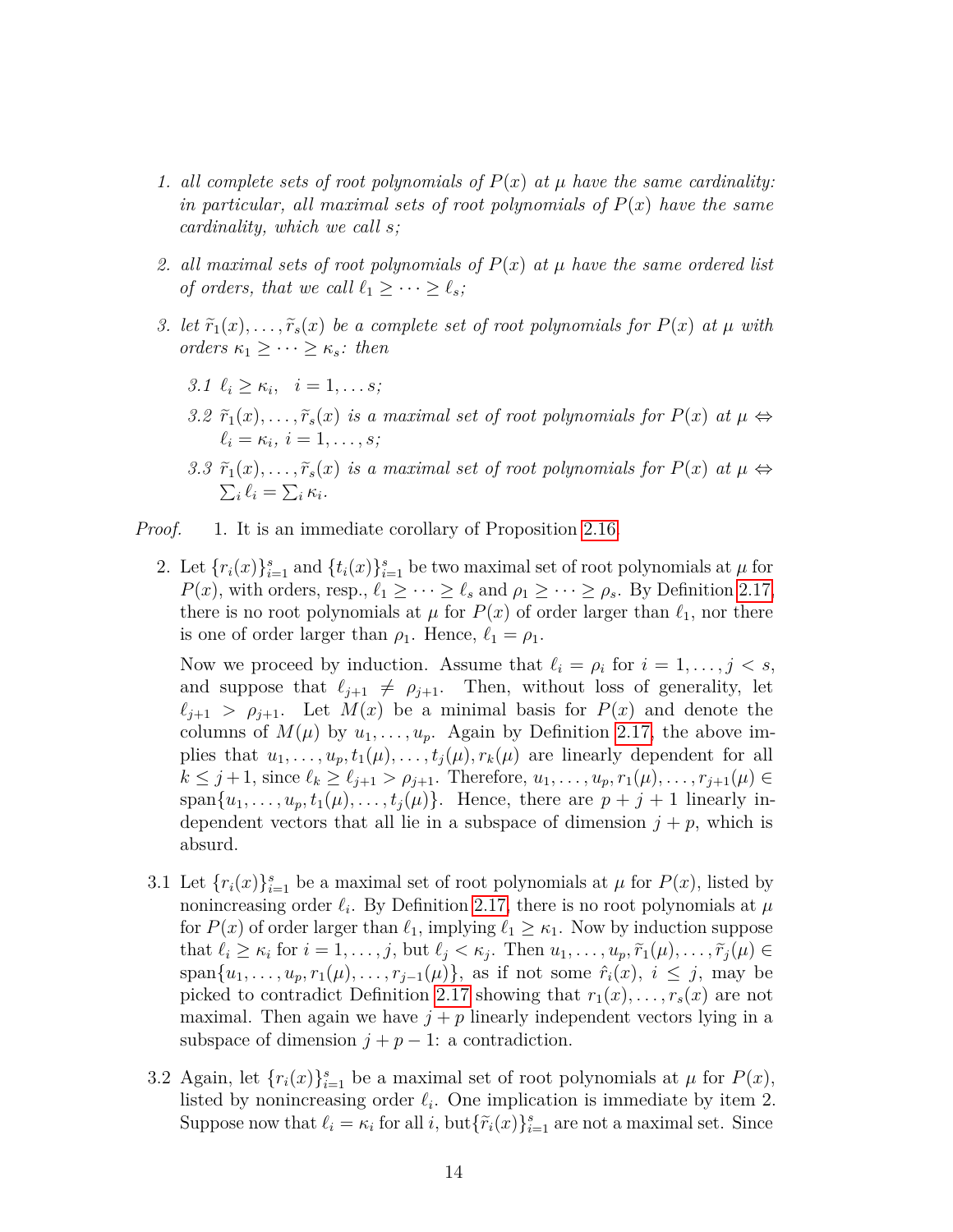they are a complete set, it must happen that there exists a  $\mu$ -independent set of root polynomials  $\tilde{r}_1(x), \ldots, \tilde{r}_j(x), \hat{r}(x)$  of orders  $\ell_1, \ldots, \ell_j, \ell$  with  $\ell > \ell_{j+1}$ . But in order not to contradict maximality of  $\{r_i(x)\}_{i=1}^s$ , it must be that  $u_1, \ldots, u_p, \tilde{r}_1(\mu), \tilde{r}_i(\mu), \hat{r}(\mu) \in \text{span}\{u_1, \ldots, u_p, r_1(\mu), \ldots, r_i(\mu)\}\$ , and again we get to the contradicting conclusion that  $p + j + 1$  linearly independent vectors all lie in a subspace of dimesnion  $p + j$ .

3.3 Again, one implication is trivial. Now suppose that  $\sum_{i} \ell_i = \sum_{i} \kappa_i$ . There are two cases. If  $\ell_i = \kappa_i$  for all *i*, we can use item 3.2; otherwise, there exists at least one *j* such that  $\kappa_j > \ell_j$ . But this is impossible because of item 2, concluding the proof.

We deduce that the orders of a maximal set of root polynomials at  $\mu$  for  $P(x)$ are precisely the nonzero partial multiplicites of  $\mu$  as an eigenvalue of  $P(x)$ .

<span id="page-15-2"></span>**Theorem 4.2.** Let  $P(x) \in \mathbb{F}[x]^{m \times n}$  have an eigenvalue  $\mu$  with nonzero partial *multiplicities*  $m_1 \geq \cdots \geq m_s$ . Then, any maximal set of root polynomials at  $\mu$  for  $P(x)$  *have orders*  $m_1, \ldots, m_s$ *.* 

*Proof.* It follows from Theorem [3.5](#page-13-1) and Theorem [4.1.](#page-13-2)

## <span id="page-15-0"></span>**5** Quotienting the terms of degree  $\ell$  or higher

It turns out that a root polynomial of order  $\ell$  is in fact defined up to an additive term of the form  $(x - \mu)^{\ell} w(x)$  where  $w(x) \in \mathbb{F}[x]^n$ . More formally, we may state that the natural ring where the entries a root polynomial of order  $\ell$  should be "naturally" defined is  $\mathbb{F}[x]/\langle x^{\ell} \rangle$ , where  $\langle p(x) \rangle$  is the ideal generated by  $p(x)$ .

<span id="page-15-1"></span>**Proposition 5.1.** Let  $P(x) \in \mathbb{F}[x]^{m \times n}$ . If  $v(x)$  is any root polynomial of order  $\ell$  $a$ *t*  $\mu$  *for*  $P(x)$  *then*  $\hat{v}(x) := v(x) + (x - \mu)^{\ell} w(x)$  *(for any vector polynomial*  $w(x)$ *) is a root polynomia at*  $\mu$  *for*  $P(x)$ *l of order*  $\geq \ell$ *.* 

*Proof.* Observe that  $P(x)\hat{v}(x) = (x - \mu)^{\ell}(a(x) + P(x)w(x))$ , with  $P(x)v(x) =$  $(x - \mu)^{\ell} a(x)$ . Furthermore,  $\hat{v}(\mu) = v(\mu)$ , hence the former is in ker<sub> $\mu$ </sub> *P*(*x*) if and only if the latter is. Moreover,  $a(x) + P(x)w(x) \neq 0$ , as otherwise  $\hat{v}(x) \in \text{ker } P(x)$ ,  $\text{implying } \hat{v}(\mu) = v(\mu) \in \ker_{\mu} P(x).$  $\Box$ 

Proposition [5.1](#page-15-1) says that the operation of adding a term of the form  $(x-\mu)^{\ell}w(x)$ to a root polynomial of order  $\ell$  cannot decrease the order. It does not, however, specify whether the order increases or remains equal. It turns out that both situation are possible, as illustrated below.

15

 $\Box$ 

 $\Box$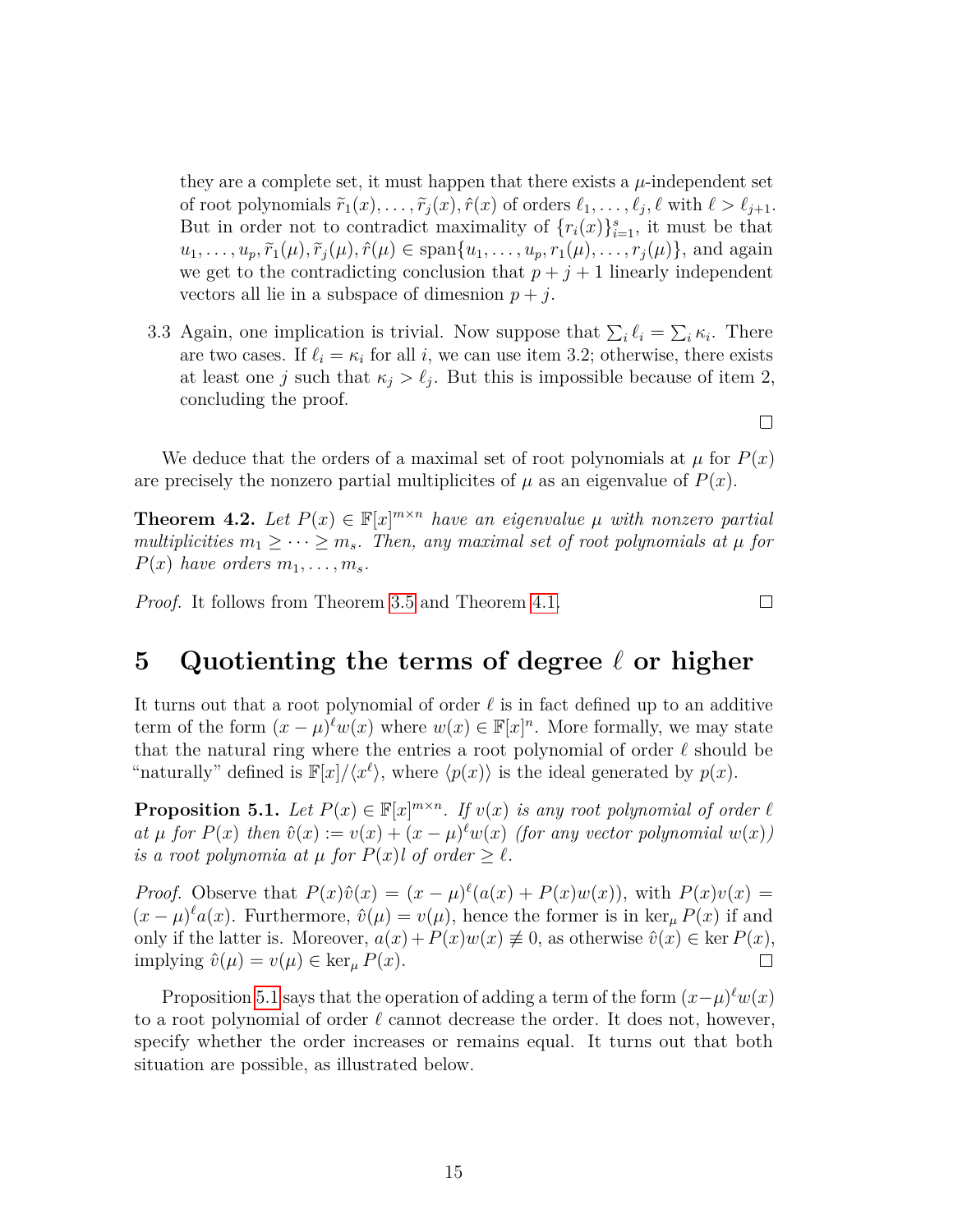**Example 5.2.** Let

$$
P(x) = \begin{bmatrix} 1 & 0 & 0 & 0 \\ 0 & x^2 & 0 & 0 \\ 0 & 0 & x^5 & 0 \\ 0 & 0 & 0 & 0 \end{bmatrix}.
$$

It is easy to check that  $r_1(x) = \begin{bmatrix} 0 & 0 & 1 & 0 \end{bmatrix}^T$  is a root polynomial of order 5 at 0; note that

$$
P(x)r_1(x) + P(x)x^5 \begin{bmatrix} w_1(x) \\ w_2(x) \\ w_3(x) \\ w_4(x) \end{bmatrix} = x^5 \begin{bmatrix} w_1(x) \\ x^2w_2(x) \\ 1 + x^5w_3(x) \\ 0 \end{bmatrix},
$$

showing that the order of  $r_1(x) + x^5w(x)$  must be equal to 5 for any  $w(x) \in \mathbb{F}[x]^4$ . On the other hand let  $r_2(x) = \begin{bmatrix} x & 1 & 0 & 0 \end{bmatrix}^T$  and  $w(x) = \begin{bmatrix} -1 & 0 & 0 & 0 \end{bmatrix}^T$ , then  $r_2(x)$  is a root polynomial of order 1 but  $r_2(x) + xw(x)$  is a root polynomial of order  $2 > 1$ .

We now turn to illustrating how the quotienting operation of Proposition [5.1](#page-15-1) acts on set of root polynomials.

<span id="page-16-0"></span>**Theorem 5.3.** Let  $r_1(x), \ldots, r_s(x)$  be root polynomials at  $\mu$  for  $P(x)$  having *orders*  $\ell_1 \geq \ldots \ell_s$ *, and write* 

$$
r_i(x) = \sum_{j=0}^{d_i} v_{i,j}(x - \mu)^j.
$$

*Defining*

$$
q_i(x) = \sum_{j=0}^{\ell_i - 1} v_{i,j}(x - \mu)^j
$$

 $(m \text{ here } v_{i,j} = 0 \text{ for all } j > d_i, \text{ i.e., } q_i(x) = r_i(x), \text{ if } d_i \leq \ell_i - 1$ , it holds that

- 1.  $r_1(x), \ldots, r_s(x)$  are a  $\mu$ -independent set of roots polynomials at  $\mu$  if and only *if*  $q_1(x), \ldots, q_s(x)$  *are;*
- 2.  $r_1(x), \ldots, r_s(x)$  are a complete set of roots polynomials at  $\mu$  *if and only if*  $q_1(x), \ldots, q_s(x)$  *are;*
- *3.*  $r_1(x), \ldots, r_s(x)$  are a maximal set of roots polynomials at  $\mu$  if and only if  $q_1(x), \ldots, q_s(x)$  *are.*
- *Proof.* 1.  $\mu$ -independence is clearly preserved by adding terms of the form  $(x - \mu)^{\ell_i} w_i(x)$  to each root polynomial. Indeed, it is a local property at  $\mu$ , i.e., it only depends on the 0th order coefficients  $r_i(\mu) = q_i(\mu) = v_{i,0}$ .
	- 2. It is a corollary of Proposition [2.16.](#page-8-1)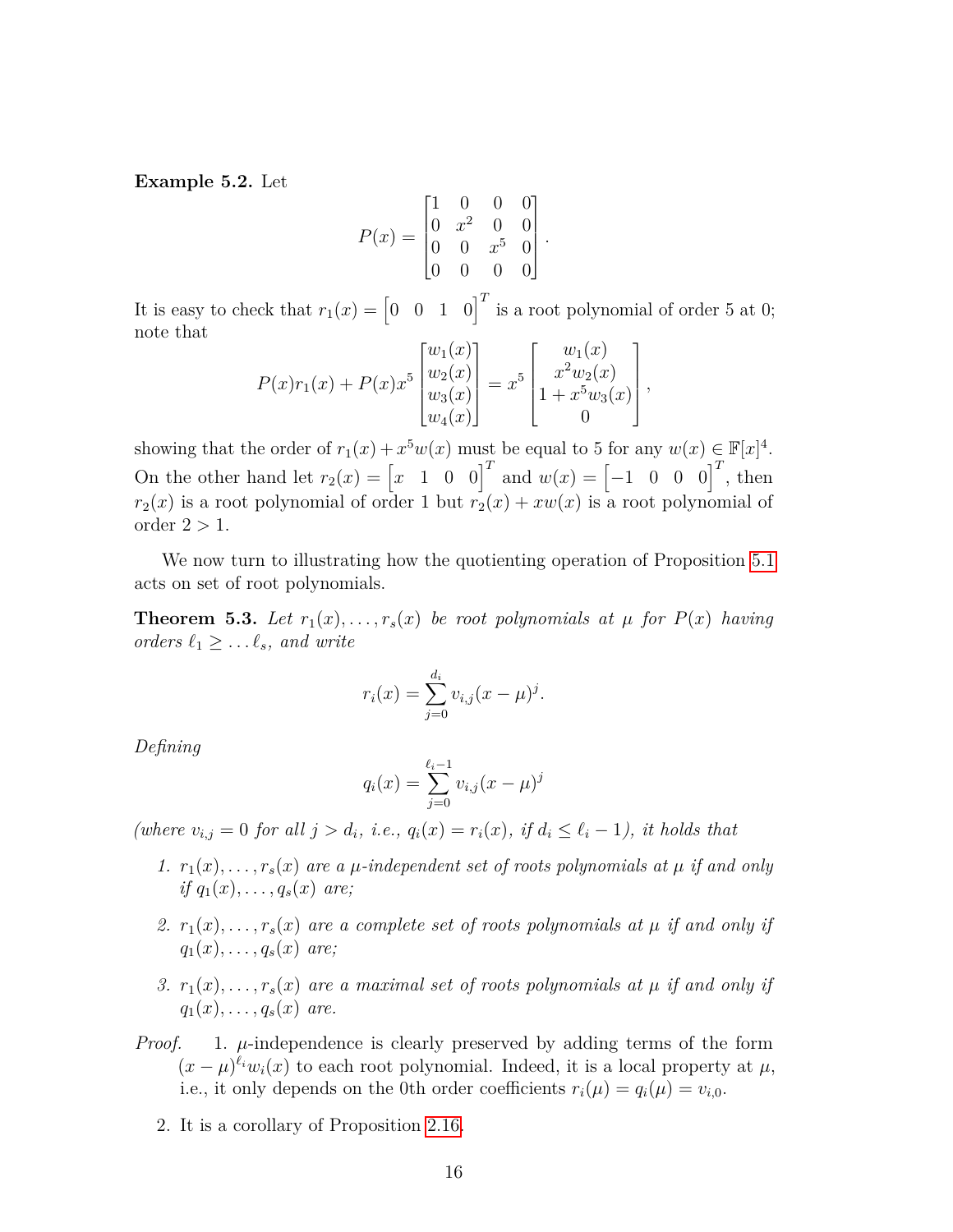3. Suppose that  $\{r_i(x)\}_{i=1}^s$  are a maximal set, and denote the order of  $q_i(x)$ by  $\kappa_i$ . By Proposition [5.1,](#page-15-1)  $\kappa_i \geq \ell_i$ . On the other hand,  $\{q_i(x)\}_{i=1}^s$  are a complete set, because  $\{r_i(x)\}_{i=1}^s$  are. Therefore, by item 3.1 in Theorem [4.1,](#page-13-2) denoting by  $\sigma$  any permutation of  $\{1, \ldots, s\}$  such that the orders of  $q_{\sigma(i)}(x)$ are listed in nonincreasing order,  $\ell_i \geq \kappa_{\sigma(i)}$  for all *i*. In particular, we have  $\sum_i \kappa_{\sigma(i)} = \sum_i \kappa_i \leq \sum_i \ell_i \leq \sum_i \kappa_i$ . Therefore,  $\sum_i \kappa_i = \sum_i \ell_i$ , implying  $\kappa_i = \ell_i$ for all *i*, and by item 3.2 in Theorem [4.1,](#page-13-2)  $\{q_i(x)\}_{i=1}^s$  are a maximal set.

The reverse implication can be proved analogously.

 $\Box$ 

The results in this section suggest the following definition

<span id="page-17-3"></span>**Definition 5.4.** A root polynomial of order  $\ell$ , say,  $r(x) \in \mathbb{F}[x]^n$ , is said to be minimal if deg  $r(x) < l$ .

The polynomial vectors  $r_1(x), \ldots, r_s(x) \in \mathbb{F}[x]^n$  are a minimaximal set of root polynomials at  $\mu$  for  $P(x)$  if they are maximal and minimal, i.e., they are a maximal set and they satisfy

$$
\deg r_i(x) < \ell_i \quad \forall \quad i
$$

where  $\ell_1 \geq \cdots \geq \ell_s$  are their orders.

## <span id="page-17-0"></span>**6 Root polynomials at infinity**

From now on, we formally set  $\infty := \frac{1}{0}$  where  $1 \in \mathbb{F}$  and  $0 \in \mathbb{F}$  are the zero elements for, respectively, multiplication and addition within  $\mathbb{F}$ . It turns out that the point at infinity has relevance for the spectral theory of matrix polynomials [\[4,](#page-34-3) [14,](#page-35-3) [15,](#page-35-1) [16,](#page-35-4) [17\]](#page-35-0), and this motivates a definition and an analysis of root polynomials at  $\infty$ .

Let  $P(x) = \sum_{i=0}^{g} P_i x^i \in \mathbb{F}[x]^{m \times n}$  have grade<sup>[2](#page-17-1)</sup> [\[15,](#page-35-1) [17\]](#page-35-0) *g*, and define

$$
revg P(x) = \sum_{i=0}^{g} P_{g-i} x^{i} = x^{g} P(1/x).
$$

Note that  $\text{rev}_g$  is involutory, i.e.,  $\text{rev}_g \text{rev}_g P(x) \equiv P(x)$ .

**Definition 6.1** (Eigenvalues at infinity)**.**

<span id="page-17-2"></span>**Lemma 6.2.** Let  $P(x) \in \mathbb{F}[x]^{m \times n}$  and  $g \ge \deg P(x)$ . Then  $\text{rev}_g P(x) = x^{g-\deg P} A(x)$ ,  $A(x) \in \mathbb{F}[x]^{m \times n}$ , and  $A(0) = P_{\text{deg } P} \neq 0$ .

<span id="page-17-1"></span> $2$ The grade is an integer, greater than or equal to the degree, attached to a polynomial (with scalar, vector, or matrix coefficients); the partial multiplicities at infinity depend on the choice of grade, and for this reason we speak about root polynomials at infinity for a pair (matrix polynomial, grade). Although usually the grade coincides with the degree, in certain applications this may not happen.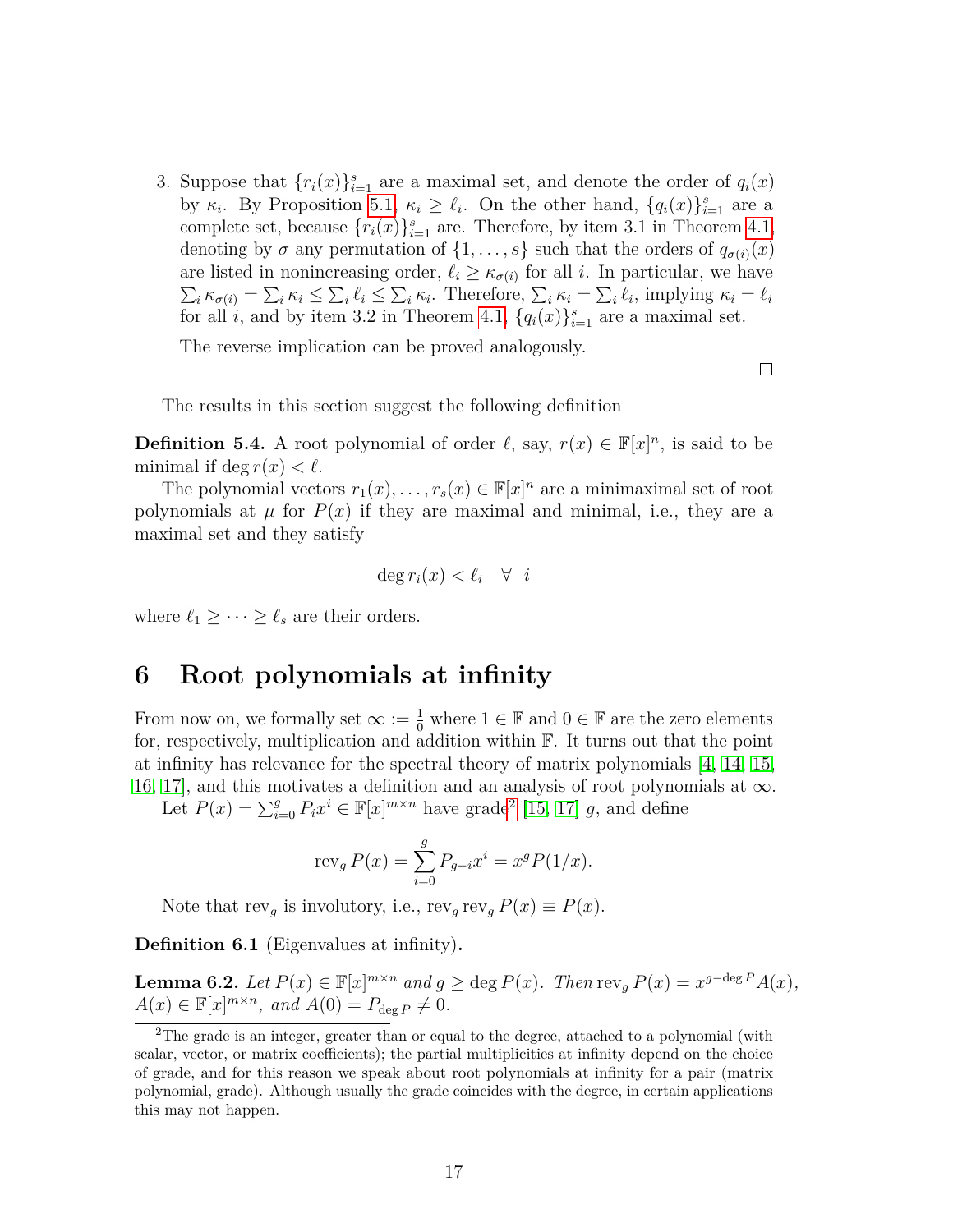*Proof.* Denote  $\delta = g - \deg P \ge 0$ . By definition,  $\text{rev}_g P(x) = \sum_{i=0}^g P_{g-i} x^i =$  $x^{\delta} \sum_{i=0}^{\deg P} P_{\deg P-i} x^i$ .  $\Box$ 

<span id="page-18-0"></span>**Definition 6.3.** Let  $r(x) \in \mathbb{F}[x]^n$  be a polynomial vector of degree deg  $r(x)$ . Moreover, let  $P(x) \in \mathbb{F}[x]^{m \times n}$  have grade g. We say that  $r(x)$  is a root polynomial of order  $\ell$  at infinity for the pair  $(P(x), g)$  if rev<sub>deg *r*</sub>  $r(x)$  is a root polynomial of order  $\ell$  at 0 for rev<sub>g</sub>  $P(x)$ .

**Proposition 6.4.** *The polynomial vector*  $r(x)$  *is a root polynomial of order*  $\ell$  *at infinity for*  $P(x)$  *if and only if* 

*1.* deg  $P(x)r(x) = q + \deg r(x) - \ell$  *and* 

$$
2. \ \rho \notin \ker_{\infty} P(x),
$$

*where*  $\rho$  *is the leading coefficient of*  $r(x)$  *and* ker<sub>∞</sub>  $P(x) \subseteq \mathbb{F}^n$  *is the subspace spanned by the columns of the "high order coefficient matrix" [\[10\]](#page-34-6) of any minimal basis*  $M(x)$  *of*  $P(x)$ 

*Proof.* Suppose that  $r(x)$  is a root polynomial of order  $\ell$  at infinity for  $P(x)$ . By Definition [6.3,](#page-18-0)

$$
\operatorname{rev}_g P(x) \operatorname{rev}_{\deg r} r(x) = x^{\deg r + g} P(1/x) r(1/x) = x^\ell a(x), \qquad a(0) \neq 0.
$$

By Lemma [6.2,](#page-17-2) the latter equation implies deg  $P(x)r(x) = g + \deg r(x) - \ell$ . Conversely, assume that deg  $P(x)r(x) = g + \deg r(x) - \ell$ : again using Lemma [6.2,](#page-17-2) we conclude that  $\text{rev}_g P(x) \text{rev}_{\text{deg } r} r(x) = x^{\ell} a(x)$  for some  $a(x)$  such that  $a(0) \neq 0$ .

To conclude the proof, note that by [\[17,](#page-35-0) Sections 6.1–6.2],  $r_{\text{deg }r} \in \text{ker}_{\infty} P(x) \Leftrightarrow$  $\text{rev}_{\text{deg }r} r(0) \in \text{ker}_0 \text{rev}_g P(x).$  $\Box$ 

For the following definitions, given any matrix polynomial  $P(x) \in \mathbb{F}[x]^{m \times n}$ with minimal basis  $M(x)$  we denote by  $M_h$  the "high order coefficient matrix" [\[10\]](#page-34-6) of  $M(x)$ . Note that the latter is the same as the "columnwise reversal" of  $M(x)$ evaluated at  $x = 0$  [\[20\]](#page-35-6).

**Definition 6.5.** Let  $M(x)$  be a right minimal basis of  $P(x)$ . The vectors  $r_1(x), \ldots, r_s(x) \in \mathbb{F}[x]^n$ , having leading coefficients  $\rho_1, \ldots, \rho_s$ , are an  $\infty$ -independent set of root polynomials at  $\infty$  for  $P(x)$  if  $r_i(x)$  is a root polynomial at  $\infty$  for  $P(x)$ for each  $i = 1, \ldots, s$ , and the matrix

$$
\begin{bmatrix} M_h & \rho_1 & \dots & \rho_s \end{bmatrix}
$$

has full column rank.

**Definition 6.6.** Let  $M(x)$  be a right minimal basis of  $P(x)$ . The vectors  $r_1(x), \ldots, r_s(x) \in \mathbb{F}[x]^n$ , having leading coefficients  $\rho_1, \ldots, \rho_s$ , are a complete set of root polynomials at  $\infty$  for  $P(x)$  if they are  $\infty$ -independent and there does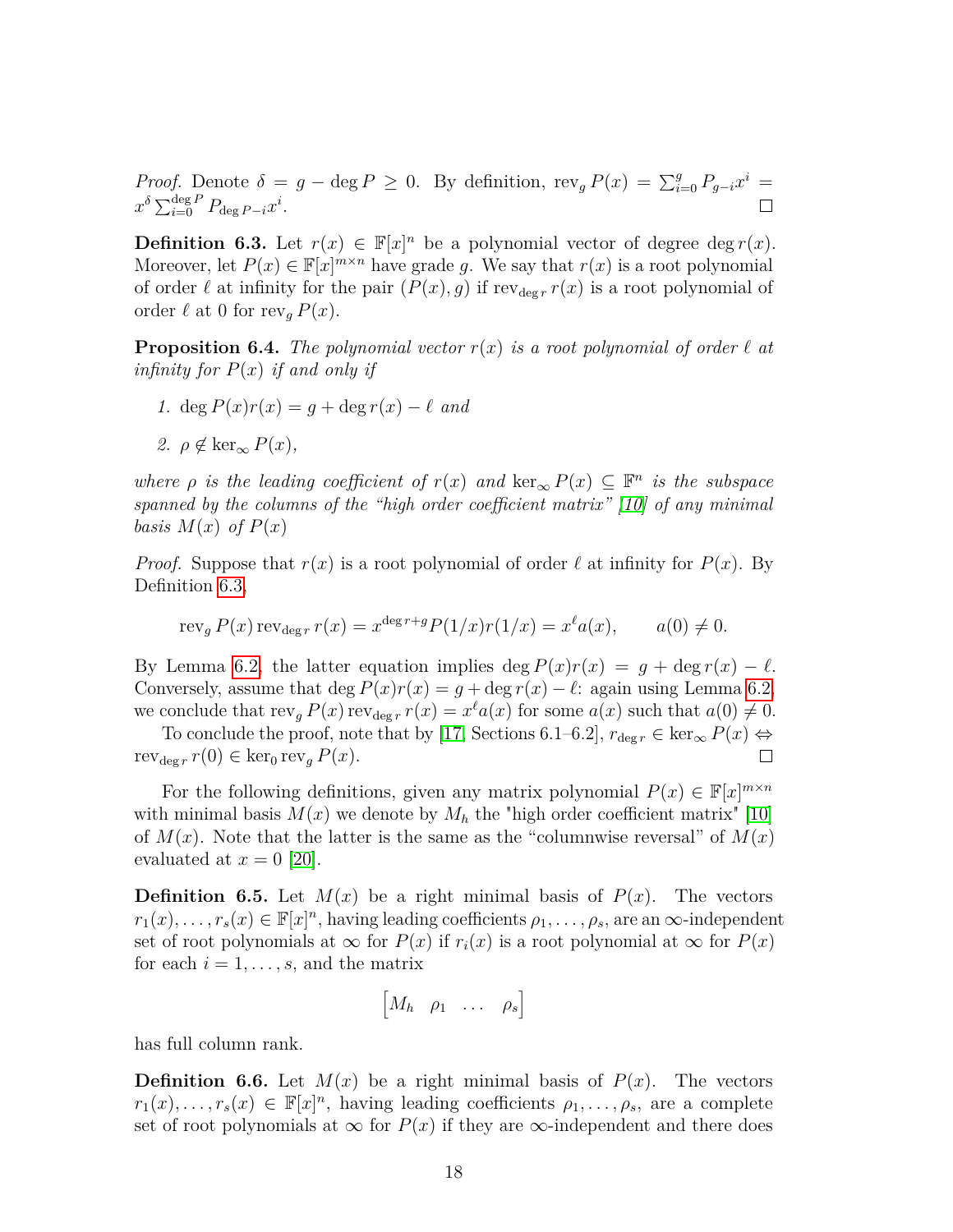not exist any set of  $s + 1$  root polynomials at  $\infty$  for  $P(x)$ , say $\{t_i(x)\}_{i=1}^{s+1}$ , having leading coefficients  $\{\tau_i\}_{i=1}^{s+1}$ , such that the matrix

$$
\begin{bmatrix} M_h & \tau_1 & \dots & \tau_{s+1} \end{bmatrix}
$$

has full column rank.

**Definition 6.7.** Let  $M(x)$  be a right minimal basis of  $P(x)$ . The vectors  $r_1(x), \ldots, r_s(x) \in \mathbb{F}[x]^n$ , having leading coefficients  $\rho_1, \ldots, \rho_s$ , are a maximal set of root polynomials at  $\infty$  for  $P(x)$  if they are complete and their orders as root polynomials at infinity for  $P(x)$ , say,  $\ell_1 \geq \ldots \ell_s > 0$ , satisfy the following property: for all  $j = 1, \ldots, s$ , there is no root polynomial at infinity  $\hat{r}(x)$  of order  $\ell > \ell_j$  and leading coefficient  $\hat{\rho}$  such that the matrix

$$
\begin{bmatrix} M_h & \rho_1 & \cdots & \rho_{j-1} & \hat{\rho} \end{bmatrix}
$$

has full column rank.

**Definition 6.8.** The polynomial vectors  $r_1(x), \ldots, r_s(x) \in \mathbb{F}[x]^n$  are a minimaximal set of root polynomials at  $\infty$  for  $P(x)$  if they are maximal and they satisfy

$$
\deg r_i(x) < \ell_i \quad \forall \quad i
$$

where  $\ell_1 \geq \cdots \geq \ell_s$  are their orders.

When a matrix polynomial has infinite eigenvalues, and root polynomials at infinity are brought into the pictures, one can prove results completely analogous to those developed for finite eigenvalues (except that the notation gets more complicated). We omit further details to keep the paper compact.

## <span id="page-19-0"></span>**7 Behaviour under rational reparametrizations**

In this section we study the root polynomials for the pair of matrix polynomials  $P(x) \in \mathbb{F}[x]^{m \times n}$  and  $Q(y) = [d(y)]^g P(x(y))$  where *g* is the grade [\[15,](#page-35-1) [17\]](#page-35-0) of  $P(x)$ and

$$
x(y) = \frac{n(y)}{d(y)}
$$

for some coprime polynomials  $n(y), d(y) \in \mathbb{F}[y]$ . Note that Möbius transformations, studied in [\[15\]](#page-35-1), correspond to  $n(y)$  and  $d(y)$  both having grade 1.

<span id="page-19-1"></span>**Theorem 7.1.** Let  $\mu \in \mathbb{F}$  be an eigenvalue of  $P(x)$  and let  $\lambda \in \mathbb{F}$  be a solution of *multiplicity m of the algebraic equation*  $\mu d(y) = n(y)$ *. Then,* 

$$
r(x) = \sum_{i=0}^{d_r} v_i (x - \mu)^i
$$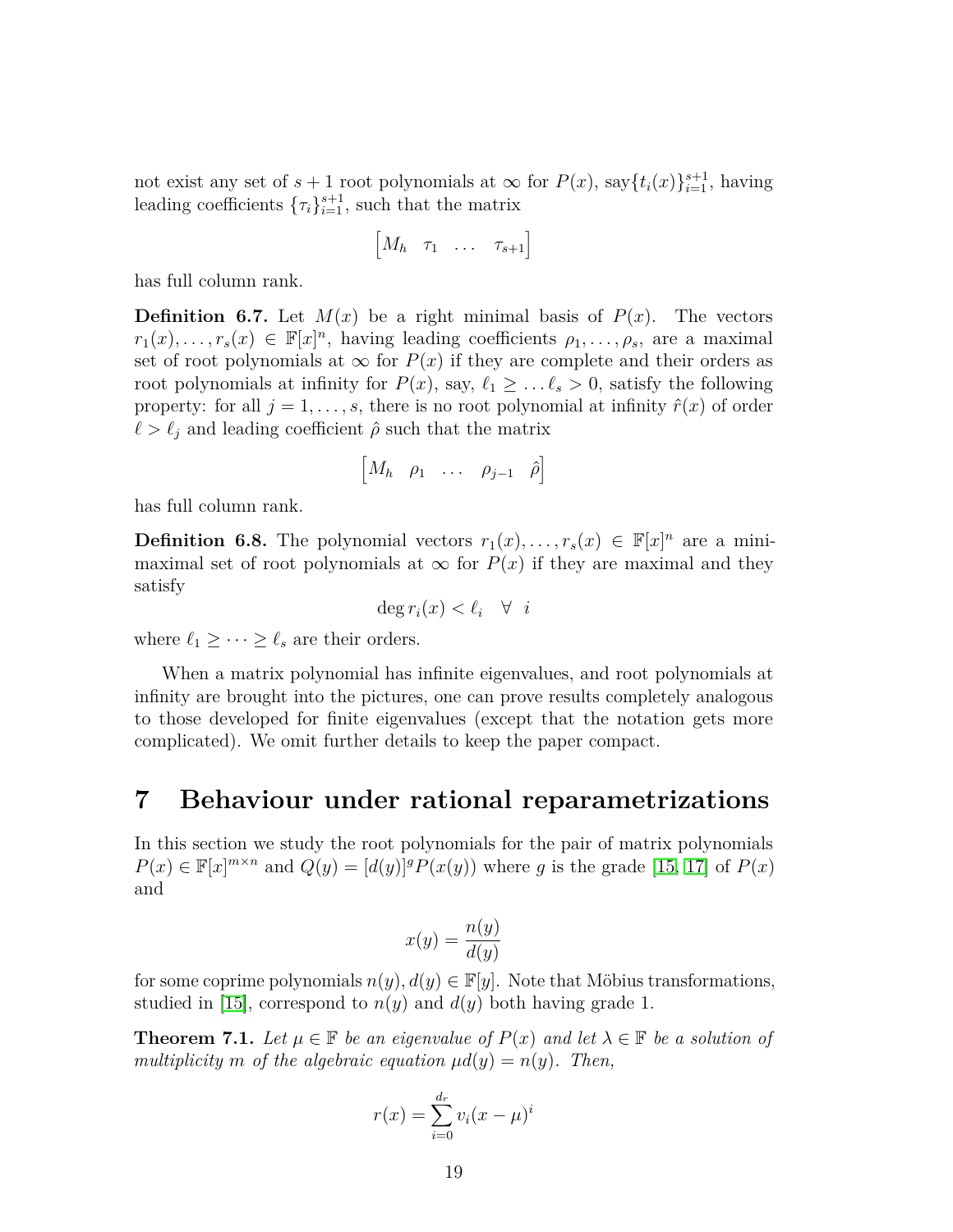*is a root polynomial at*  $\mu$  *for*  $P(x)$  *having order*  $\ell$  *if and only if* 

$$
q(y) = [d(y)]^{d_r} r(x(y))
$$

*is a root polynomial at*  $\lambda$  *for*  $Q(y)$  *having order m* $\ell$ *.* 

*Proof.* Observe that  $q(y)$  is a polynomial vector. Indeed, we get

$$
q(y) = \sum_{i=0}^{d_r} v_i [d(y)]^{d_r - i} (n(y) - \mu d(y))^i.
$$

Since by assumption  $n(y) - \mu d(y) = (y - \lambda)^m w(y)$  for some scalar polynomial  $w(y)$ ,  $w(\lambda) \neq 0$ , and using  $P(x)r(x) = (x - \mu)^{\ell} a(x)$  for some polynomial vector  $a(x)$ ,  $a(\mu) \neq 0$ ,

<span id="page-20-0"></span>
$$
Q(y)q(y) = [d(y)]^{d_r+g} P(x(y))r(x(y)) = (y - \lambda)^{m\ell} [w(y)]^{\ell} [d(y)]^{d_r+g-\ell} a(x(y)).
$$
 (1)

Now, since deg  $P(x)r(x) \leq d_r + g$ , it must be deg  $a(x) \leq g + d_r - \ell$ , and hence,  $w(y)^{\ell}[d(y)]^{d_r+g-\ell}a(x(y))$  is a polynomial vector. Furthermore,  $w(\lambda) \neq 0$ by assumption,  $d(\lambda) \neq 0$  as otherwise  $n(\lambda) = 0$  contradicting coprimality, and  $a(x(\lambda)) = a(\mu) \neq 0.$ 

It remains to show  $q(\lambda) \notin \ker_{\lambda} Q(y)$ . Note first that  $q(\lambda) = [d(\lambda)]^{d_r} r(\mu) \neq 0$ . Let  $M(x)$  be a minimal basis for  $P(x)$  and denote its columns by  $u_i(x), \ldots, u_p(x)$ . Suppose further that  $\deg u_i(x) = \beta_i$ . It is shown in [\[17,](#page-35-0) Section 6.1] that the matrix *N*(*y*) whose columns are  $[d(y)]^{\beta_i}u_i(x(y))$  is a minimal basis for  $Q(y)$ . Suppose for a contradiction that  $q(\lambda) = N(\lambda)c$  for some  $c \in \mathbb{F}^p$ . Let



Then,  $r(\mu) = M(\mu)d$  so that  $r(\mu) \in \ker_{\mu} P(x)$ , thus concluding the proof of the first implication.

Conversely, supose that  $r(x)$  is not a polynomial at  $\mu$  for  $P(x)$  of order  $\ell$ . If it is a root polynomial at  $\mu$  for  $P(x)$  of order  $\ell' \neq \ell$  then  $q(y)$  is a root polynomial at  $\lambda$  for  $Q(y)$  of order  $m\ell' \neq m\ell$  by the first part of the proof. Hence, we may assume that  $r(x)$  is not a root polynomial at  $\mu$  for  $P(x)$ , that is, either  $P(\mu)r(\mu) \neq 0$  or  $r(\mu) \in \ker_{\mu} P(x)$ . If the former holds, then by [\(1\)](#page-20-0) and using  $x(\lambda) = \mu$  we deduce that  $Q(\lambda)q(\lambda) \neq 0$ . If the latter holds, then we have that, for some  $c \in \mathbb{F}^p$  and *d* defined as above,

$$
q(\lambda) = r(\mu) = M(\mu)d = N(\lambda)c.
$$

 $\Box$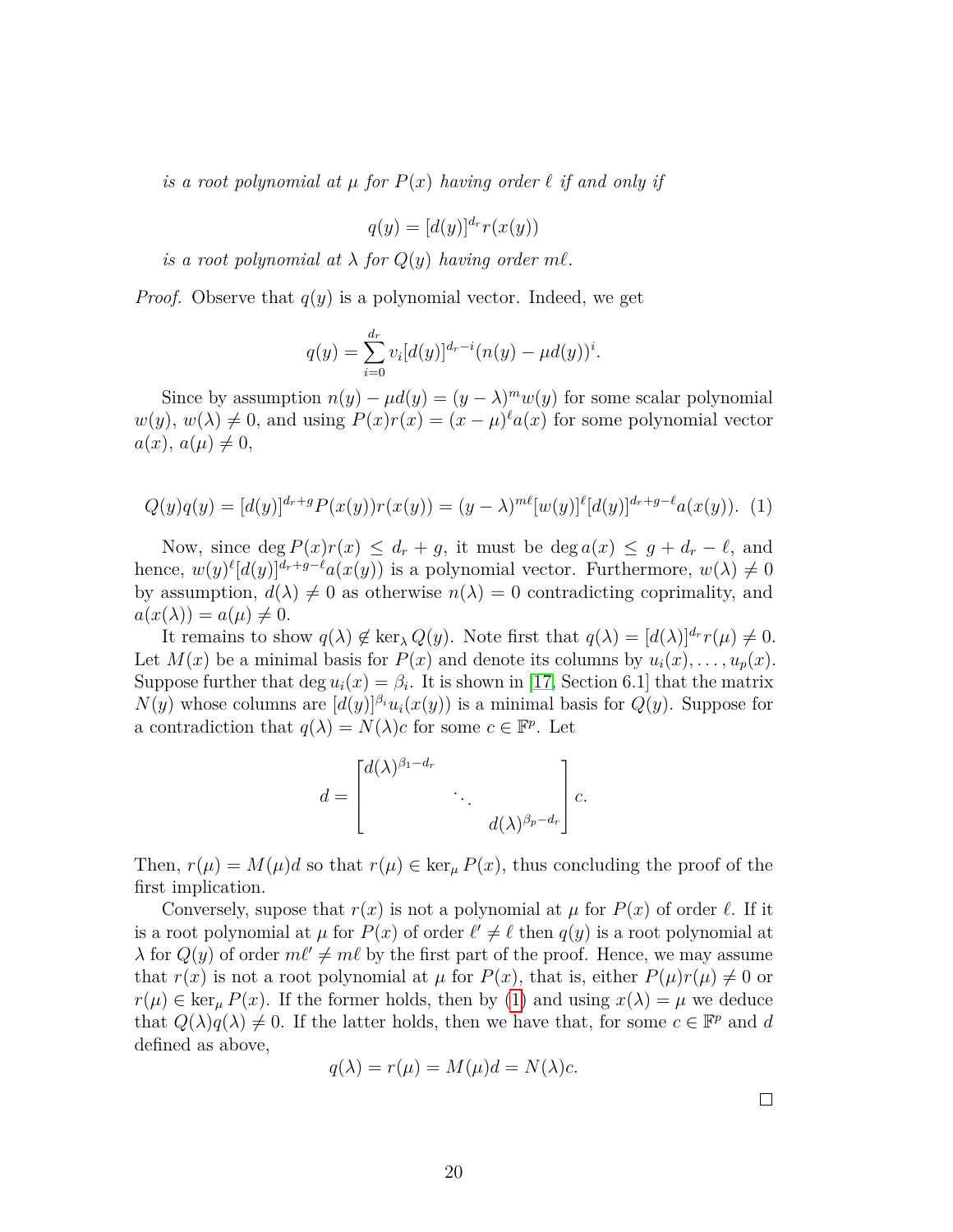For a Möbius transformation, the equation  $n(y) = d(y)\mu$  is linear. Hence, when Theorem [7.1](#page-19-1) is applied in this scenario,  $m \equiv 1$  regardless of the value of  $\mu$ .

We now show how sets of root polynomials behave under a rational reparametrization.

**Theorem 7.2.** Let  $\mu \in \mathbb{F}$  be an eigenvalue of  $P(x)$  and let  $\lambda \in \mathbb{F}$  be a solution *of multiplicity m of the algebraic equation*  $\mu d(y) = n(y)$ *. Suppose that, for*  $i = 1, \ldots, s$ *,* 

$$
r_i(x) = \sum_{j=0}^{d_i} v_i (x - \mu)^i
$$

*are root polynomials at*  $\mu$  *for*  $P(x)$  *having order*  $\ell_1 \geq \cdots \geq \ell_s$ *. Then, defining* 

$$
q_i(y) = [d(y)]^{d_i} r_i(x(y))
$$

*we have that:*

- *1.*  $r_1, \ldots, r_s$  are  $\mu$ -independent if and only if  $q_1, \ldots, q_s$  are  $\lambda$ -independent;
- 2.  $r_1, \ldots, r_s$  are complete if and only if  $q_1, \ldots, q_s$  are complete;
- *3.*  $r_1, \ldots, r_s$  are maximal if and only if  $q_1, \ldots, q_s$  are maximal.

*Proof.* In the same notation as in the proof of Theorem [7.1,](#page-19-1)

$$
\begin{bmatrix} N(\lambda) & q_1(\lambda) & \dots q_s(\lambda) \end{bmatrix} = \begin{bmatrix} M(\mu) & r_1(\mu) & \dots r_s(\mu) \end{bmatrix} \begin{bmatrix} d(\lambda)^{\beta_1} & & & \\ & \ddots & & \\ & & d(\lambda)^{\beta_p} & \\ & & & d(\lambda)^{d_1} & \\ & & & & \ddots \\ & & & & & d(\lambda)^{d_s} \end{bmatrix},
$$

and because  $d(\lambda) \neq 0$  item 1 is proved.

To prove item 2, if the  $q_i(\lambda)$  are not a complete set, then by the proof of Proposition [2.16](#page-8-1) we see that dim ker  $Q(\lambda) > s$ . This is a contradiction, because by definition of  $Q(y)$  dim ker  $P(\mu) = \dim \ker Q(\lambda) = s$ . The converse statement can be shown similarly.

Finally, item 3 is a consequence of [\[17,](#page-35-0) Theorem 4.1] and of Theorem [4.2.](#page-15-2)  $\Box$ 

Analogous results hold for the cases  $\mu = \infty$ ,  $\lambda = \infty$ , or both. They can be proved using a technique analogous to the strategy employed in [\[17\]](#page-35-0) to deal with infinite elementary divisors. We omit the details.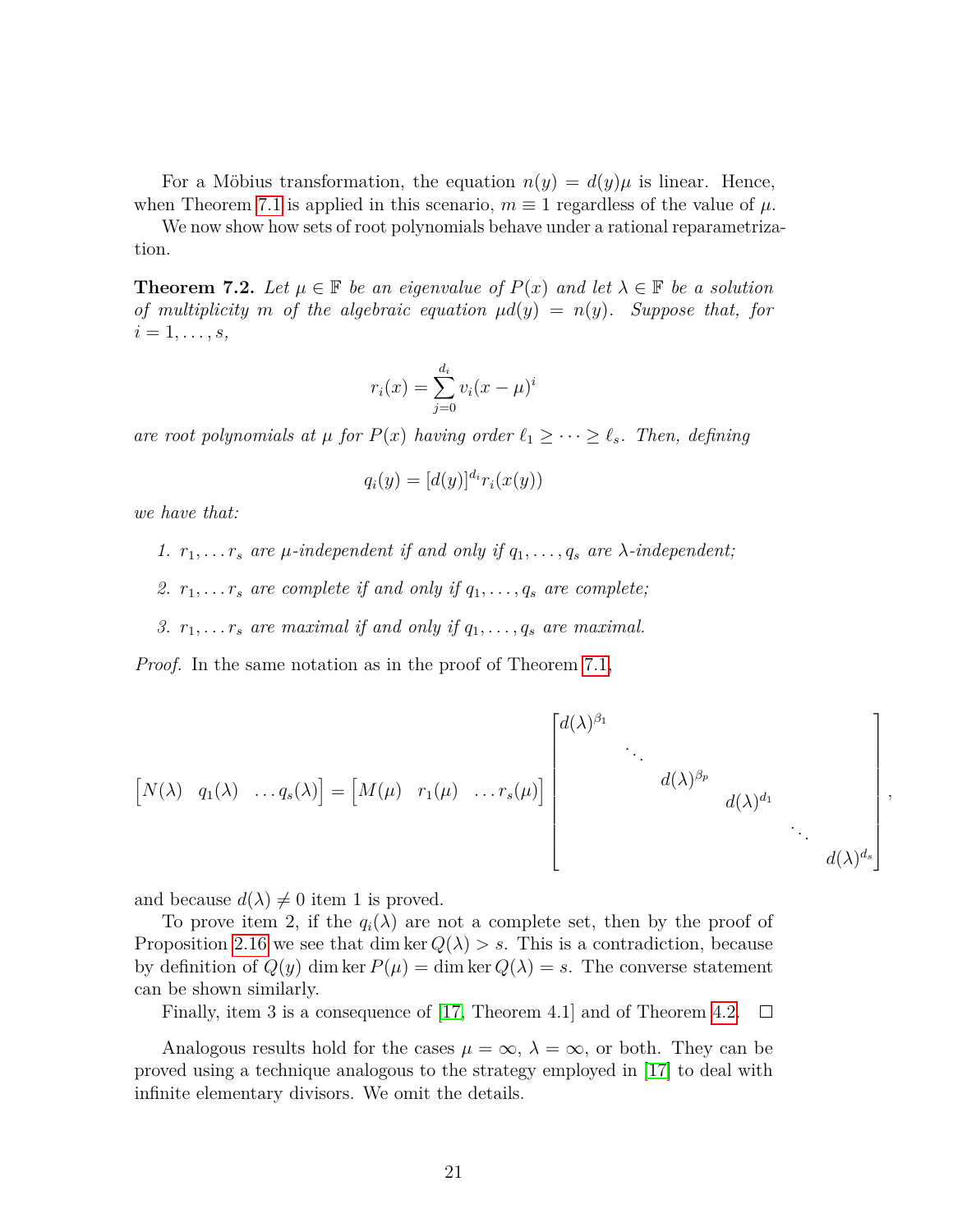## <span id="page-22-0"></span>**8 Linearizations and recovery properties**

The goal of this section is to illustrate how root polynomials can be used to obtain, in a compact and unified way, the recovery of both minimal bases of singular polynomials and Jordan chains of regular matrix polynomials.

**Definition 8.1** (Linearization). A matrix polynomial of degree at most  $1 L(x)$ is called a *linearization* for  $P(x) \in \mathbb{F}[x]^{m \times n}$  there exist  $k \in \mathbb{N}$  and unimodular matrix polynomials  $U(x) \in \mathbb{F}[x]^{(m+k)\times(m+k)}$  and  $V(x) \in \mathbb{F}[x]^{(n+k)\times(n+k)}$  such that

$$
L(x) = U(x) \begin{bmatrix} I_k & 0 \\ 0 & P(x) \end{bmatrix} V(x).
$$

Lemma [8.2,](#page-22-1) Lemma [8.3,](#page-22-2) and Proposition [8.4](#page-23-0) below are the basic tools that we are going to use throughout this section.

<span id="page-22-1"></span>**Lemma 8.2.** Let 
$$
P(x) \in \mathbb{F}[x]^{m \times n}
$$
 and  $Q(x) = \begin{bmatrix} I_k & 0 \\ 0 & P(x) \end{bmatrix}$  for some  $k \ge 0$ . Then  
\n $N(x)$  is a minimal basis of  $Q(x)$  if and only if  $N(x) = \begin{bmatrix} 0 \\ M(x) \end{bmatrix}$  where  $M(x)$  is  
\na minimal basis for  $P(x)$ . Moreover, for any  $\mu \in \mathbb{F}$ ,  $\ker_{\mu} Q(x) = \text{span}\{\begin{bmatrix} 0 \\ v \end{bmatrix}, v \in$   
\n $\ker_{\mu} P(x)\}.$ 

*Proof.* Note that the second statement follows immediately from the first. To prove the first statement, note that *Q*(*x*)  $\lceil w(x) \rceil$ *v*(*x*) 1 =  $\lceil \quad w(x) \rceil$ *P*(*x*)*v*(*x*) 1 , from which it easily follows that any basis for ker  $Q(x)$  is of the form  $\hat{B}(x) = \begin{bmatrix} 0 \\ P(x) \end{bmatrix}$ *B*(*x*) 1 where  $B(x)$  is a basis for ker  $P(x)$ . To conclude the proof we can invoke any of the characterizations of minimal bases from [\[10\]](#page-34-6), e.g., a basis is minimal if and only if  $F(\mu)$  is full rank for all  $\mu \in \mathbb{F}$  and its higher order coefficient matrix is full rank as well. It is therefore easy to see that  $B(x)$  is minimal if and only if  $\overline{B}(x)$  is.  $\Box$ 

<span id="page-22-2"></span>**Lemma 8.3.** *Let*  $P(x) \in \mathbb{F}[x]^{m \times n}$  *and*  $Q(x) = \begin{bmatrix} I_k & 0 \\ 0 & D(X) \end{bmatrix}$  $0$   $P(x)$ 1 *for some*  $k \geq 0$ *. If*  $w(x) = \begin{bmatrix} \hat{w}(x) \\ \tilde{w}(x) \end{bmatrix}$  $\widetilde{w}(x)$  $\left\{ \in \mathbb{F}[x]^{k+n} \text{ is a root polynomial at } \mu \text{ of order } \ell \text{ for } Q(x), \text{ then:} \right\}$ *1.*  $\hat{w}(x) = (x - \mu)^{\ell} \hat{a}(x)$  *for some polynomial vector*  $\hat{a}(x)$ *;* 2.  $\tilde{w}(x)$  *is a root polynomial at*  $\mu$  *of order*  $\ell' \geq \ell$  *for*  $P(x)$ *;* 

*3. either*  $a(\mu) \neq 0$ , *or*  $\tilde{w}(x)$  *is a root polynomial at*  $\mu$  *for*  $P(x)$  *having order exactly*  $\ell$ *, or both.*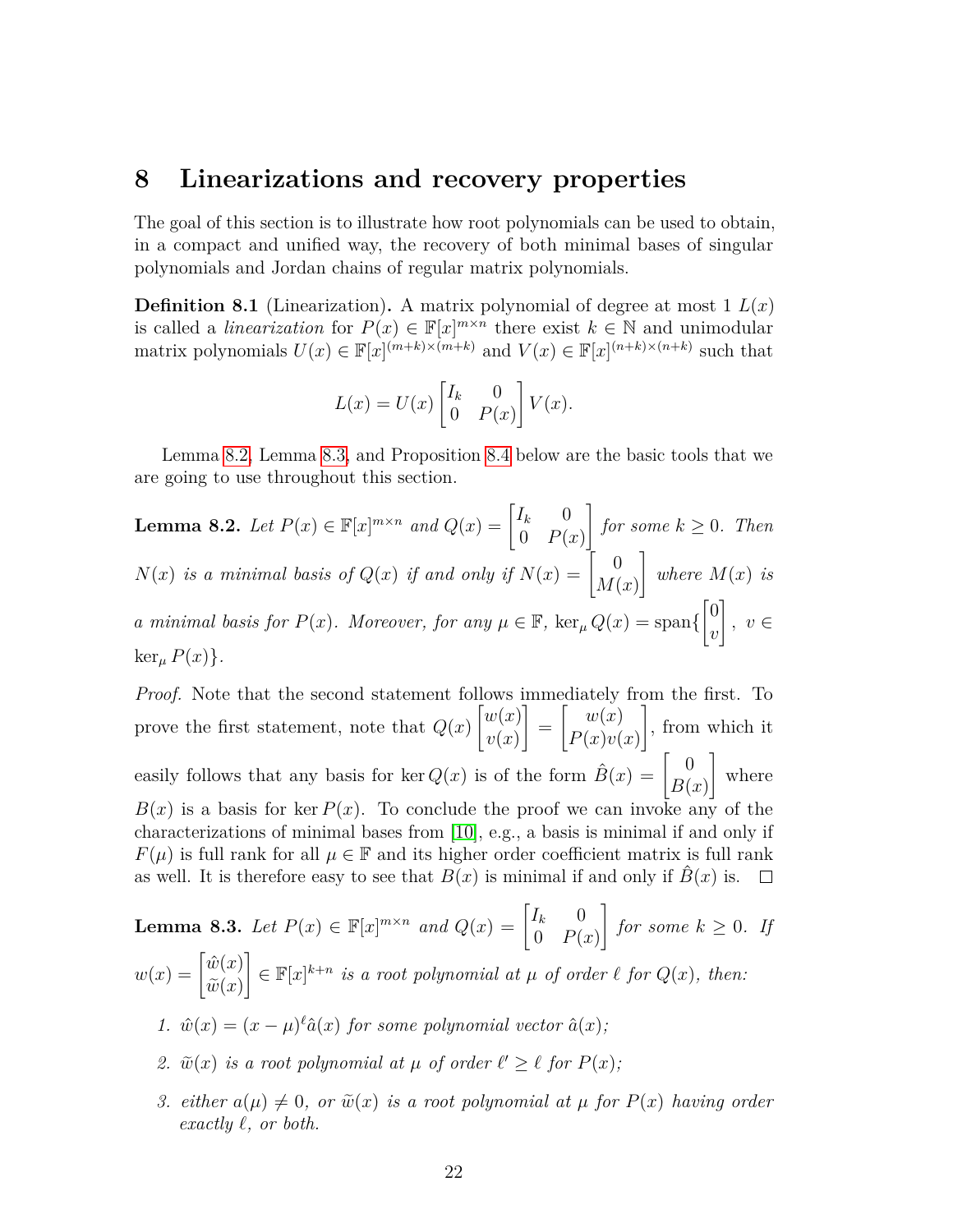*Proof.* By definition we have that, for some  $a(x)$  with  $a(\mu) \neq 0$ ,

$$
(x - \mu)^{\ell} a(x) = Q(x)w(x) = \begin{bmatrix} \hat{w}(x) \\ P(x)\tilde{w}(x) \end{bmatrix} = (x - \mu)^{\ell} \begin{bmatrix} \hat{a}(x) \\ \tilde{a}(x) \end{bmatrix},
$$

where in the last step we have just partitioned  $a(x)$  appropriately. Thus, either  $\hat{a}(\mu) \neq 0$ , or  $\tilde{a}(\mu) \neq 0$ , or both. This immediately proves the result (using also Lemma 8.2). Lemma [8.2\)](#page-22-1).

<span id="page-23-0"></span>**Proposition 8.4.** Let  $P(x) \in \mathbb{F}[x]^{m \times n}$  and  $Q(x) = \begin{bmatrix} I_k & 0 \\ 0 & D(X) \end{bmatrix}$  $0$   $P(x)$ 1 *for some*  $k \geq 0$ *. Suppose*  $r_1(x), \ldots, r_s(x)$  *are a maximal set of root polynomials at*  $\mu$  *for*  $Q(x)$  *of orders*  $\ell_1 \geq \cdots \geq \ell_s$ *. Then* 

- *1. for all*  $i = 1, ..., s$ *,*  $r_i(x) = \begin{cases} (x \mu)^{\ell_i} a_i(x) \\ \tilde{x}(x) \end{cases}$  $\widetilde{r}_i(x)$ 1 *for some polynomial vectors*  $a_1(x), \ldots, a_s(x)$ ;
- 2.  $\tilde{r}_1(x), \ldots, \tilde{r}_s(x)$  *is a maximal set of root polynomials at*  $\mu$  *for*  $P(x)$  *of orders*  $\ell_1 > \cdots > \ell_s$ .

*Proof.* 1. It follows from item 1 in Lemma [8.3.](#page-22-2)

2. From item 2 in Lemma [8.3,](#page-22-2) we know that  $\tilde{r}_1(x), \ldots, \tilde{r}_s(x)$  is a set of root polynomials at  $\mu$  for  $P(x)$  of orders  $\ell_i \geq \ell_i$ . They are  $\mu$ -independent, by applying Proposition [5.1](#page-15-1) and Lemma [8.2.](#page-22-1) They are complete, by Proposi-tion [2.16](#page-8-1) and Lemma [8.2.](#page-22-1) Finally, since the partial multiplicities of  $\mu$  as an eigenvalue of  $Q(x)$  are the same as the partial multiplicites of  $\mu$  as an eigenvalue of  $P(x)$ , by Theorem [4.2](#page-15-2) and by the above, we get

$$
\sum_i \widetilde{\ell}_i \le \sum_i \ell_i \le \sum_i \widetilde{\ell}_i,
$$

and hence, equality holds. By items 3.2–3.3 in Theorem [4.1,](#page-13-2)  $\tilde{r}_1(x), \ldots, \tilde{r}_s(x)$ is a maximal set, and  $\ell_i = \ell_i$  for all  $i = 1, \ldots, s$ .

 $\Box$ 

An important class of linearizations is given by "Fiedler pencils", see, e.g., [\[5\]](#page-34-4) and the references cited therein. This approach to linearizing matrix polynomials has originated in the paper [\[9\]](#page-34-7), and has been generalized in different directions, such as to rectangular matrix polynomials  $[6]$ , to a wider class of pencils  $[1, 2]$  $[1, 2]$  $[1, 2]$ as well as to nonmonomial bases [\[19\]](#page-35-5). To keep the paper compact, here we will focus on the original class of Fiedler pencils in the monomial basis and for square matrix polynomials, defined as in [\[5\]](#page-34-4). The statement of Theorem [8.5](#page-24-0) allows for the recovery of root polynomials of the linearized matrix polynomial from those of a Fiedler pencil. It refers to the definition of the consecution-inversion structure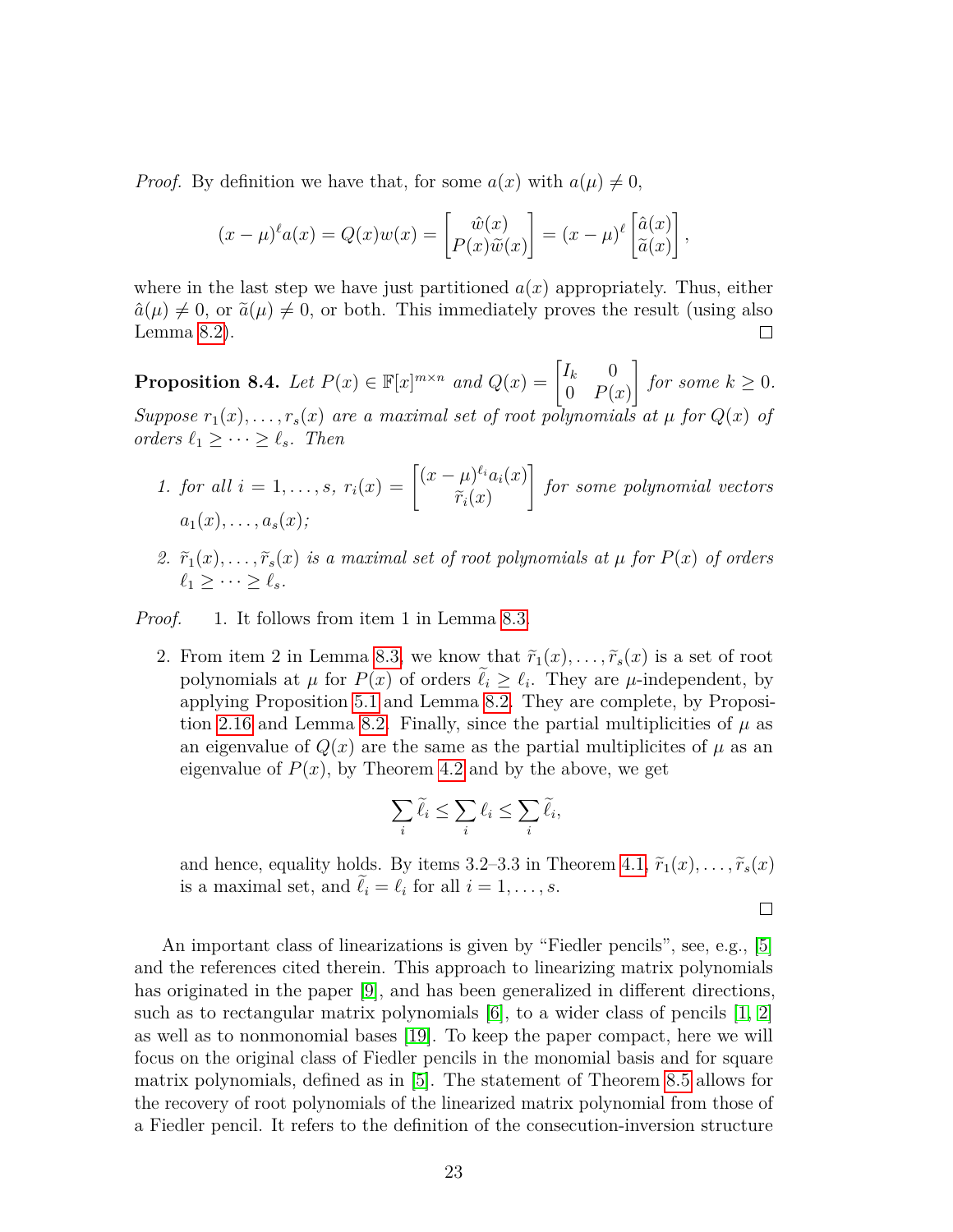of a fiedler pencil  $F_{\sigma}(x)$  [\[5,](#page-34-4) Definition 3.3], which is denoted by CISS( $\sigma$ ). Since this definition requires a rather long and technical tour-de-force, we invite the reader to refer to [\[5\]](#page-34-4) for the details.

<span id="page-24-0"></span>**Theorem 8.5.** *Let*  $P(x) \in \mathbb{F}[x]^{n \times n}$  *having grade*  $g \geq 2$ *, and suppose that*  $F_{\sigma}(x)$  *is the Fiedler pencil of*  $P(x)$  *associated with a bijection*  $\sigma$  *having*  $CISS(\sigma) = (c_1, i_1, \ldots, c_\ell, i_\ell)$ *. Also, let us block partition any vector of size*  $n \times 1$  *<i>with q blocks of size*  $n \times 1$ *. Let*  $r_1(x), \ldots, r_s(x)$  *be a maximal set of root polynomials at*  $\mu$  *for*  $F_\sigma(x)$ *, having orders*  $\ell_1$  ≥ · · · ≥  $\ell_s$ *. For all*  $j = 1, \ldots, s$  *denote by*  $\tilde{r}_j(x)$  *the*  $(g - c_1)$ *th block of*  $r_j(x)$ *. Then,*  $\tilde{r}_1(x), \ldots, \tilde{r}_s(x)$  *is a maximal set of root polynomials at*  $\mu$  *for*  $P(x)$ *, having orders*  $\ell_1 \geq \cdots \geq \ell_s$ *.* 

*Proof.* By [\[5,](#page-34-4) Corollary 4.7], two unimodular matrix polynomials  $U(x)$ ,  $V(x)$  such that

$$
U(x)F_{\sigma}(x)V(x) = \begin{bmatrix} I_{(g-1)n} & 0\\ 0 & P(x) \end{bmatrix} =: Q(x)
$$

are explicitly known. Moreover, if  $V_r(x)$  is the rightmost  $ng \times n$  block of  $V(x)$ , and viewing  $V_r(x)$  partitioned as a  $g \times 1$  block vector with blocks of size  $n \times n$ , then  $V_r(x)$  has exactly one block equal to  $I_n$ , located at the block index  $(g-c_1)$  [\[5,](#page-34-4) Remark 5.4].

By Theorem [3.4,](#page-12-1)  $V^{-1}(x)r_1(x), \ldots, V^{-1}(x)r_s(x)$  is a maximal set of root polynomials at  $\mu$  for  $Q(x)$  of orders  $\ell_1 \geq \cdots \geq \ell_s$ . By Proposition [8.4,](#page-23-0) their bottom blocks (say,  $\hat{r}_1(x), \ldots, \hat{r}_s(x)$ ) form a maximal set of root polynomials at  $\mu$  for  $Q(x)$ of the same orders, whereas their other blocks are of the form  $(x - \mu)^{\ell_i} a_i(x)$ . From the observation above on the form of  $V_r(x)$ , we have that for some polynomial vector  $b(x)$  it holds

$$
\widetilde{r}_j(x) = \widehat{r}_j(x) + (x - \mu)^{\ell_j} b(x),
$$

which by Theorem [5.3](#page-16-0) concludes the proof.

- **Remark 8.6.** Theorem [8.5](#page-24-0) holds, in particular, for the first companion linearization (taking  $c_1 = 0$ ) and for the second companion linearization  $(taking \ c_1 = g - 1).$ 
	- The result implies that the orders of  $r_i(x)$  and  $\tilde{r}_i(x)$  are equal, because the partial multiplicities at  $\mu$  of  $P(x)$  and  $F_{\sigma}(x)$  are.
	- For regular matrix polynomials, the recovery result for root polynomials yields a recovery result for Jordan chains.

A second important class of linearizations is given by the  $\mathbb{L}_1$  and  $\mathbb{L}_2$  linearization spaces: see [\[14,](#page-35-3) Definition 3.1]. Again, for simplicity we focus on the case of the monomial bases originally discussed in [\[14\]](#page-35-3). We note however that an extension to nonmonomial bases is possible [\[16\]](#page-35-4), and recovery properties for root polynomials can be derived for other bases as well.

The next proposition follows from, and slightly improves, [\[4,](#page-34-3) Theorems 4.1 and 4.6].

 $\Box$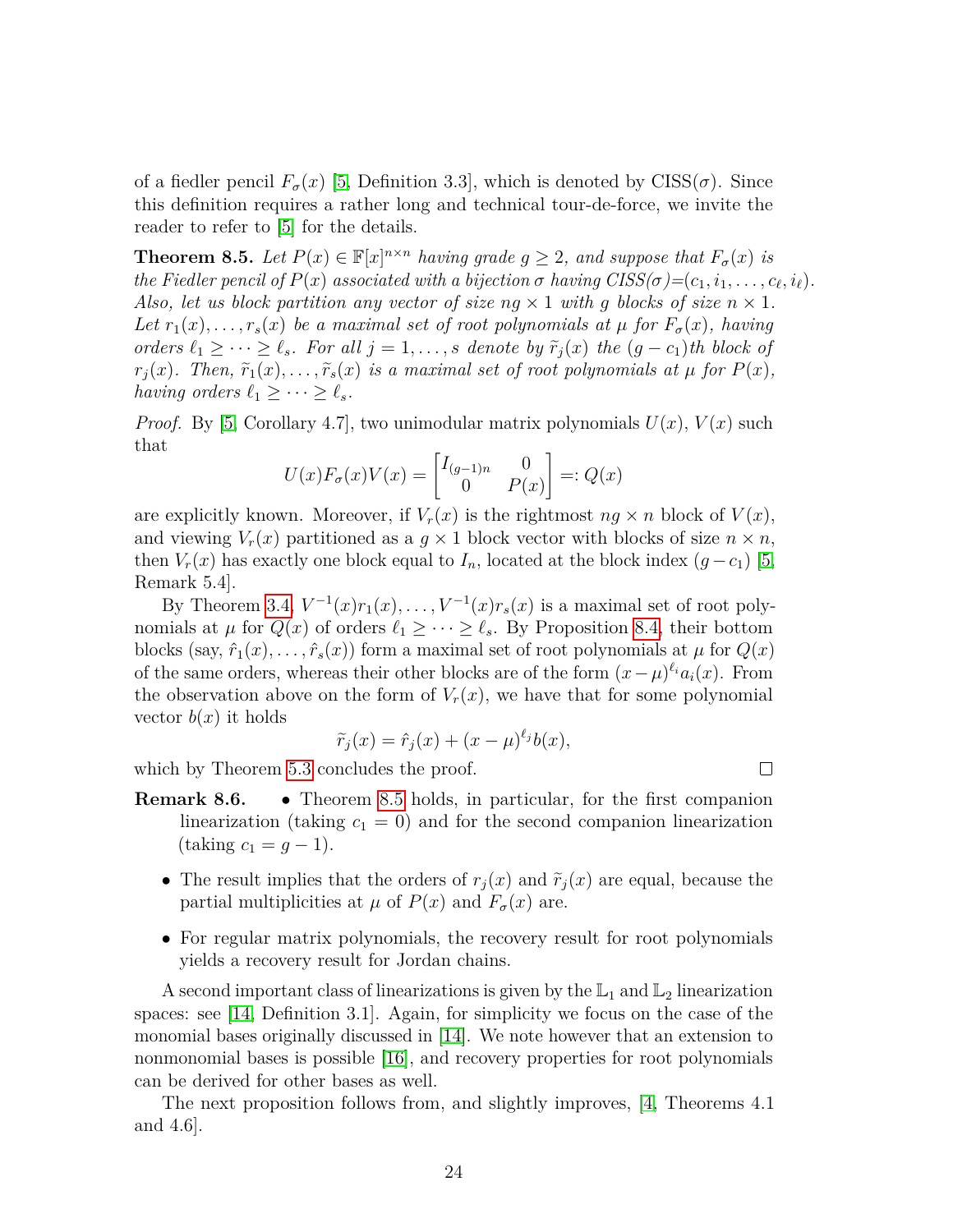<span id="page-25-0"></span>**Proposition 8.7.** *Let*  $P(x) = \sum_{i=0}^{g} P_i x^i \in \mathbb{F}[x]^{n \times n}$ *. Let*  $L(x) \in \mathbb{L}_1(P)$  *have a nonzero right ansatz vector*  $v \in \mathbb{F}^g$ . Also let  $M \in GL(g, \mathbb{F})$  satisfy  $Mv = e_1$ . Then, *there exists matrices*  $Y \in \mathbb{F}^{n \times n(g-1)}$ ,  $Z \in \mathbb{F}^{n(g-1)\times n(g-1)}$  *such that* 

$$
L(x) = (M^{-1} \otimes I_n) \begin{bmatrix} I_n & -Y \\ 0 & -Z \end{bmatrix} C_1(x),
$$

*where*

$$
C_1(x) = x \begin{bmatrix} P_k & & & \\ & I_n & & \\ & & \ddots & \\ & & & I_n \end{bmatrix} + \begin{bmatrix} P_{g-1} & \dots & P_1 & P_0 \\ -I_n & & & \\ & & \ddots & \\ & & & -I_n \end{bmatrix}
$$

*denotes the first companion linearization of*  $P(x)$ *. Moreover, if Z is nonsingular, then*  $L(x)$  *is a strong linearization of*  $P(x)$ *.* 

*Similarly, let*  $L(x) \in \mathbb{L}_2(P)$  *have a nonzero left ansatz vector*  $w \in \mathbb{F}^g$ *. Also let*  $K \in GL(g, \mathbb{F})$  *satisfy*  $w^T K = e_1^T$ . Then, there exists matrices  $X \in \mathbb{F}^{n(g-1)\times n}$ ,  $Z \in \mathbb{F}^{n(g-1)\times n(g-1)}$  *such that* 

$$
L(x) = C_2(x) \begin{bmatrix} I_n & 0 \\ -X & -Z \end{bmatrix} (K^{-1} \otimes I_n),
$$

*where*

$$
C_2(x) = x \begin{bmatrix} P_k & & & \\ & I_n & & \\ & & \ddots & \\ & & & I_n \end{bmatrix} + \begin{bmatrix} P_{k-1} & -I_n & & \\ \vdots & & \ddots & \\ P_1 & & & -I_n \\ P_0 & & & \end{bmatrix}
$$

*is the second companion linearization of*  $P(x)$ *. Moreover, if Z is nonsingular, then*  $L(x)$  *is a strong linearization of*  $P(x)$ *.* 

*Proof.* We only include the proof of the first statement as the second can be shown analogously. By definition of  $\mathbb{L}_1(P)$  and *M* it is readily seen that  $(M \otimes I_n)L(x) \in$  $\mathbb{L}_1(P)$  with right ansatz vector  $e_1$ . Hence, by [\[14,](#page-35-3) Theorem 3.5], there exist *Y*, *Z*, of sizes as in the statement, satisfying

$$
(M \otimes I_n)L(x) = x\begin{bmatrix} P_k & -Y \\ 0 & -Z \end{bmatrix} + \begin{bmatrix} Y + \begin{bmatrix} P_{k-1} & \dots & P_1 \end{bmatrix} & P_0 \\ Z & 0 \end{bmatrix} = \begin{bmatrix} I_n & -Y \\ 0 & -Z \end{bmatrix} C_1(x).
$$

Hence,  $L(x)$  is strictly equivalent to  $C_1(x)$  if and only if Z is nonsingular.  $\Box$ 

**Remark 8.8.** The property of *Z* being nonsingular in the statement of Proposition [8.7](#page-25-0) is known as *L*(*x*) having *full Z-rank*.

**Theorem 8.9.** *Let*  $P(x) \in \mathbb{F}[x]^{n \times n}$  *have grade*  $g \geq 2$ *. Also, let us block partition any vector of size*  $nq \times 1$  *with g blocks of size*  $n \times 1$ *.*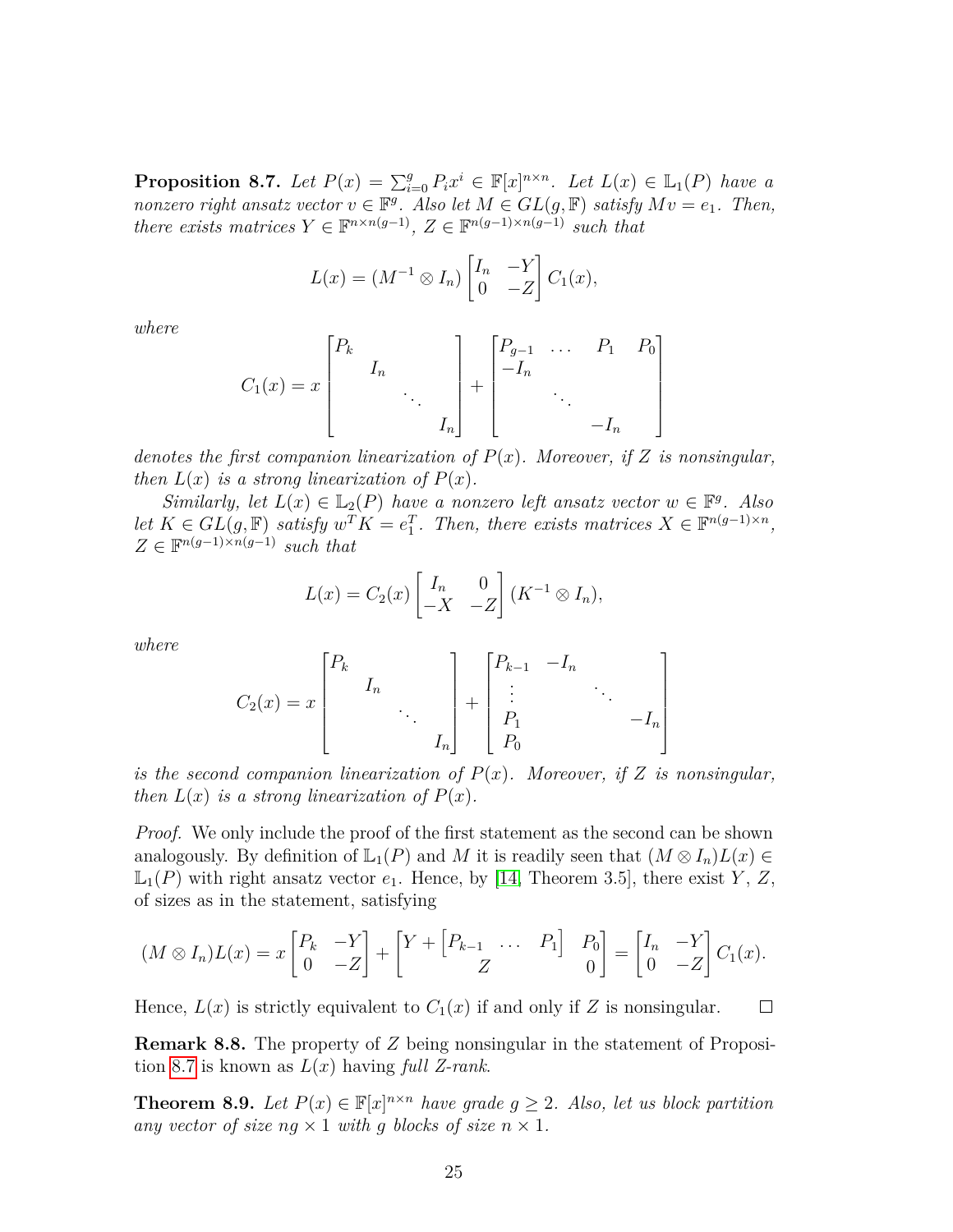- *1. Let*  $L(x) \in L_1(P)$  *have full Z-rank, and let*  $r_1(x), \ldots, r_s(x)$  *be a minimaximal set of root polynomials at*  $\mu$  *for*  $L(x)$ *, having orders*  $\ell_1 \geq \cdots \geq \ell_s$ *. For all*  $j = 1, \ldots, s$  *denote by*  $\tilde{r}_j(x)$  *the gth block of*  $r_j(x)$ *. Then,*  $\tilde{r}_1(x), \ldots, \tilde{r}_s(x)$ *is a minimaximal set of root polynomials at*  $\mu$  *for*  $P(x)$ *, having orders*  $\ell_1 \geq \cdots \geq \ell_s$ *.*
- 2. Let  $L(x) \in L_2(P)$  have full Z-rank and left ansatz vector w, and let  $r_1(x), \ldots, r_s(x)$  *be a minimaximal set of root polynomials at*  $\mu$  *for*  $L(x)$ *, having orders*  $\ell_1 \geq \cdots \geq \ell_s$ *. Moreover, define*  $W = w^T \otimes I$  *and, for all*  $j = 1, \ldots, s, \, \tilde{r}_j(x) := Wr_j(x)$ *. Then,*  $\tilde{r}_1(x), \ldots, \tilde{r}_s(x)$  *is a minimaximal set of root polynomials at*  $\mu$  *for*  $P(x)$ *, having orders*  $\ell_1 \geq \cdots \geq \ell_s$ *.*
- *Proof.* 1. Let  $L(x) \in \mathbb{L}_1(P)$  have full Z-rank. By Theorem [3.4,](#page-12-1) Proposition [8.7,](#page-25-0) and Definition [5.4,](#page-17-3) we can easily see that  $\{r_i(x)\}_{i=1}^s$  is a minimaximal set of root polynomials at  $\mu$  for  $C_1(x)$ , the first companion linearization of  $P(x)$ . The statement is therefore a corollary of Theorem [8.5.](#page-24-0)
	- 2. Let  $L(x) \in L_2(P)$  have full Z-rank and left ansatz vector *w*. By Theorem [3.4,](#page-12-1) Proposition [8.7,](#page-25-0) and Definition [5.4,](#page-17-3) we can easily see that  $\begin{bmatrix} I_n & 0 \end{bmatrix}$ −*X* −*Z*  $\left[(K^{-1}\otimes I_n)r_1(x),\ldots,\left[\begin{array}{cc}I_n&0\end{array}\right]\right]$ −*X* −*Z*  $\left( K^{-1} \otimes I_n r(r) \right)$  is a minimaximal set of root polynomials at  $\mu$  for  $C_2(x)$ , the second companion linearization of  $P(x)$ . Applying Theorem [8.5](#page-24-0) we see that the first blocks of  $\begin{bmatrix} I_n & 0 \end{bmatrix}$ −*X* −*Z*  $\left( (K^{-1} \otimes I_n)r_j(x), j = 1, \ldots, s$ , are a minimaximal set of root polynomials of  $P(x)$ . But these first blocks can be explicitly computed as

$$
\[I_n \quad 0\] (K^{-1} \otimes I_n) r_j(x) = W r_j(x),\]
$$

where we have used the property  $w^T K = e_1$  that holds by definition of K (see the statement of Proposition [8.7\)](#page-25-0).

 $\Box$ 

We conclude this section by analyzing a third important class of linearizations discussed in [\[8\]](#page-34-9): block Kronecker linearizations. Again, we focus on block Kronecker linearizations of square matrix polynomials for simplicity and to keep the paper compact. A generalization to rectangular  $P(x)$  is not particularly difficult (although it somewhat complicates the notation).

**Theorem 8.10.** *Let*  $P(x) \in \mathbb{F}[x]^{n \times n}$  *having grade*  $g \geq 2$ *, and suppose that* 

$$
L(x) = \begin{bmatrix} M(x) & K_2(x)^T \\ K_1(x) & 0 \end{bmatrix} \in \mathbb{F}[x]^{(\eta + \epsilon + 1)n \times (\eta + \epsilon + 1)n}
$$

*is a block Kronecker pencil [\[8,](#page-34-9) Definitions 3.1 and 5.1] and a linearization of P*(*x*)*.* Suppose further that  $K_1(x)$  has  $\epsilon n$  *rows and*  $K_2(x)$  has  $\eta n$  *rows, where*  $\epsilon$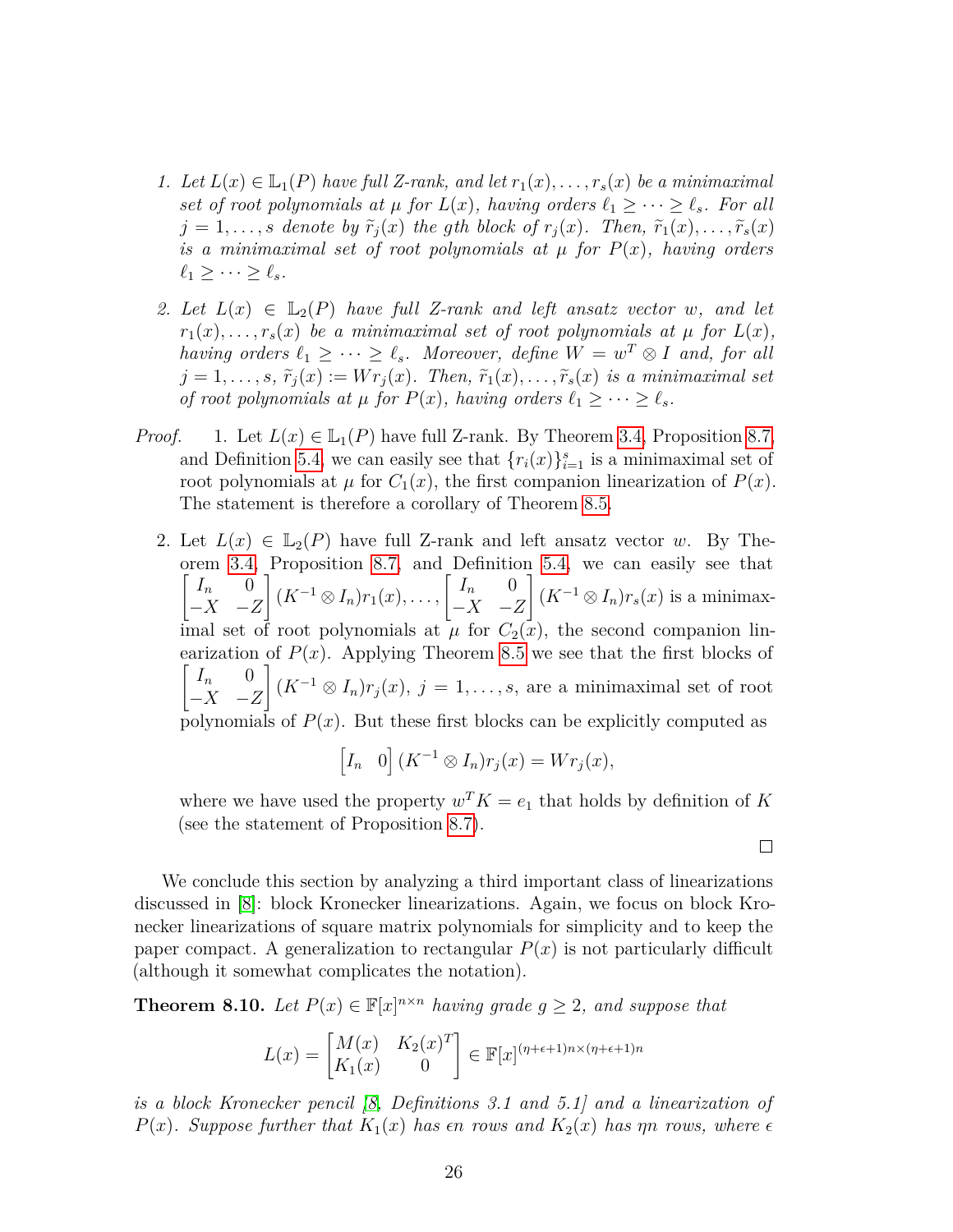*and η are defined as in [\[8,](#page-34-9) Section 5]. Also, let us block partition any vector of size*  $ng \times 1$  *with g blocks of size*  $n \times 1$ *. Let*  $r_1(x), \ldots, r_s(x)$  *be a maximal set of root polynomials at*  $\mu$  *for*  $L(x)$ *, having orders*  $\ell_1 \geq \cdots \geq \ell_s$ *. For all*  $j = 1, \ldots, s$ *denote by*  $\tilde{r}_i(x)$  *the*  $(\epsilon + 1)$ *th block of*  $r_j(x)$ *. Then,*  $\tilde{r}_1(x), \ldots, \tilde{r}_s(x)$  *is a maximal set of root polynomials at*  $\mu$  *for*  $P(x)$ *, having orders*  $\ell_1 \geq \cdots \geq \ell_s$ *.* 

*Proof.* Using [\[8,](#page-34-9) Lemma 2.14] and [\[8,](#page-34-9) Remark 5.3], one can explicitly write down unimodular matrix polynomials  $U(x)$  and  $V(x)$  such that

$$
U(x)L(x)V(x) = \begin{bmatrix} I_{(\eta+\epsilon)n} & 0 \\ 0 & P(x) \end{bmatrix}.
$$

Moreover, denoting by  $V_r(x)$  the rightmost  $(\eta + \epsilon + 1)n \times n$  block of  $V(x)$ , and partitioning  $V_r(x)$  as  $(\eta + \epsilon + 1)$  block vector with  $n \times n$  blocks, then  $V_r(x)$  has (at least) one block equal to  $I_n$ , located at the block index  $(\epsilon + 1)$ . The result now follows by an argument analogous to that in the proof of Theorem [8.5.](#page-24-0)  $\Box$ 

## <span id="page-27-0"></span>**9 Dual pencils and root polynomials**

The following definitions and basic results appear in [\[20\]](#page-35-6) (for  $\mathbb{F} = \mathbb{C}$ , but their extension to a generic algebraically closed field does not cause any issues) and are also related to the pioneering work in [\[12,](#page-34-10) [13\]](#page-35-8).

**Definition 9.1** (Dual pencils)**.** Two matrix polynomials of degree at most 1,  $L(x) = L_1x + L_0 \in \mathbb{F}[x]^{m \times n}$  and  $R(x) = R_1x + R_0 \in \mathbb{F}[x]^{n \times p}$ , are called dual if the following two conditions hold:

- 1.  $L_1R_0 = L_0R_1;$
- 2. rank  $\begin{bmatrix} L_1 & L_0 \end{bmatrix}$  + rank  $\begin{bmatrix} R_1 \\ R_2 \end{bmatrix}$ *R*<sup>0</sup> 1  $= 2n$ .

In this case we say that  $L(x)$  is a left dual of  $R(x)$  and that  $R(x)$  is a right dual of  $L(x)$ .

**Definition 9.2** (Column-minimal matrix polynomials)**.** The matrix polynomial  $P(x) \in \mathbb{F}[x]^{m \times n}$  is column-minimal if it does not have any zero right minimal index, i.e.,  $P(x)v \neq 0$  for all  $v \in \mathbb{F}^n$ .

**Proposition 9.3.** [\[20,](#page-35-6) Lemma 3.1]  $R(x)$  is a column-minimal right dual of  $L(x)$ *if and only if the columns of the matrix*

$$
\begin{bmatrix} R_1 \\ R_0 \end{bmatrix}
$$

*are a basis for* ker  $\begin{bmatrix} L_0 & -L_1 \end{bmatrix}$ .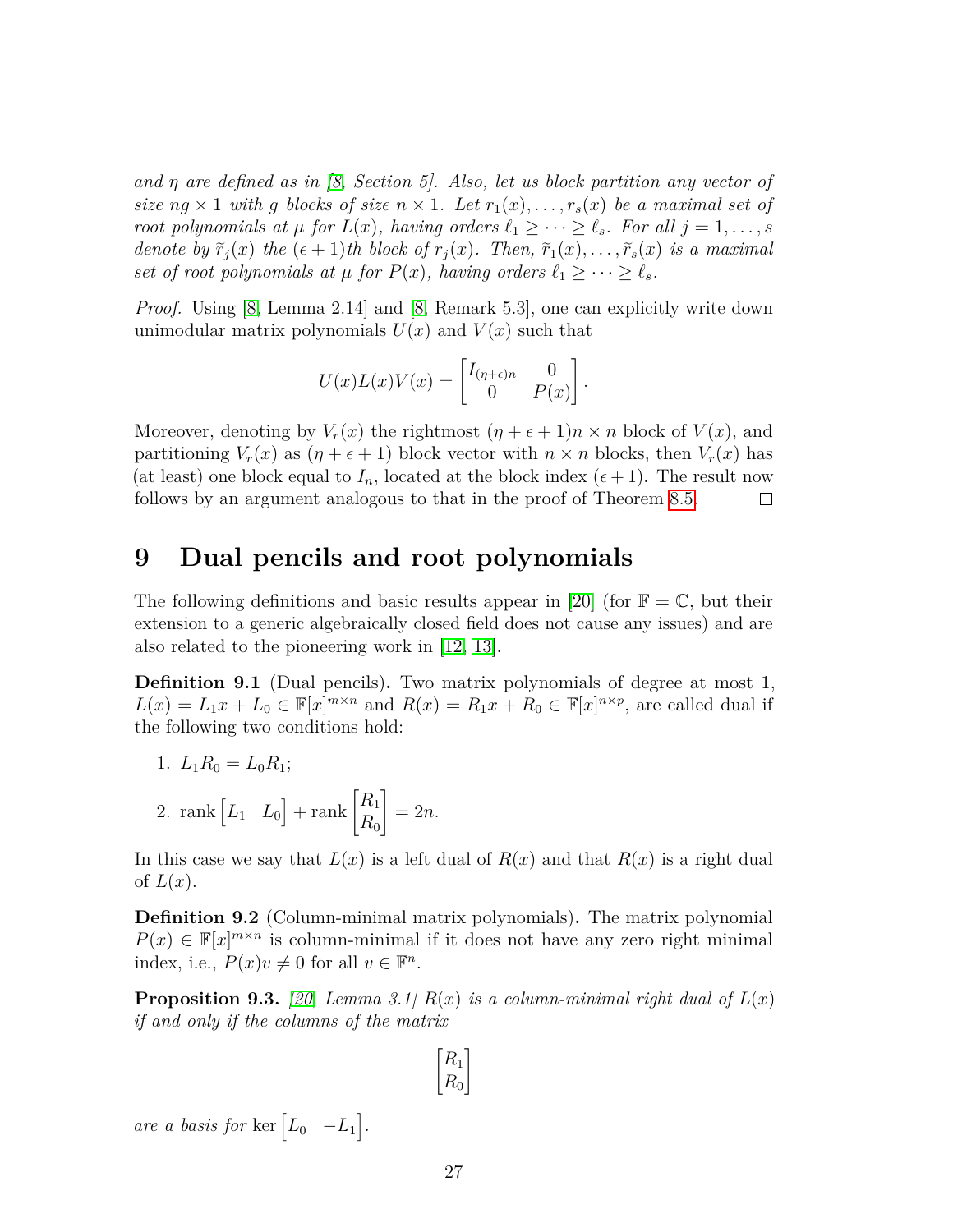We now proceed to study how root polynomials change under the operation of duality. We first focus on dual pairs  $L(x)$ ,  $R(x)$  where the right dual  $R(x)$  is column-minimal.

<span id="page-28-1"></span>**Theorem 9.4.** Let  $L(x) = L_1x + L_0$  and let  $R(x) = R_1x + R_0$  be a column*minimal right dual of*  $L(x)$ *. Moreover, let*  $\mu \in \mathbb{F}$  *be an eigenvalue of theirs. Also let*  $\gamma, \delta \in \mathbb{F}$  *be such that*  $\delta \mu \neq \gamma$  *and let*  $Q(x) = Q_1 x + Q_0$  *for some*  $Q_1, Q_0$ *satisfying*  $Q_0R_1 - Q_1R_0 = I_p$ *. Then:* 

- *1.* If  $r(x) = \sum_{j=0}^{\ell-1} r_j(x \mu)^j$  is a root polynomial of order  $\ell$  *at*  $\mu$  for  $R(x)$  then  $w(x) := (\gamma R_1 + \delta R_0) r(x)$  *is a root polynomial of order*  $\ell$  *at*  $\mu$  *for*  $L(x)$ *.*
- 2. If  $r(x) = \sum_{j=0}^{\ell-1} r_j(x-\mu)^j$  is a root polynomial of order  $\ell$  at  $\mu$  for  $L(x)$ , then  $w(x) := Q(x)r(x) - (x - \mu)^{\ell}Q_1r_{\ell-1}$  *is a root polynomial of order*  $\ell$  *at*  $\mu$  *for R*(*x*)*.*

*Proof.* 1. Suppose that  $R(x)r(x) = (x - \mu)^{\ell}a$ ,  $a = R_1r_{\ell-1} \neq 0$ . Then, we have

$$
L(x)w(x) = L(x)(\gamma R_1 + \delta R_0)r(x) = (\gamma L_1 + \delta L_0)R(x)r(x) = (x - \mu)^{\ell}(\gamma L_1 + \delta L_0)a.
$$

We claim that  $w(\mu) = (\gamma R_1 + \delta R_0) r(\mu) \notin \ker_{\mu} L(x)$ . Indeed, otherwise  $(\gamma - \delta \mu)R_1r(\mu) = (\gamma R_1 + \delta R_0)r(\mu) = N(\mu)c$  for some constant vector *c*, where  $N(x)$  is a minimal basis for  $L(x)$ . It is known [\[20,](#page-35-6) Theorem 3.9] that  $Q(x)N(x)$  is a minimal basis for  $R(x)$ . Hence,  $M(\mu) = (Q_0 + \mu Q_1)N(\mu)$ , and  $M(\mu)c = (\gamma - \delta \mu)(Q_0 + \mu Q_1)R_1r(\mu) = (\gamma - \delta \mu)(r(\mu) + Q_1R(\mu)r(\mu)) =$  $(\gamma - \delta \mu)r(\mu)$ , contradicting the assumption that  $r(x)$  is a root polynomial. It remains to show that  $(\gamma L_1 + \delta L_0)a \neq 0$ . Indeed, if not, then  $L(x)w(x) = 0$ , and this leads to the same contradiction as above.

2. Suppose that  $L(x)r(x) = (x - \mu)^{\ell}a$ ,  $a = L_1r_{\ell-1} \neq 0$ . Expanding  $L(x)$  and  $r(x)$  in a power series in  $(x - \mu)$ , this is equivalent to

$$
L_1\mu r_0 + L_0r_0 = 0,
$$
  
\n
$$
L_1r_0 + L_1\mu r_1 + L_0r_1 = 0,
$$
  
\n
$$
\vdots
$$
  
\n
$$
L_1r_{\ell-2} + L_1\mu r_{\ell-1} + L_0r_{\ell-1} = 0.
$$

But since  $R(x)$  is a column-minimal right dual of  $L(x)$ , this implies that

<span id="page-28-0"></span>
$$
\begin{bmatrix} r_0 & r_1 & \dots & r_{\ell-1} \\ -\mu r_0 & -r_0 - \mu r_1 & \dots & -r_{\ell-2} - \mu r_{\ell-1} \end{bmatrix} = \begin{bmatrix} R_1 \\ R_0 \end{bmatrix} \begin{bmatrix} w_0 & w_1 & \dots & w_{\ell-1} \end{bmatrix}
$$
\n(2)

for some constant vectors  $\{w_i\}_{i=1}^{\ell-1}$ . Defining  $w(x) = \sum_{j=0}^{\ell-1} w_j (x - \mu)^j$ , this yields the equations  $r(x) = R_1 w(x)$  and  $(x - \mu)^{\ell} r_{\ell-1} - xr(x) = R_0 w(x)$ .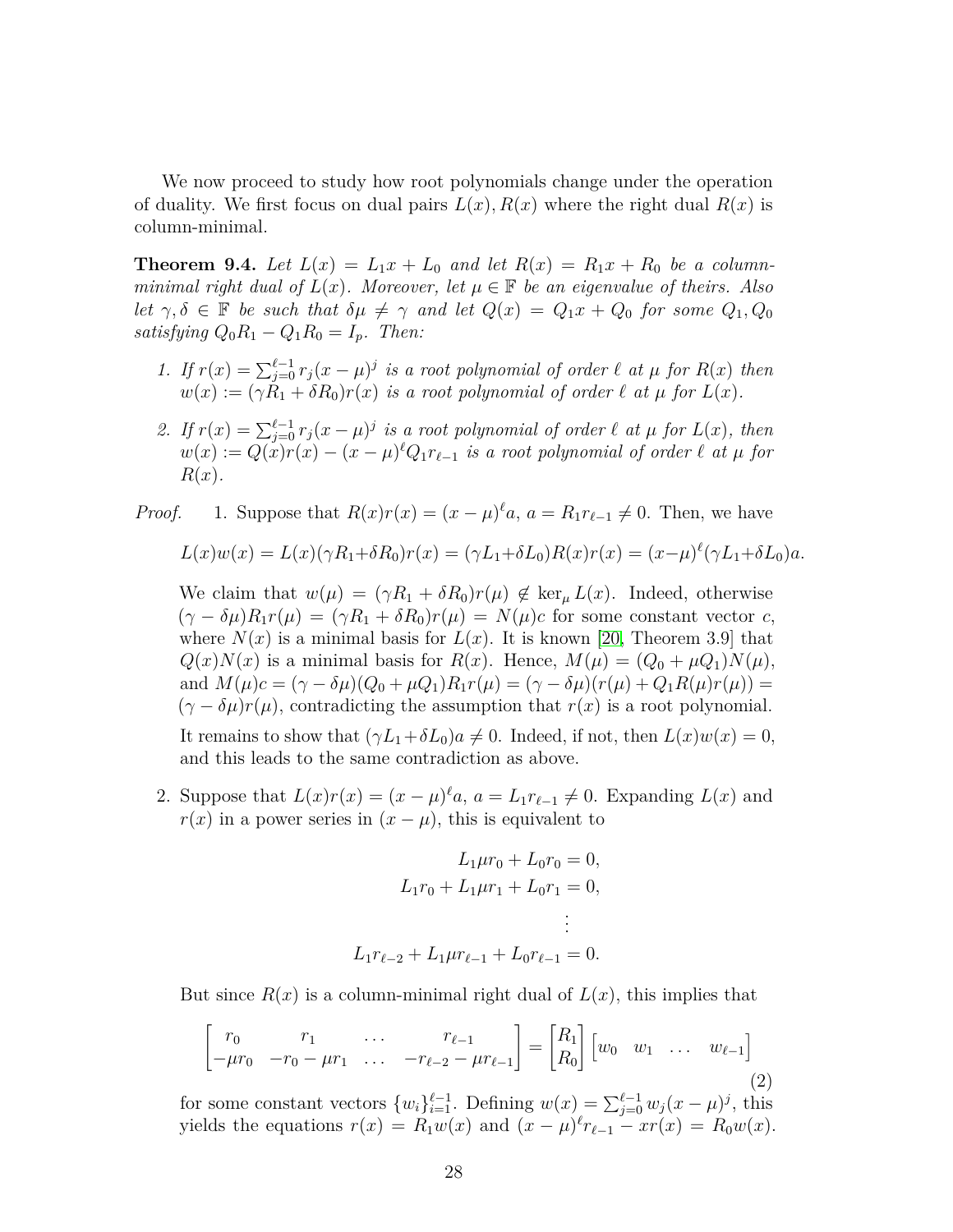Hence, we see that  $R(x)w(x) = (x - \mu)^{\ell} r_{\ell-1}$ . Note that  $r_{\ell-1} \neq 0$ , due to the linear independence of the columns of the matrices that bring a pencil to its Kronecker canonical form. Moreover, premultiplying [\(2\)](#page-28-0) by  $\begin{bmatrix} Q_0 & -Q_1 \end{bmatrix}$ , we see that

$$
Q_1\mu r_0 + Q_0r_0 = w_0,
$$
  
\n
$$
Q_1r_0 + Q_1\mu r_1 + Q_0r_1 = w_1,
$$
  
\n
$$
\vdots
$$
  
\n
$$
Q_1r_{\ell-2} + Q_1\mu r_{\ell-1} + Q_0r_{\ell-1} = w_{\ell-1},
$$

that is to say  $Q(x)r(x) - Q_1(x - \mu)^{\ell}r_{\ell-1} = w(x)$ .

It remains to check that  $w_0 \notin \ker_{\mu} R(x)$ . Suppose it does: then,  $w_0 = M(\mu)c$ where  $M(x)$  is a minimal basis of  $R(x)$ . But then  $r_0 = R_1 M(\mu)c$ , and since  $R_1M(x)$  is a minimal basis for  $L(x)$  [\[20,](#page-35-6) Theorem 3.8], this violates the assumption that  $r(x)$  is a root polynomial.

 $\Box$ 

**Remark 9.5.** If in item 1 of Theorem [9.4](#page-28-1) one drops the assumption that  $r(x)$  has degree at most  $\ell - 1$ , then it is not necessarily true that  $w(x)$  is a root polynomial of order  $\ell$  of  $L(x)$ , but only that it is a root polynomial of order *at least*  $\ell$ . For an example where the order increases take  $L(x) = R(x) =$  $\lceil$  $\overline{\phantom{a}}$ *x* 1 0 0 *x* 0 0 0 1 1  $\Big\}, \delta = 0, \gamma \neq 0,$ 

and  $r(x) =$  $\lceil$  $\Big\}$ 1 −*x x* 1  $\vert \cdot$ 

The very same comment holds for item 2 of the same Theorem. Again, taking the same  $L(x)$ ,  $R(x)$ , and  $r(x)$ , define  $Q(x) =$  $\lceil$  $\Big\}$ 1 0 0 0 1 0 0 −*x* −*x* 1 to check that  $w(x)$ may have order  $> \ell$  if  $r(x)$  has degree higher than

<span id="page-29-0"></span>**Theorem 9.6.** Let  $L(x) = L_1x + L_0$  and let  $R(x) = R_1x + R_0$  be a column*minimal right dual of*  $L(x)$ *. Moreover, let*  $\mu$  *an eigenvalue of theirs. Also let*  $\gamma, \delta \in \mathbb{F}$  *be such that*  $\delta \mu \neq \gamma$  *and let*  $Q(x) = Q_1 x + Q_0$  *for some*  $Q_1, Q_0$  *satisfying*  $Q_0R_1 - Q_1R_0 = I_p$ *. Then:* 

- *1. If*  $r_1(x), \ldots, r_s(x)$  *is a minimaximal set at*  $\mu$  *for*  $R(x)$  *then*  $w_i(x) := (\gamma R_1 + \gamma k)$  $δR<sub>0</sub>$ ) $r<sub>i</sub>(x)$ *,*  $j = 1, \ldots, s$ *, is a minimaximal set at µ for*  $L(x)$ *.*
- 2. If  $r_1(x), \ldots, r_s(x)$  is a minimaximal set at  $\mu$  for  $L(x)$ , then  $w_i(x) :=$  $Q(x)r_j(x) - (x - \mu)^{\ell}Q_1r_{j,\ell-1}$  *is a minimaximal set at*  $\mu$  *for*  $R(x)$ *.*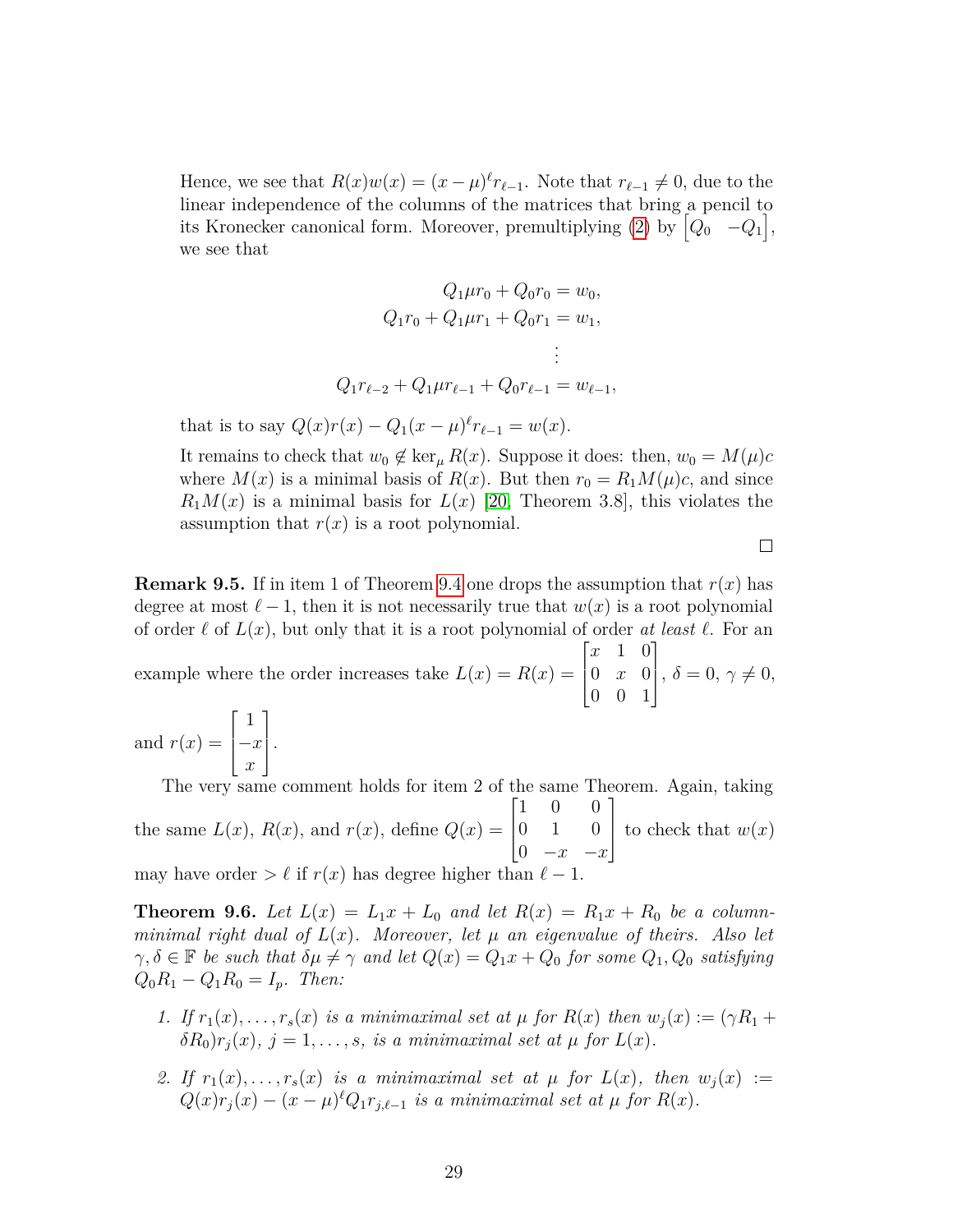*Proof.* 1. Let  $M(x)$  be a minimal basis for  $R(x)$ . We first prove  $\mu$ -independence. By assumption, the matrix  $X = \begin{bmatrix} M(\mu) & r_1(\mu) & \dots & r_s(\mu) \end{bmatrix}$  has full column rank. On the other hand, by [\[20,](#page-35-6) Theorem 3.8], a minimal basis for  $L(x)$  is  $\frac{\gamma R_1 + \delta R_0}{\gamma - \delta x} M(x)$ . Now, suppose that the matrix

$$
Y = \begin{bmatrix} \frac{\gamma R_1 + \delta R_0}{\gamma - \delta \mu} M(\mu) & w_1(\mu) & \dots & w_s(\mu) \end{bmatrix} = \left( \frac{1}{\gamma - \delta \mu} \oplus I \right) (\gamma R_1 + \delta R_0) X
$$

does not have full colum rank. Then, a nonzero linear combination of the columns of X, say  $Xc$ , is in ker( $\gamma R_1 + \delta R_0$ ). We deduce that  $R(x)Xc =$  *δx*−*γ*  $\frac{\delta x-\gamma}{\delta\mu-\gamma}R(\mu) + \frac{x-\mu}{\gamma-\delta\mu}(\gamma R_1 + \delta R_0)\right)X_c = 0$ , and hence,  $R(x)$  has a zero minimal index, contradicting the assumption that it is column-minimal.

We next show completeness. Now suppose that the columns of *X* span ker  $R(\mu)$ , but the columns of *Y* do not span ker  $L(\mu)$ . This contradicts [\[20,](#page-35-6) Theorem 3.3, that guarantees that dim ker  $L(\mu) = \dim \ker R(\mu)$ .

To show maximality, it suffices to note that the partial multiplicities at *µ* of  $R(x)$  and  $L(x)$  coincide and that the orders of  $\{r_i(x)\}_{i=1}^s$  and  $\{w_i(x)\}_{i=1}^s$ coincide as well.

Finally, minimaximality follows from the fact that both  $r_j(x)$  and  $w_j(x)$ have degree  $\leq \ell_j - 1$ .

2. Denote by  $M(x)$  a minimal basis or  $R(x)$ . We start by showing  $\mu$ -independence. Suppose that the matrix  $X = \begin{bmatrix} M(\mu) & w_1(\mu) & \dots & w_s(\mu) \end{bmatrix}$  does not have full column rank, i.e.,  $Xc = 0$  for some nonzero constant vector *c*. By [\[20,](#page-35-6) Theorem 3.8], a minimal basis for  $L(x)$  is  $\frac{\gamma R_1 + \delta R_0}{\gamma - \delta x} M(x)$ . Let now  $Y = \frac{\gamma R_1 + \delta R_0}{\gamma - \delta \mu} X$ . The proof of Theorem [9.4](#page-28-1) showed that  $(\gamma R_1 + \delta R_0)w_j(\mu) = (\gamma - \delta \mu)r_j(\mu)$ , and hence,  $Y = (\gamma R_1 + \delta R_0)X_c = 0$  a contradiction, since *Y* has full column rank by the assumption that  $r_i(x)$  are  $\mu$ -independent.

We next show completeness. Suppose the columns of  $X$  do not span ker  $R(\mu)$ . Since the columns of *Y* span ker  $L(\mu)$ , and by [\[20,](#page-35-6) Theorem 3.3], this is a contradiction.

To show maximality, it suffices to note that the partial multiplicities at *µ* of  $R(x)$  and  $L(x)$  coincide and that the orders of the  $r_j(x)$  and  $w_j(x)$  coincide as well.

Finally, minimaximality follows from the fact that both  $r_j(x)$  and  $w_j(x)$ have grade  $\ell_j - 1$ .

 $\Box$ 

To extend Theorem [9.4](#page-28-1) and Theorem [9.6](#page-29-0) to the case of a right dual which is not column-minimial, we first need the following auxiliary results.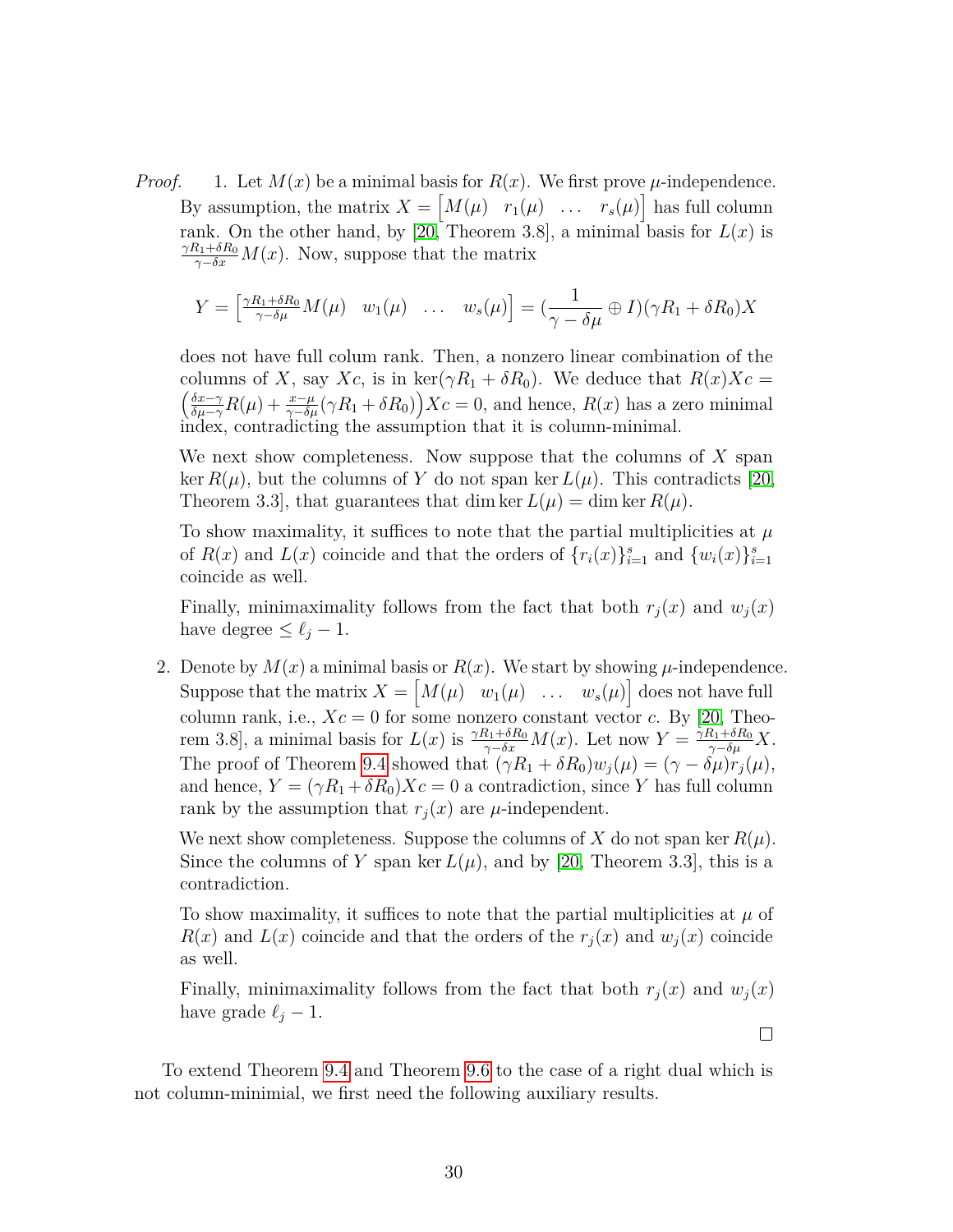<span id="page-31-0"></span>**Lemma 9.7.** *Let*  $L(x) = L_1x + L_0$  *and*  $R(x) = R_1x + R_0$  *be a right dual of*  $L(x)$ *. Suppose that*  $\begin{bmatrix} \hat{R}_1 \\ \hat{R}_0 \end{bmatrix}$ *is a basis for the column space of*  $\begin{bmatrix} R_1 \\ R_2 \end{bmatrix}$ *R*<sup>0</sup>  $\int$  and let  $\hat{R}(x) = \hat{R}_1 x + \hat{R}_0$ . *Moreover, denote by B the full row rank matrix such that*

$$
\begin{bmatrix} \hat{R}_1 \\ \hat{R}_0 \end{bmatrix} B = \begin{bmatrix} R_1 \\ R_0 \end{bmatrix},
$$

*let*  $B^R$  *be any right inverse of*  $B$ *, and let*  $C, K$  *be such that*  $\begin{bmatrix} K & B^R \end{bmatrix}$  *is square and*

$$
\begin{bmatrix} C \\ B \end{bmatrix} \begin{bmatrix} K & B^R \end{bmatrix} = I.
$$

*Then:*

- 1.  $\hat{R}(x)$  *is a column-minimal right dual of*  $L(x)$ ;
- 2. *if*  $M(x)$  *is a minimal basis for*  $\hat{R}(x)$ *, then*  $\left[K \quad B^R M(x)\right]$  *is a minimal basis for*  $R(x)$ *;*
- *3. if*  $N(x)$  *is a minimal basis for*  $R(x)$ *, then the matrix obtained by keeping the nonzero columns of*  $BN(x)$  *is a minimal basis for*  $\hat{R}(x)$ *.*

*Proof.* 1. We have  $L_1 \hat{R_0} = L_1 R_0 B = L_0 R_1 B = L_0 \hat{R_1}$  and

$$
\text{rank}\begin{bmatrix} \hat{R}_1 \\ \hat{R}_0 \end{bmatrix} = \text{rank}\begin{bmatrix} R_1 \\ R_0 \end{bmatrix}.
$$

- 2. Note first that  $R(x)K = \hat{R}(x)BK = 0$ . If  $M(x)$  is a minimal basis for  $\hat{R}(x)$ , then  $I \oplus M(x)$  is a minimal basis for  $\begin{bmatrix} 0 & \hat{R}(x) \end{bmatrix} = R(x) \begin{bmatrix} K & B^R \end{bmatrix}$  which in turn implies that  $\begin{bmatrix} K & B^R \end{bmatrix} (I \oplus M(x)) = \begin{bmatrix} K & B^R M(x) \end{bmatrix}$  is a basis for ker  $R(x)$ . It is known [\[7,](#page-34-11) [10,](#page-34-6) [20\]](#page-35-6) that if *A* is invertible and  $M(x)$  is minimal then  $AM(x)$  is also minimal, and this concludes the proof.
- 3. By reversing the final argument in the proof of item 2., we see that  $[$ C *B*  $N(x)$  is a minimal basis for  $[0 \quad \hat{R}(x)]$ . By [\[20,](#page-35-6) Lemma 3.6] and by the fact that clearly there exists an ordered minimal basis of the latter of the form  $I \oplus \widetilde{N}(x)$ , it must be that  $\begin{bmatrix} CN(x) \\ RN(x) \end{bmatrix}$ *BN*(*x*) 1 =  $\begin{bmatrix} T_0 & \tilde{T}(x) \end{bmatrix}$  $0 \quad \hat{T}(x)$ 1 Π for some square invertible matrix  $T_0$  and some permutation matrix  $\Pi$ . Hence,  $\big[CN(x)\big]$ *BN*(*x*)  $\begin{bmatrix} T_0^{-1} & -T_0^{-1} \tilde{T}(x) \\ 0 & T \end{bmatrix}$ 0 *I*  $= I \oplus \hat{T}(x)$  is a basis for ker  $\begin{bmatrix} 0 & \hat{R}(x) \end{bmatrix}$ ; and again by [\[20,](#page-35-6) Lemma 3.6], it is minimal. It follows that  $\hat{T}(x)$  is a minimal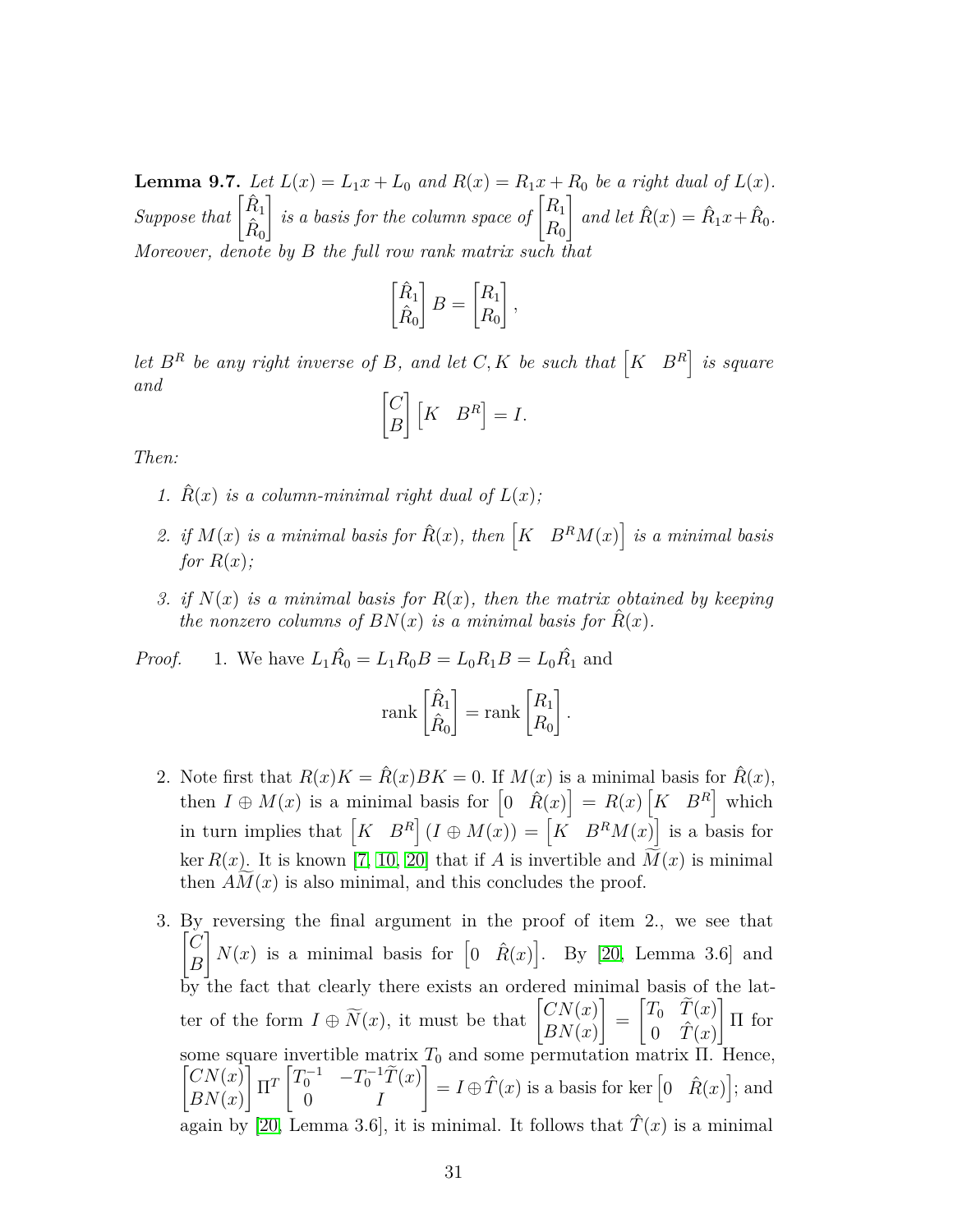basis for  $\hat{R}(x)$ . Moreover, from the argument above, we see that  $\hat{T}(x)$  is, up to a permutation of its columns, precisely the matrix obtained by keeping the nonzero columns of  $BN(x)$ .

<span id="page-32-0"></span>**Theorem 9.8.** *Under the same assumptions, and with the same notations, of Lemma [9.7:](#page-31-0)*

- *1.* If  $\hat{r}(x) = \sum_{j=0}^{\ell-1} \hat{r}_j (x \mu)^j$  is a root polynomial of order  $\ell$  *at*  $\mu$  for  $\hat{R}(x)$  then  $r(x) := B^R \hat{r}(x)$  *is a root polynomial of order*  $\ell$  *at*  $\mu$  *for*  $R(x)$ *.*
- 2. If  $r(x) = \sum_{j=0}^{\ell-1} r_j(x-\mu)^j$  is a root polynomial of order  $\ell$  at  $\mu$  for  $R(x)$ , then  $\hat{r}(x) := Br(x)$  *is a root polynomial of order*  $\ell$  *at*  $\mu$  *for*  $\hat{R}(x)$ *.*
- *Proof.* 1. By assumption,  $\hat{R}(x)\hat{r}(x) = (x-\mu)^{\ell}a(x), a(\mu) \neq 0$ . Hence,  $R(x)r(x) =$  $R(x)B^{R}\hat{r}(x) = \hat{R}(x)\hat{r}(x) = (x - \mu)^{\ell}a(x)$ . Assume now for a contradiction that  $r(\mu) \in \ker_{\mu} R(x)$  and let  $M(x)$  be a minimal basis for  $\hat{R}(x)$ , then by Lemma [9.7](#page-31-0) we have that, for some vector  $\begin{bmatrix} c_1 \\ c_2 \end{bmatrix}$ *c*2  $\int$ ,  $\hat{r}(\mu) = BB^R \hat{r}(\mu) =$  $B(Kc_1 + B^RM(\mu)c_2) = M(\mu)c_2$ , a contradiction.
	- 2. We know  $R(x)r(x) = (x \mu)^{\ell}a(x), a(\mu) \neq 0$ , which yields  $\hat{R}(x)Br(x) =$  $R(x)r(x) = (x - \mu)^{\ell}a(x)$ . Moreover, if  $M(x)$  is a minimal basis for  $\hat{R}(x)$ , and denoting by  $z$  the number of zero right minimal indices of  $R(x)$  (so that *K* has precisely *z* columns),

$$
\text{rank}\begin{bmatrix} K & B^R M(\mu) & r(\mu) \end{bmatrix} = \text{rank}\begin{bmatrix} I_z & 0 & Cr(\mu) \\ 0 & M(\mu) & \hat{r}(\mu) \end{bmatrix} = z + \text{rank}\begin{bmatrix} M(\mu) & \hat{r}(\mu) \end{bmatrix},
$$

concluding the proof.

 $\Box$ 

 $\Box$ 

**Corollary 9.9.** Let  $L(x) = L_1x + L_0$  and let  $R(x) = R_1x + R_0$  be a right dual of *L*(*x*)*.* Given any column-minimal right dual of  $L(x)$ , say  $\hat{R}(x)$ , let the matrices *B, B<sup>R</sup>, K be defined as in Lemma [9.7,](#page-31-0)* and let  $\mu \in \mathbb{F}$  be an eigenvalue of  $L(x)$ ,  $R(x)$ *and*  $\hat{R}(x)$ *. Also let*  $\gamma, \delta \in \mathbb{F}$  *be such that*  $\delta \mu \neq \gamma$  *and let*  $Q(x) = Q_1 x + Q_0$  *for some*  $Q_1$ ,  $Q_0$  *satisfying*  $Q_0R_1 - Q_1R_0 = B^RB$ *. Then:* 

- *1.* If  $r(x) = \sum_{j=0}^{\ell-1} r_j(x \mu)^j$  is a root polynomial of order  $\ell$  *at*  $\mu$  for  $R(x)$  then  $w(x) := (\gamma R_1 + \delta R_0) r(x)$  *is a root polynomial of order*  $\ell$  *at*  $\mu$  *for*  $L(x)$ *.*
- 2. If  $r(x) = \sum_{j=0}^{\ell-1} r_j(x-\mu)^j$  is a root polynomial of order  $\ell$  at  $\mu$  for  $L(x)$ , then  $w(x) := Q(x)r(x) - (x - \mu)^{\ell}Q_1r_{\ell-1}$  *is a root polynomial of order*  $\ell$  *at*  $\mu$  *for R*(*x*)*.*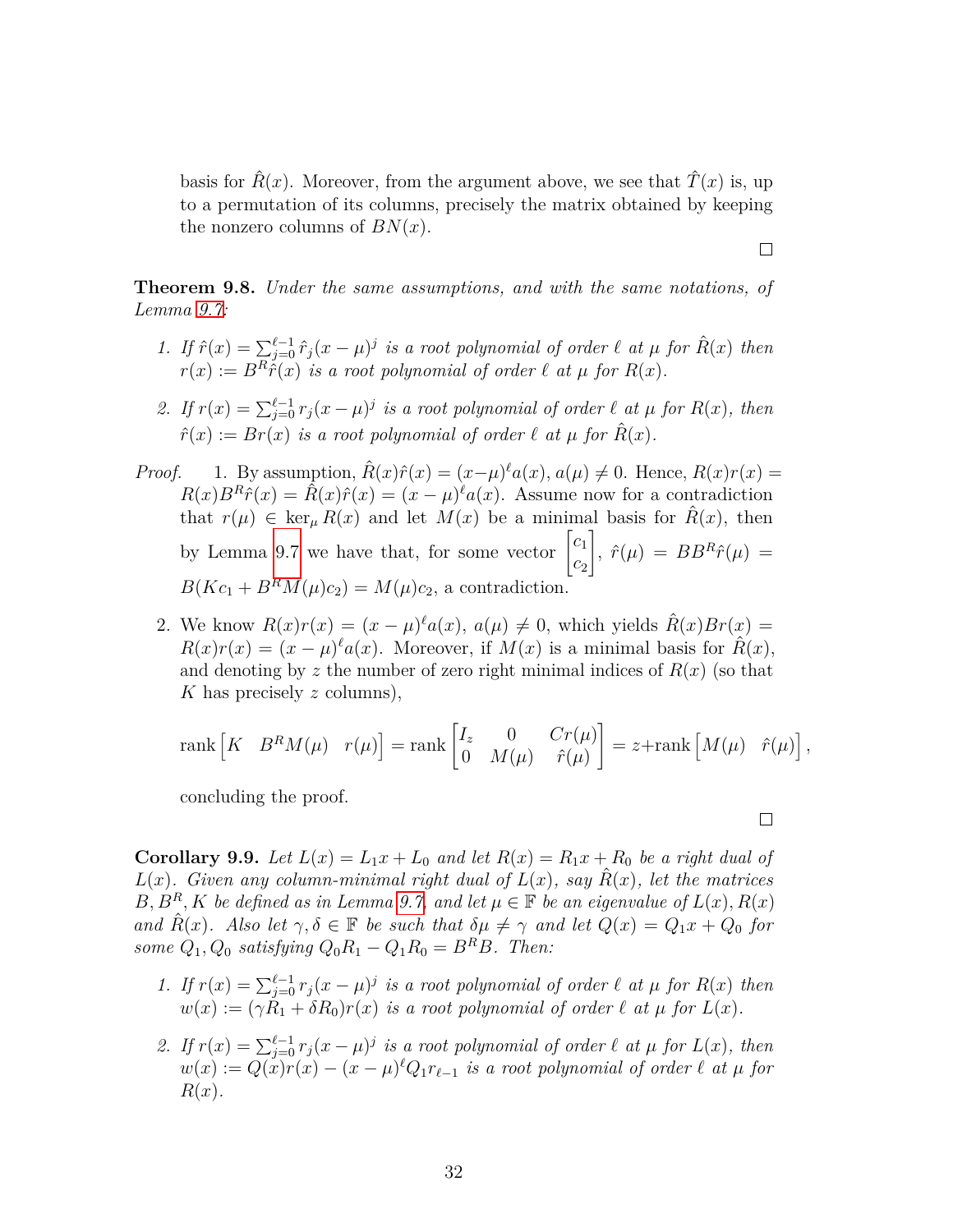- *3.* If the columns of  $K$ ,  $r_1(x), \ldots, r_s(x)$  is a minimaximal set of root polynomials  $at \mu$  *for*  $R(x)$  *then*  $w_i(x) := (\gamma R_1 + \delta R_0) r_i(x), j = 1, \ldots, s$ *, is a minimaximal set of root polynomials at*  $\mu$  *for*  $L(x)$ *.*
- 4. If  $r_1(x), \ldots, r_s(x)$  is a minimaximal set of root polynomials at  $\mu$  for  $L(x)$ , then the columns of K and  $w_j(x) := B^R Q(x) r_j(x) - (x - \mu)^{\ell} B^R Q_1 r_{j,\ell-1}$ ,  $j = 1, \ldots, s$ *, is a minimaximal set of root polynomials at*  $\mu$  *for*  $R(x)$ *.*

*Proof.* It is a corollary of Theorems [9.4,](#page-28-1) [9.6](#page-29-0) and [9.8,](#page-32-0) see also [\[20,](#page-35-6) Theorem 3.9] and [\[20,](#page-35-6) Remark 3.10].  $\Box$ 

The results in this section allow to strengthen the recovery theorem for pencils in  $\mathbb{L}_1$ .

**Theorem 9.10.** *Let*  $P(x) \in \mathbb{F}[x]^{n \times n}$  *have degree*  $k \geq 2$ *. Also, let us block partition any vector of size*  $nk \times 1$  *with k blocks of size*  $n \times 1$ *.* 

*Let*  $L(x) \in L_1(P)$  *be a left dual of the pencil*  $D(x)$  *defined in [\[20,](#page-35-6) Section 8]*, *and let*  $r_1(x), \ldots, r_s(x)$  *be a minimaximal set of root polynomials at*  $\mu$  *for*  $L(x)$ *, having orders*  $\ell_1 \geq \cdots \geq \ell_s$ *. For all*  $j = 1, \ldots, s$  *denote by*  $\tilde{r}_j(x)$  *the kth block of*  $r_j(x)$ *. Then,*  $\tilde{r}_1(x), \ldots, \tilde{r}_s(x)$  *is a minimaximal set of root polynomials at*  $\mu$  *for*  $P(x)$ *, having orders*  $\ell_1 \geq \cdots \geq \ell_s$ *.* 

*Proof.* The pencil  $D(x) = D_1x + D_0$  is a column-minimal right dual of  $L(x)$ . Hence, by Theorem [9.6,](#page-29-0) a minimaximal set for  $D(x)$  is  $\{w_i(x)\}_{i=1}^s$  where, for each  $1 \leq j \leq s$ ,  $w_j(x) = Q(x)r_j(x) - Q_1(x - \mu)^{\ell_j} r_{j,\ell_j-1}$ ,  $Q(x) = Q_1x + Q_0$  and  $Q_0D_1 - Q_1D_0 = I$ . In turn, the first companion form  $C_1(x)$  is a left dual of  $D(x)$ . Applying Theorem [9.6](#page-29-0) with  $\gamma = 1, \delta = 0$ , we find that a minimaximal set for  $C_1(x)$  is  $\{D_1w_i(x)\}_{i=1}^s$ .

Note that by the proof of Theorem [9.4](#page-28-1) we have, for all  $j = 1, \ldots, s, D_1 w_j(x) =$  $r_j(x)$ , and hence,  $\{r_i(x)\}_{i=1}^s$  is a minimaximal set for  $C_1(x)$ . The statement now follows as a corollary of Theorem [8.5.](#page-24-0)  $\Box$ 

## <span id="page-33-0"></span>**10 Conclusions**

We have studied the concept of root polynomials, showing that they are a useful tool in the theory of matrix polynomials. Indeed, several known results have been re-derived in a simplified manner. Moreover, we have also obtained a number of new theorems related to root polynomials and their interaction with other theoretical tools. As a particularly meaningful application, we have shown how eigenvectors and eigenspaces can be consistently defined for singular matrix polynomials, as subspaces of certain quotient spaces.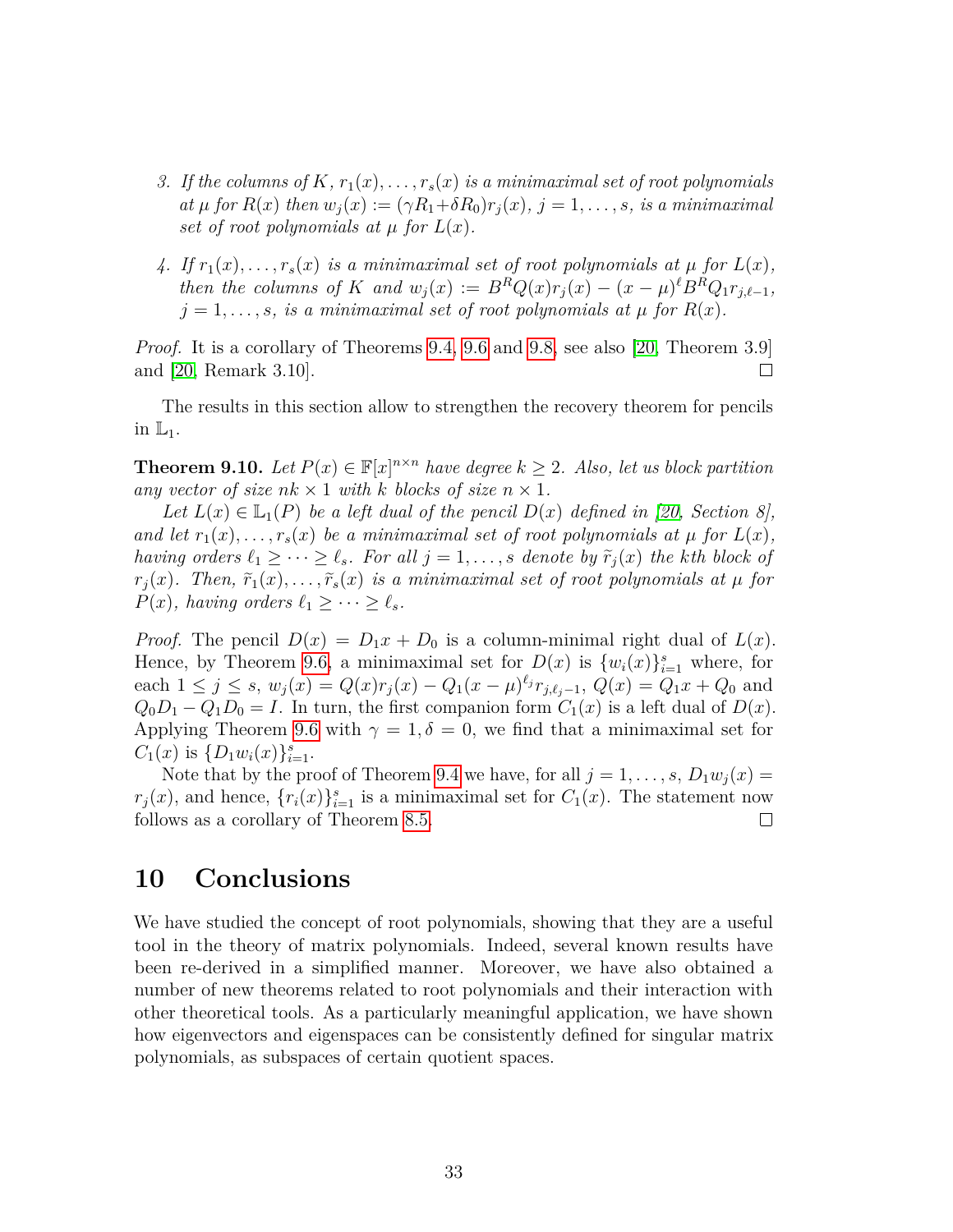## **References**

- <span id="page-34-1"></span>[1] M. I. Bueno, and F. De Terán, *Eigenvectors and minimal bases for some families of Fiedler–like linearizations*, Lin. Multilin. Algebra 61(12), 1605–1628, 2014.
- <span id="page-34-2"></span>[2] M. I. Bueno, F. De Terán, and F. M. Dopico, *Recovery of eigenvectors and minimal bases of matrix polynomials from generalized Fiedler linearizations*, SIAM J. Matrix Anal. Appl. 32, 463–483, 2011.
- <span id="page-34-5"></span>[3] R. Byers, V. Mehrmann, and H. Xu, *Trimmed linearizations for structured matrix polynomials*, Linear Algebra Appl. 429, 2373–2400, 2008.
- <span id="page-34-3"></span>[4] F. De Terán, F. M. Dopico, and D. S. Mackey, *Linearizations of singular matrix polynomials and the recovery of minimal indices*, Electr. J. Lin. Algebra 18, 371–402, 2009.
- <span id="page-34-4"></span>[5] F. De Terán, F. M. Dopico, and D. S. Mackey, *Fiedler companion linearizations and the recovery of minimal indices*, SIAM J. Matrix Anal. Appl. 31, 2181–2204, 2010.
- <span id="page-34-8"></span>[6] F. De Terán, F. M. Dopico, and D. S. Mackey, *Fiedler companion linearizations for rectangular matrix polynomials*, Linear Algebra Appl. 437, 957–991, 2012.
- <span id="page-34-11"></span>[7] F. De Terán, F. M. Dopico, D. S. Mackey, and P. Van Dooren, *Matrix polynomials with completely prescriebed eigenstructure*, SIAM J. Matrix Anal. Appl. 36, 302–328, 2015.
- <span id="page-34-9"></span>[8] F. M. Dopico, P. W. Lawrence, J. Pérez, and P. Van Dooren, *Block Kronecker linearizations of matrix polynomials and their backward errors*, Numer. Math., 2018, to appear. Extended version available as MIMS EPrint 2016.34, Manchester Institute for Mathematical Sciences, The University of Manchester, UK, 2016.
- <span id="page-34-7"></span>[9] M. Fiedler, *A note on companion matrices*, Linear Algebra Appl. 372, 325–331, 2003.
- <span id="page-34-6"></span>[10] G. D. Forney Jr., *Minimal bases of rational vector spaces, with applications to multivariable linear systems*, SIAM J. Control 13, 493–520, 1975.
- <span id="page-34-0"></span>[11] I. Gohberg, P. Lancaster, and L. Rodman, *Matrix Polynomials*, SIAM, Philadelphia, PA, USA, 2009, (unabridged republication of book first published by Academic Press in 1982).
- <span id="page-34-10"></span>[12] V. N. Kublanovskaya, *The AB-algorihtm and its modifications for spectral problems of linear pencils of matrices*, Numer. Math. 43, 329–342, 1984.